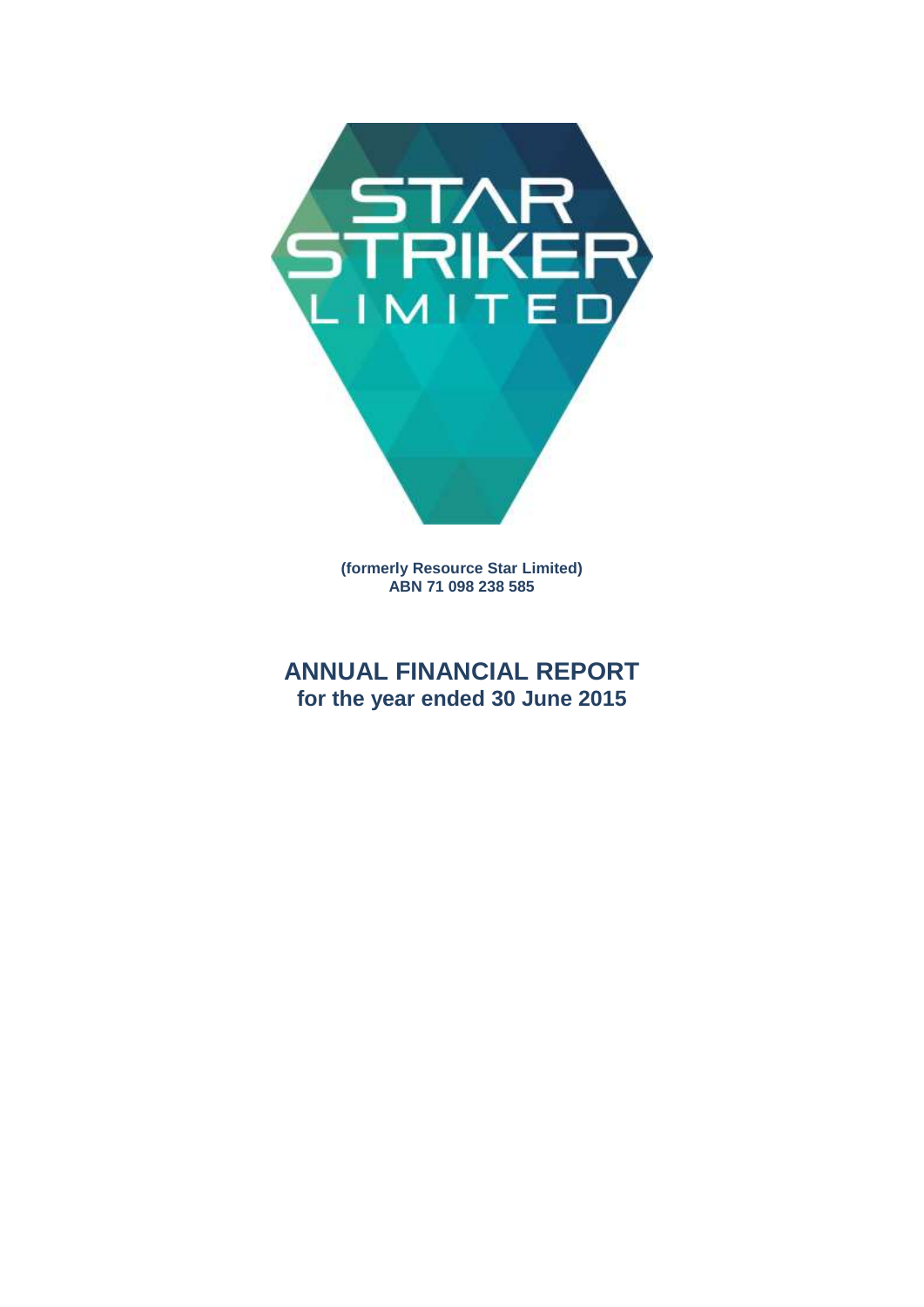# **CONTENTS**

# **Page**

| <b>CORPORATE INFORMATION</b>                                             | 1              |
|--------------------------------------------------------------------------|----------------|
| DIRECTORS' REPORT                                                        | $\overline{2}$ |
| AUDITOR'S INDEPENDENCE DECLARATION                                       | 13             |
| CORPORATE GOVERNANCE STATEMENT                                           | 14             |
| CONSOLIDATED STATEMENT OF PROFIT AND LOSS AND OTHER COMPREHENSIVE INCOME | 25             |
| CONSOLIDATED STATEMENT OF FINANCIAL POSITION                             | 26             |
| CONSOLDIATED STATEMENT OF CASH FLOWS                                     | 27             |
| CONSOLIDATED STATEMENT OF CHANGES IN EQUITY                              | 28             |
| NOTES TO THE FINANCIAL STATEMENTS                                        | 29             |
| DIRECTORS' DECLARATION                                                   | 54             |
| INDEPENDENT AUDITOR'S REPORT TO THE MEMBERS OF STAR STRIKER LIMITED      | 55             |
| ASX ADDITIONAL INFORMATION                                               | 57             |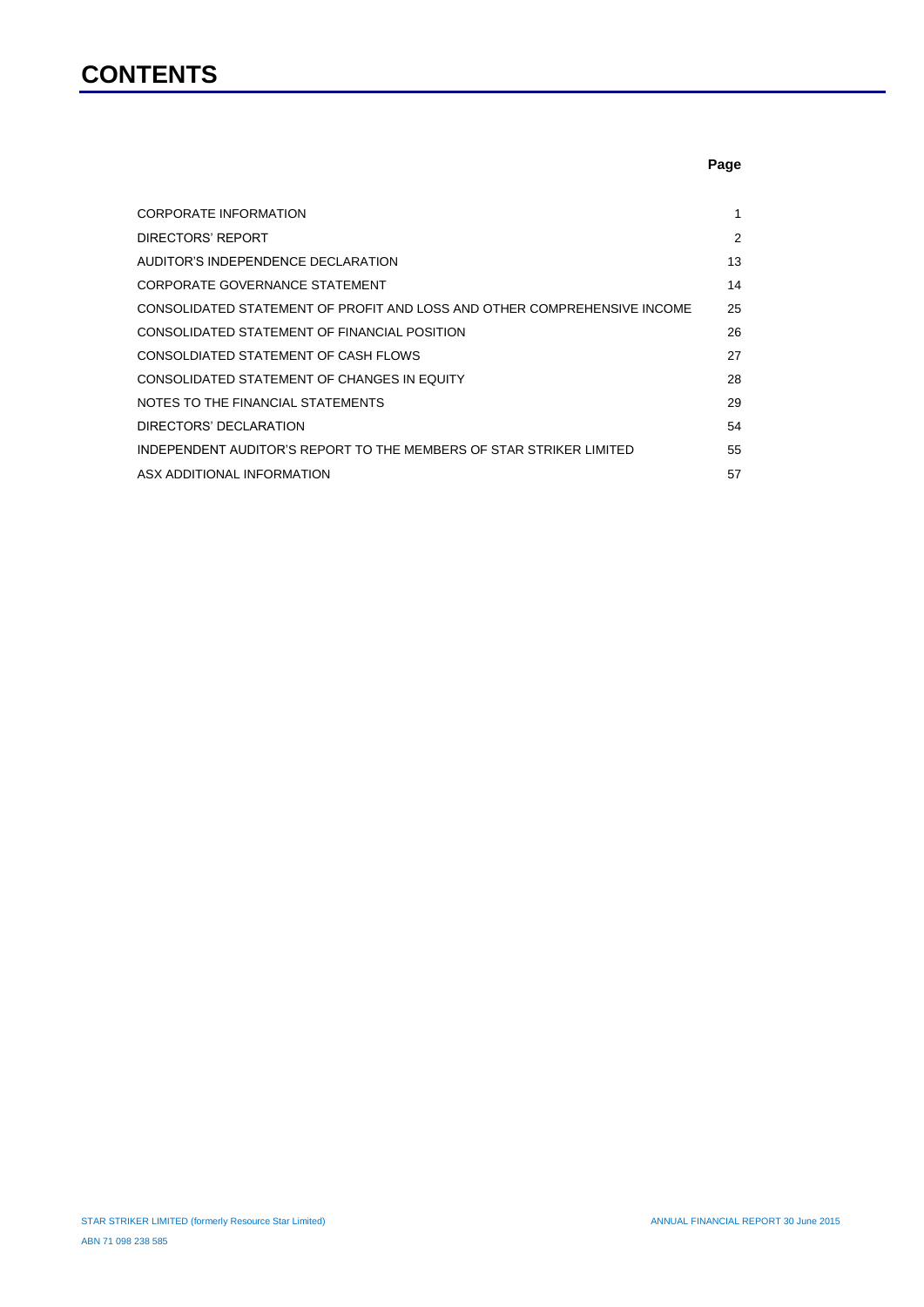# **CORPORATE INFORMATION**

# **DIRECTORS**

Mr A Bell (Non-Executive Chairman) Mr M Walker (Non-Executive Director) Mr S Cheema (Non-Executive Director)

# **COMPANY SECRETARY**

Mr S Cheema

# **REGISTERED OFFICE**

Level 2, 330 Churchill Avenue Subiaco WA 6008

**PRINCIPAL PLACE OF BUSINESS** Level 2, 330 Churchill Avenue Subiaco WA 6008

# **AUDITORS**

HLB Mann Judd (Vic Partnership) Level 9, 575 Bourke Street Melbourne VIC 3000

# **SOLICITORS**

Steinepreis Paganin 6 Milligan St Perth WA 6000

# **SHARE REGISTRY**

Security Transfer Registrars 770 Canning Highway Applecross WA 6153

# **INTERNET ADDRESS**

www.resourcestar.com.au

# **ASX CODES**

| <b>Shares</b>  | <b>SRT</b>   |
|----------------|--------------|
| <b>Options</b> | <b>SRTO</b>  |
| <b>Options</b> | <b>SRTOA</b> |

# **COUNTRY OF INCORPORATION AND DOMICILE**

Australia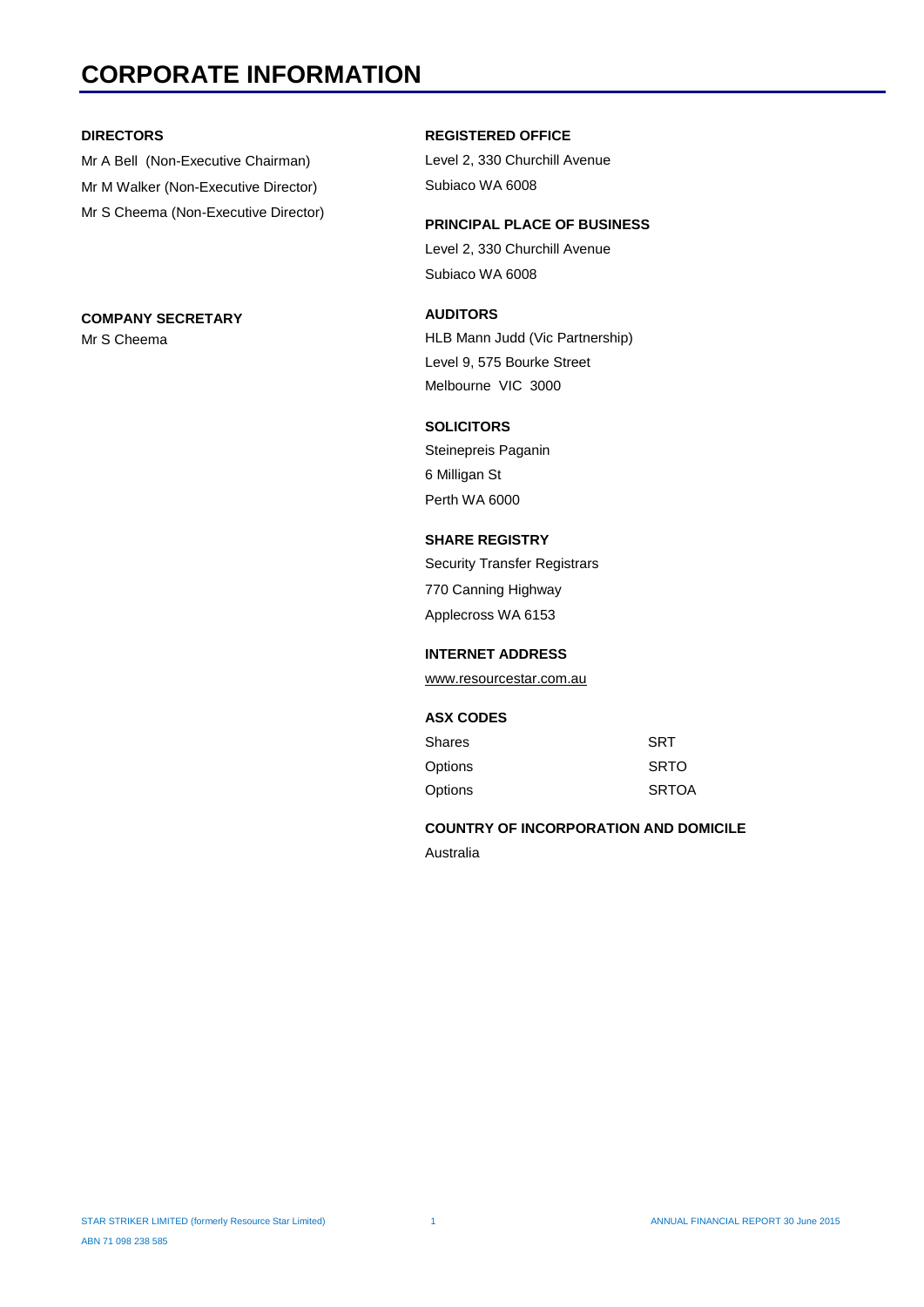# **DIRECTORS' REPORT (continued)**

Your directors submit the annual financial report together with the consolidated financial statements of Star Striker Limited (formerly Resource Star Limited) ("the Company") which include the financial statements of the Group. The Group comprises the Company and the entities it controlled during the year ended and as at 30 June 2015. In order to comply with the provisions of the *Corporations Act 2001*, the directors report as follows:

### **Directors**

The names of directors who held office during or since the end of the year and until the date of this report are as follows. Directors were in office for this entire period unless otherwise stated.

### **Names, qualifications, experience and special responsibilities**

**A Bell**, (Non-Executive Chairman) *MA, LLB Appointed 6 August 2007*

Mr Bell was appointed director and chairman on 6 August 2007. Mr Bell is a former Mining Analyst, Fund Manager, and Investment Banker and is Chairman of Regency Mines plc and of Red Rock Resources plc, both companies listed on the AIM market of the London Stock Exchange.

Mr Bell was the Company's acting Chief Executive Officer from 5 July 2010 to 1 May 2011.

Mr Bell is currently a non-executive director of the following ASX listed company:

Jupiter Mines Limited – May 2008 to current

During the past three years he has not served as a director of any other ASX listed companies.

#### **M Walker,** (Non-Executive Director) *Appointed 1 August 2014*

Mr Walker has extensive experience in public company management and in the provision of corporate advice. Specialising in the natural resources sector, Mr Walker has served as executive Chairman or Managing Director for public companies with mineral interests in North America, South America, Africa, Eastern Europe, Australia and Asia.

Currently he serves as a director of West Peak Iron Limited (ASX: WPI) and Chairman of Blue River Mining Limited. He is a director of boutique investment banking firm Alto Capital based in Perth, Western Australia and Chairman of corporate advisory firm Cicero Corporate Services based in London, UK. For twenty years Mr Walker has served as a director of his family livestock business, which was sold in part to Australia's largest beef cattle producer the Australian Agricultural Company Limited (ASX: AAC) in 2006, described by AAC at the time as "the world's largest and most credentialed full blood herd outside of Japan and is viewed as Australia's premier Wagyu Business". Mr Walker is a member of the Australian Institute of Company Directors and holds a Bachelor of Business from the University of Technology, Sydney.

**S Cheema**, (Non-Executive Director and Company Secretrary) *Appointed 31 July 2015 & 12 September 2014*

Mr Cheema was appointed Company Secretary of Star Striker effective 12th September 2014. He has experience with Australian, American, Mongolian and West African based mineral exploration companies and has previously served as Company Secretary for Mongolian Resource Corporation Limited (ASX: MUB) and Black Fire Minerals Limited (ASX: BFE). Currently Mr Cheema is Company Secretary for West Peak Iron Limited (ASX: WPI) and Vesuvius Minerals Limited. Mr Cheema has completed a Bachelor of Commerce majoring in Accounting at Curtin University and is currently enrolled in the CPA program.

Mr Cheema is not an executive of the Company. Ms E Kestel resigned as Company Secretary effective 12th September 2014

**R Parker**, (Non-Executive Director) *Appointed 2 July 2014, Resigned 31 July 2015*

Mr Parker is a businessman based in Western Australia, with over twenty years in managing and developing various projects in Australia. His earlier experience in the transport and mining industries included management positions responsible for plant and maintenance, health and safety, and mine safety.

During the past three years he has not served as a director of any other ASX listed companies.

**G Karantzias,** (Non-Executive Director) *Resigned 6 November 2014*

**C Guy,** (Non-Executive Director) *BSc Resigned 2 July 2014*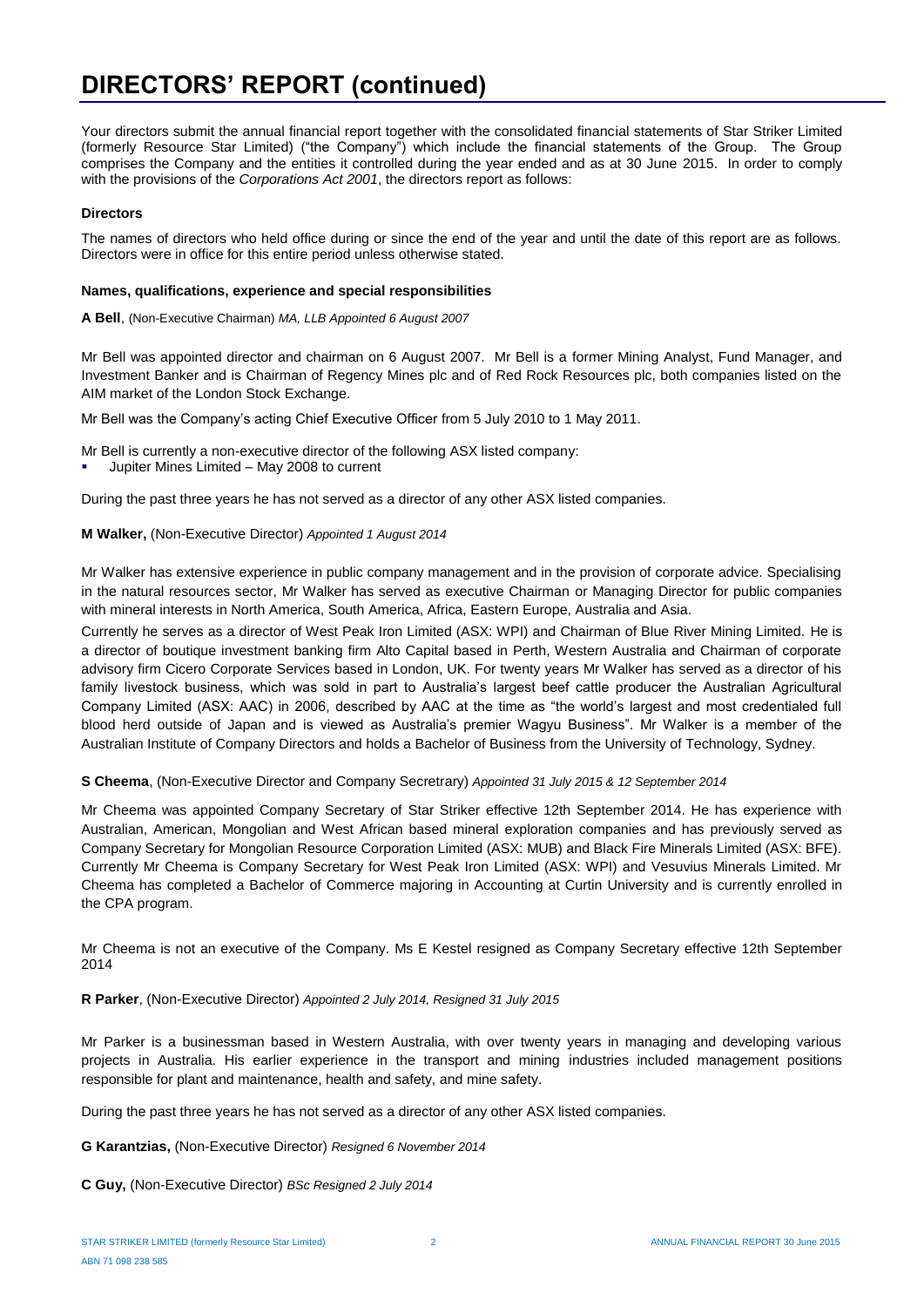## **Interest in the shares and options of the company**

As at the date of this report, the interests of the directors in the shares and options of the Company were:

|              | Number of              | Number of      |
|--------------|------------------------|----------------|
|              | <b>Ordinary Shares</b> | <b>Options</b> |
| A Bell       | 65,335,134             | 5,213,290      |
| S Cheema     | 2,000,000              | Nil            |
| M Walker     | 100,000,000            | 25,000,000     |
| R Parker     | Nil                    | Nil            |
| G Karantzias | Nil                    | Nil            |
| C Guy        | Nil                    | Nil            |

 The interest in shares and options displayed for Mr Bell are the shares and options owned by Red Rock Resources plc. Mr Bell is a director of Red Rock Resources plc.

#### **Share options** *Unissued shares*

As at the date of this report, there were 288,961,801 (2014: 77,974,534) unissued ordinary shares under options. Details of unissued ordinary shares under options are:

| Unissued ordinary shares under options                                                                      | 30 June 2015 | <b>Reporting date</b> |
|-------------------------------------------------------------------------------------------------------------|--------------|-----------------------|
| Listed options exercisable as follows:                                                                      | 77.974.534   | 62.974.534            |
| • Exercisable at \$0.004 and expire 31 March 2016.<br>• Exercisable at \$0.008 and expire 31 December 2017. | 225.987.267  | 225.987.267           |
| <b>Total</b>                                                                                                | 303,961,801  | 288,961,801           |

Option holders do not have any right, by virtue of the option, to participate in any share issue of the Company or any related body corporate or in the interest issue of any other registered scheme.

There have been no unissued shares or interests under option of any controlled entities within the Group during or since reporting date. For details of options issued to directors and executives as remuneration, refer to the Remuneration Report. No person entitled to exercise the option had or has any right by virtue of the option to participate in any share issue of any other body corporate.

#### **Dividends**

No dividends have been paid or declared since the start of the year and the directors do not recommend the payment of a dividend in respect of the year ended 30 June 2015 (30 June 2014: \$Nil).

#### **Principal activities**

The principal activity of the entities within the Group during the year was maintaining its exploration assets and investigating investment opportunities across various sectors. There have been no other significant changes in the nature of those activities during the period.

#### **Review of operations**

The Company's main focus was building its cash position and strengthening its balance sheet and in the process increasing its shareholder base as new shareholders came in to support the future growth of the business.

Star Striker successfully carried out capital raising activities through share and option placements during the period ending 30 June 2015.

The Company held \$322,138 in cash as at 30 June 2015, compared to \$460,485 at 30 June 2014. Fund raising for the twelve months to 30 June 2015 was \$1,646,514 before costs. The Company has cash resources and liquidity for the near term but as it looks forward is still reliant on the ongoing support of significant shareholders and directors.

The year ended June 2015 the Company pursued new opportunities within the information technology and confectionery industries with a renewed focus on disciplined, restrained and effective cost cutting measures pending identification of a suitable transaction.

During the twelve (12) month period to 30 June 2015 the Company completed the following: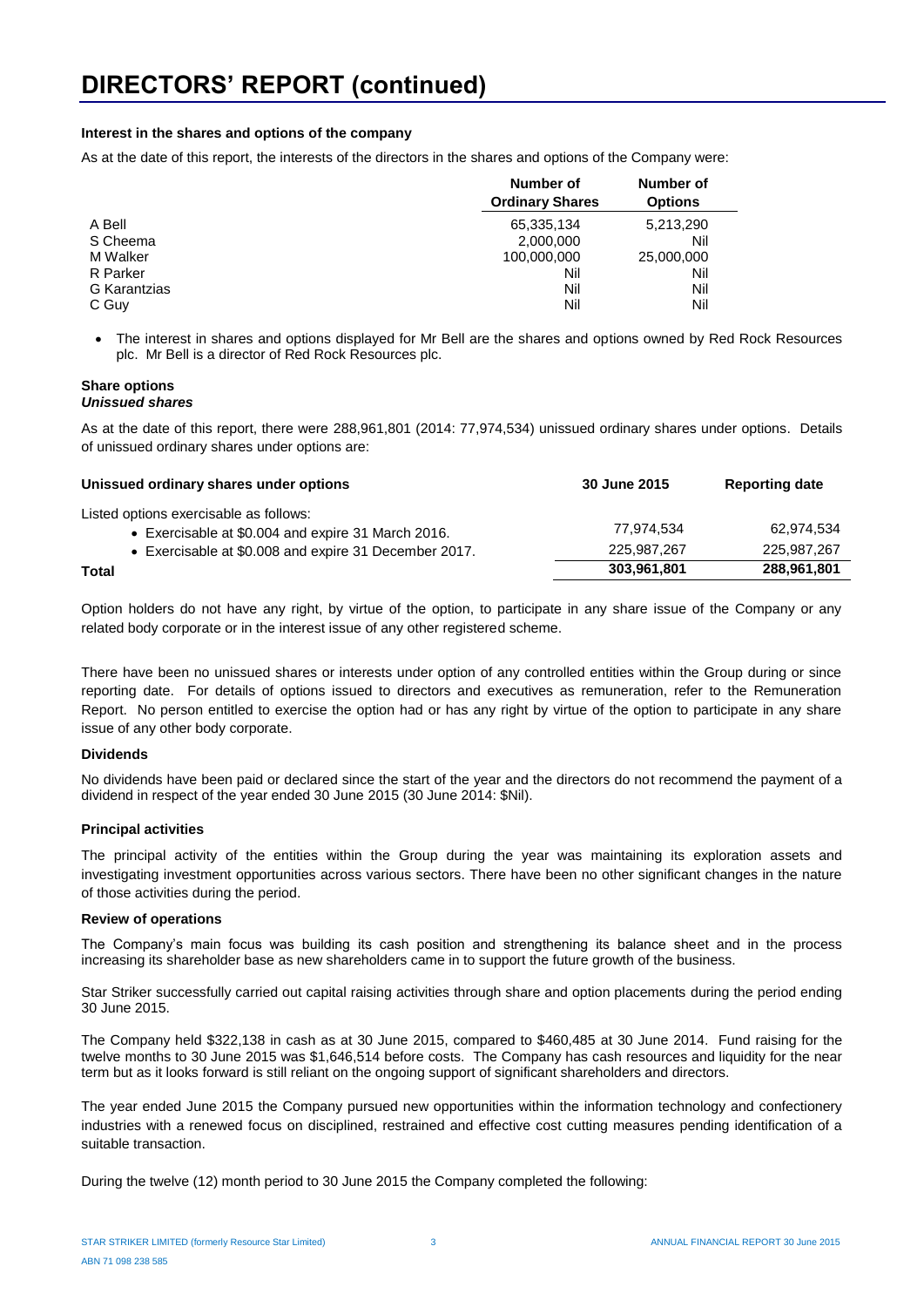### **Ilomba Hill Rare Earth Project – Malawi**

No work has been undertaken; other than care and maintenance on EPL0264/08.

#### **Australian Projects**

#### **Spinifex Uranium Project**

The Spinifex project application will not be renewed by Star Striker Limited having instructed the company's tenement managers to cancel the applications subsequent to end of the financial period.

### **Northern Territory Tenements**

The Northern Territory tenement application will not be renewed by Star Striker Limited having instructed the company's tenement managers to cancel the applications subsequent to end of the financial period.

#### **Operating results for the year**

The statement of comprehensive income shows a net loss attributable to members of \$1,160,452 (2014: loss of \$614,347).

#### **Significant changes in state of affairs**

On 2 July 2014, Mr C Guy resigned as a Non-executive director to the Company. Mr R Parker was appointed as Nonexecutive director.

On 1 August 2014, Star Striker announced that it has executed a binding terms sheet pursuant to which it has been granted an exclusive Option to conduct due diligence on Western Australian based cloud services provider Cloud Lands for the purpose of determining whether to acquire 100% of the issued capital of Cloud Lands. The Company subsequently announced on 9 February 2015 the termination of agreement to acquire Cloud Lands Digital Fortress Pty Ltd.

On 1 August 2014, Mr M Walker was appointed as Non-executive director to the Company.

On 12 September 2014, Mr S Cheema was appointed as Company Secretary with Ms Eryn Kestel subsequently resigning as Company Secretary. Mr Cheema was subsequently appointed as a Non-executive director of the Company on 31 July 2015

On 19 September and 29 October, Star Striker raised \$140,000 and \$312,000 before costs through issue of 35,000,000 and 78,000,000 shares under its placement capacity which was approved at the 16 September General Meeting of Shareholders.

On 6 November 2014, Mr G Karantzias resigned as Non-executive director to the Company.

On 9 February 2015, Star Striker terminated its agreement to acquire Cloud Lands Digital Fortress Pty Ltd (Cloud Lands) effective immediately. This decision was made pursuant to the conditions precedent in the executed binding terms sheet as set out in the Company's ASX announcement of 1 August 2014. The agreement to acquire Cloud Lands required the satisfaction of a number of conditions including the completion of a capital raising of not less than \$3,500,000, a consolidation on a ratio of 5:1 (or such other ratio as required for Star Striker to be reinstated to official quotation on the ASX following completion of the Acquisition) and all other necessary shareholder and regulatory approvals at the Company's General Meeting. The management of Star Striker and Cloud Lands mutually agreed that as all conditions precedent had not been satisfied as at 6 February 2015, it was best to terminate the original agreement. This decision was made in mutual agreement by both parties as it was considered in the best interests for each company and its shareholders.

On 3 December 2014, Issue of 75,333,333 Options was approved by Shareholders at the Annual General Meeting of the Company held on 28 November 2014.

On 19 February 2015, Star Striker announced the completion of the non-underwritten placement of up to 105,974,534 fully paid ordinary shares at a price of \$0.006 per share to raise up to approximately \$635,847. The issue of 52,987,267 one for two free attaching Options in conjunction with the placement will expire on 31 December 2017 and are exercisable at \$0.008. The Options were subsequently issued and approved at the Company's Shareholder Meeting held on 7 April 2015.

On 13 February 2015, the Company announced the change in share registry to Security Transfer Registrars Pty Ltd.

On 30 June 2015, Star Striker advised that following consultation and feedback from the investment community and from existing shareholders, the Board had made a decision not to pursue the investment in Sugar Dragon Limited (Sugar Dragon), as previously announced on 23 April 2015. As such, effective immediately, it has terminated its agreement to acquire a 60% interest in Sugar Dragon. The decision to terminate the option to acquire up to 60% of Sugar Dragon was primarily driven by the inherent complexity relating to the ownership structure of the Sugar Dragon assets and the proposed structure of Sugar Dragon.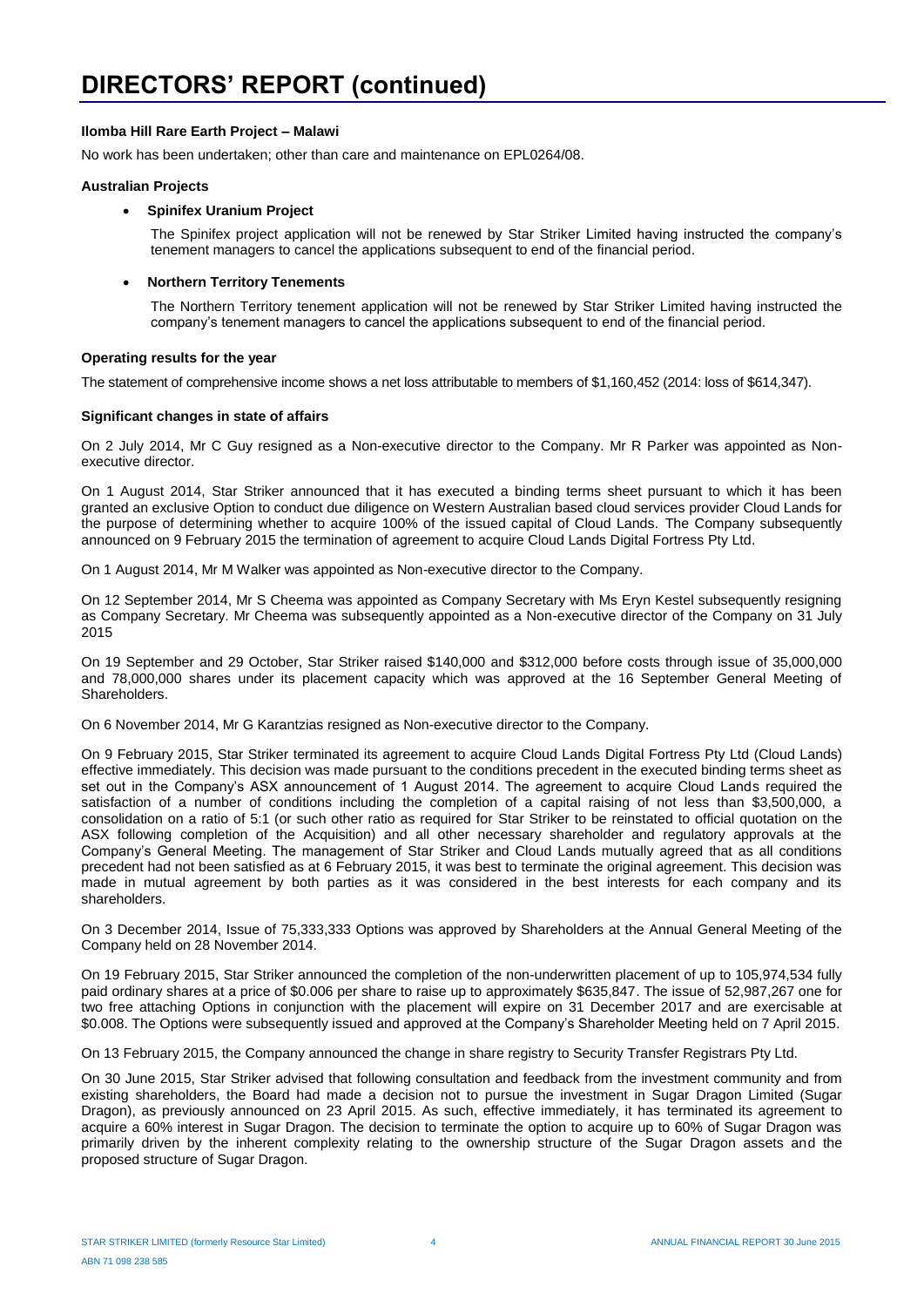# **DIRECTORS' REPORT (continued)**

Sugar Dragon has advised of its intention to list on the Australian Stock Exchange via an Initial Public Offering later this year (Q3 2015) and has appointed Merchant Capital Markets as lead manager for the offering. The \$300,000 refundable deposit and \$200,000 convertible loan paid by RSL to Sugar Dragon will convert into fully paid ordinary shares at the conversion price of \$0.065 per share, providing RSL with a 15% equity position in Sugar Dragon, which it intends to retain. The Company will remain a supportive key shareholder of Sugar Dragon. In addition to its existing mineral interests the directors of RSL will continue reviewing alternative investment opportunities, which it believes will be of significant value to shareholders and will keep the market updated with any developments in this regard.

Other than the above, there has not been any matter or circumstance that has arisen after the end of the reporting period that has significantly affected, or may significantly affect, the operations of the Group, the results of those operations, or the state of affairs of the Group in future financial periods.

#### **Significant events after the reporting date**

Star Striker announced on 24 July 2015 the completion of the Non-underwritten Placement ("Placement") of up to 42,666,667 fully paid ordinary shares at a price of \$0.007 per share to raise up to approximately \$298,667.

On 31 July 2015, Mr R Parker resigned as Non-executive director to the Company and Mr S Cheema was appointed as a Non-executive director to the Company.

On 9 September 2015, the Company conducted a General Meeting of Shareholders to ratify share and option placements along with a change of company name to Star Striker Limited.

#### **Environmental regulation and performance**

The Company's operations are subject to environmental regulations under Commonwealth and State legislation in Australia and Malawi. The Board believes that the Company has adequate systems in place for the management of its environmental requirements and is not aware of any breach of those environmental requirements as they apply to the Group.

#### **Indemnification and insurance of officers and auditors**

During the year, the Company paid a premium in respect of a contract insuring the directors of the Company (as named above), the company secretary and all executive officers of the Company and of any related body corporate against a liability incurred as a director, secretary or executive officer to the extent permitted by the *Corporations Act 2001*. The contract of insurance prohibits disclosure of the nature of the liability and the amount of the premium.

The Company has not otherwise, during or since the period, except to the extent permitted by law, indemnified or agreed to indemnify an officer or auditor of the Company or of any related body corporate against a liability incurred as such an officer or auditor.

# **Proceedings on behalf of the Company**

No person has applied for leave of Court to bring proceedings on behalf of the Company or intervene in any proceedings to which the Company is a party for the purpose of taking responsibility on behalf of the Company for all or any part of those proceedings.

The Company was not a party to any such proceedings during the year.

# **Remuneration report (audited)**

This report outlines the remuneration arrangements in place for key management personnel of the Company.

The following persons acted as directors during or since the end of the financial year:

| Mr A Bell       | Director (non-executive) – appointed 6 August 2007                      |
|-----------------|-------------------------------------------------------------------------|
| Mr S Cheema     | Director (non-executive) – appointed 31 July 2015                       |
| Mr M Walker     | Director (non-executive) – appointed 1 August 2014                      |
| Mr G Karantzias | Director (non-executive) – appointed resigned 6 November 2014           |
| Mr R Parker     | Director (non-executive) – appointed 2 July 2014, resigned 31 July 2015 |
| Mr C Guy        | Director (non-executive) – appointed 9 April 2013, resigned 2 July 2014 |

The term 'senior management' is used in this remuneration report to refer to Mr M Walker, Mr A Bell and Mr S Cheema.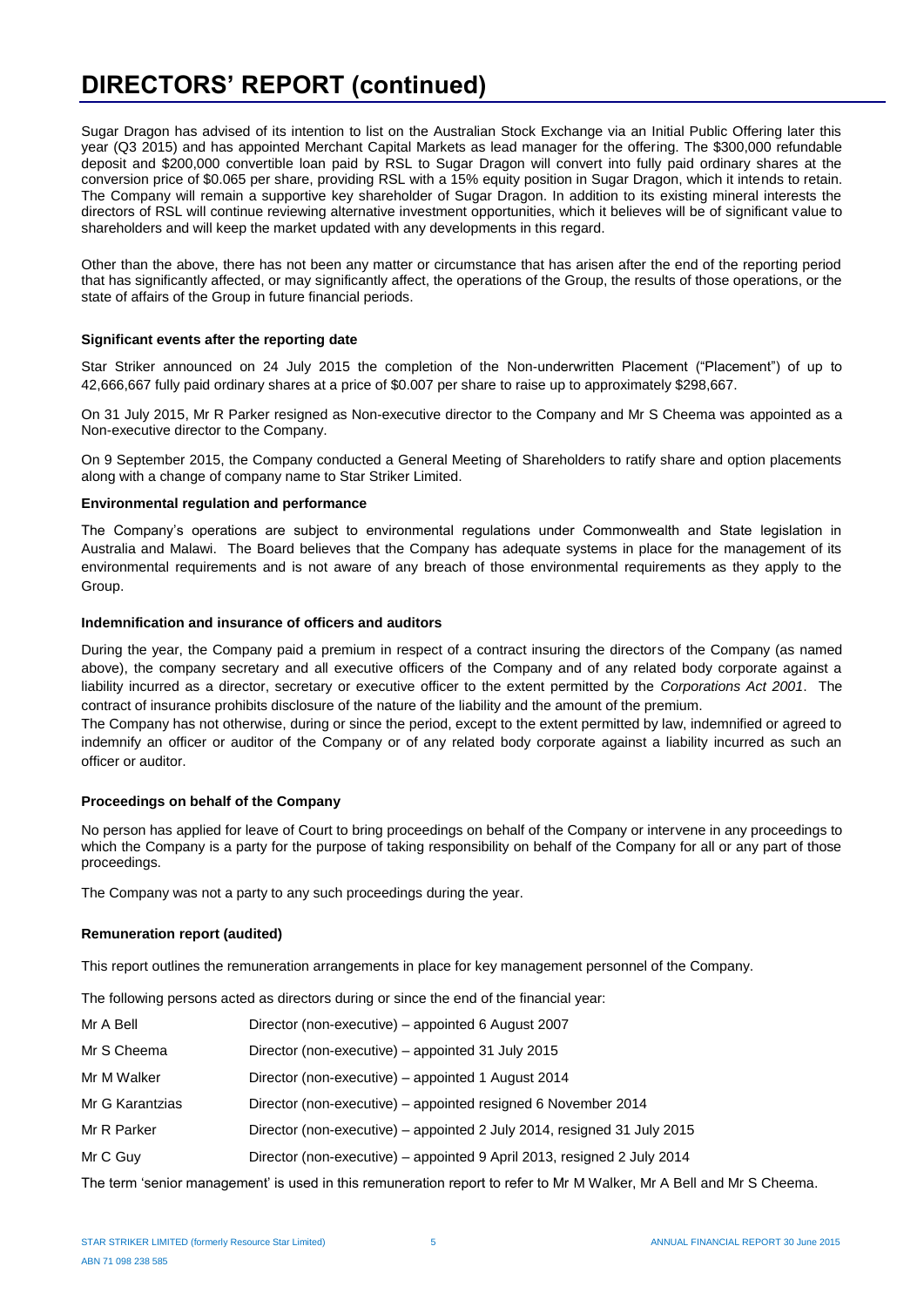### **Remuneration report (audited) (continued)**

The Board believes that the remuneration policy is appropriate and effective in its ability to attract and retain the best senior management to run and manage the Group.

#### *Remuneration philosophy*

The performance of the Group depends upon the quality of the directors and senior management. The philosophy of the Group in determining remuneration levels is to:

- set competitive remuneration packages to attract and retain high calibre employees;
- ensure that there is transparency in setting of corporate arrangements;
- link executive rewards to shareholders' value creation; and
- establish appropriate, demanding performance hurdles for variable executive remuneration. Incentives are only paid once pre-determined KPI's have been met.

The Board of Directors of the Company is responsible for determining and reviewing compensation arrangements for the directors and senior management.

The Board of Directors assesses the appropriateness of the nature and amount of remuneration of directors and senior executives on a periodic basis by reference to relevant employment market conditions with an overall objective of ensuring maximum stakeholder benefit from the retention of a high quality Board and executive team.

#### *Remuneration structure*

In accordance with best practice Corporate Governance, the structure of non-executive director and executive remuneration is separate and distinct.

#### *Non-executive director remuneration*

The Board seeks to set aggregate remuneration at a level that provides the Company with the ability to attract and retain directors of the highest calibre, whilst incurring a cost that is acceptable to shareholders.

The ASX Listing Rules specify that the aggregate remuneration of non-executive directors shall be determined from time to time by a general meeting. The latest determination was at the Annual General Meeting held on 28 February 2007 when shareholders approved an aggregate remuneration of \$210,000 per year.

The amount of aggregate remuneration sought to be approved by shareholders and the manner in which it is apportioned amongst directors is reviewed annually. The Board considers advice from external advisors as well as the fees paid to non-executive directors of comparable companies when undertaking the annual review process. No external advice was received during the year.

Each director receives a fee for being a director of the Company.

#### *Senior Management and Executives*

Remuneration consists of fixed remuneration and variable remuneration (comprising short-term and long-term incentive schemes).

#### *Fixed remuneration*

Fixed remuneration is reviewed annually by the Board. The process consists of a review of relevant comparative remuneration in the market and internally and, where appropriate, external advice on policies and practices. The Board has access to external independent advice, where necessary. No such advice was required during the year.

#### *Variable remuneration*

The objective of the short term incentive program is to link the achievement of the Group's operational targets with the remuneration received by the executives charged with meeting those targets. The total potential short term incentive available is set at a level so as to provide sufficient incentive to the senior manager to achieve the operational targets and such that the cost to the Group is reasonable in the circumstances.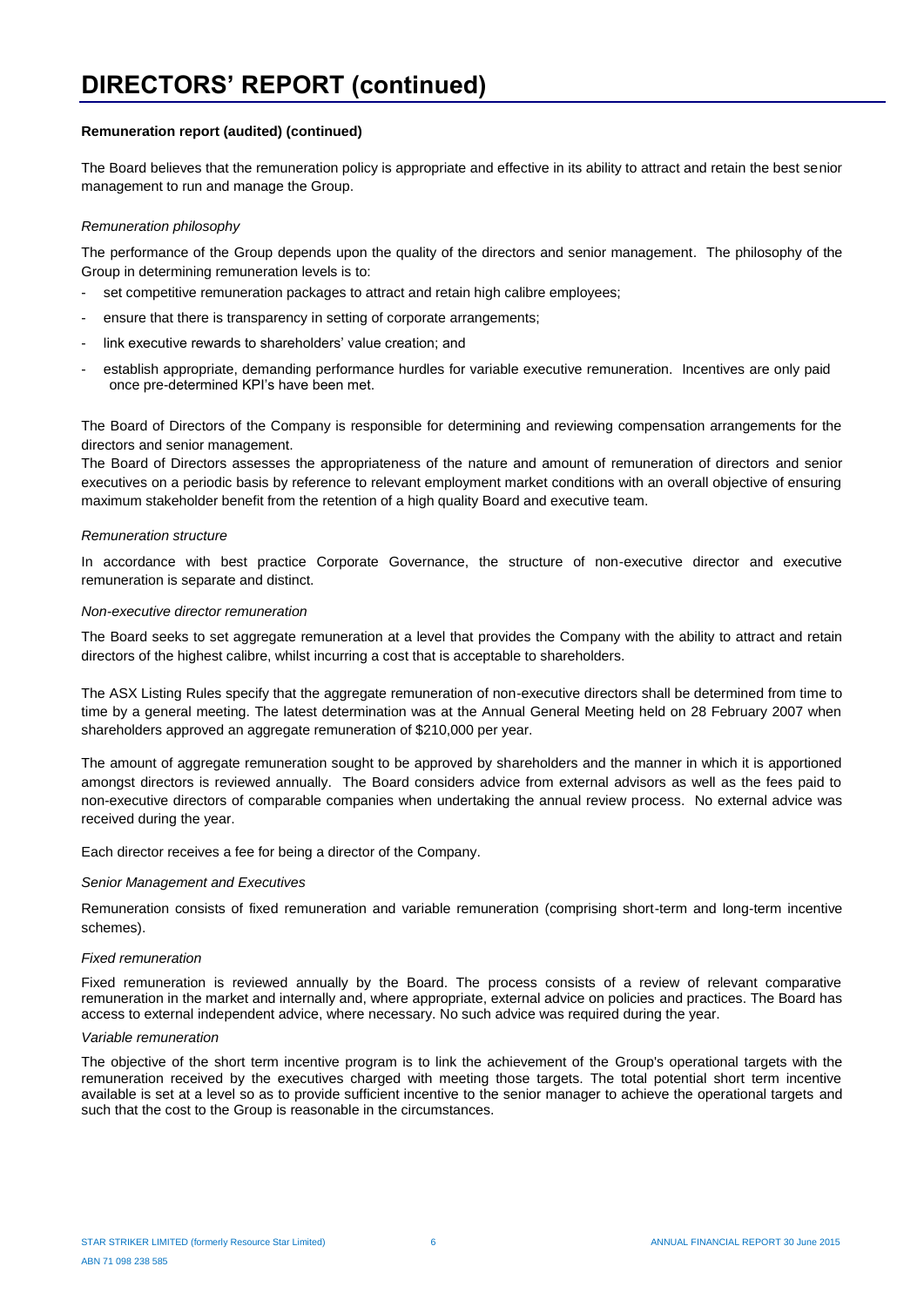# **Remuneration report (audited) (continued)**

*Employment contracts*

*Executives*

There are no executive employment contracts as at the date of this report.

# **Performance of shareholders' wealth**

In considering the Group's performance and benefits for shareholder wealth, the Board has regard to the following indices in respect of the current financial year and the previous four financial years:

| As at 30 June                     | 2015    | 2014    | 2013   | 2012 | 2011   |
|-----------------------------------|---------|---------|--------|------|--------|
| Profit / (Loss) per share (cents) | (0.260) | (0.374) | (2.85) | 1.25 | (2.27) |
| Share price                       | 0.007   | 0.003   | 0.008  | 0.02 | 0.05   |

The following table provides details of the components of remuneration for each member of the key management personnel of the Group. All remuneration to Key Management Personnel is valued at the cost to the Group and expensed.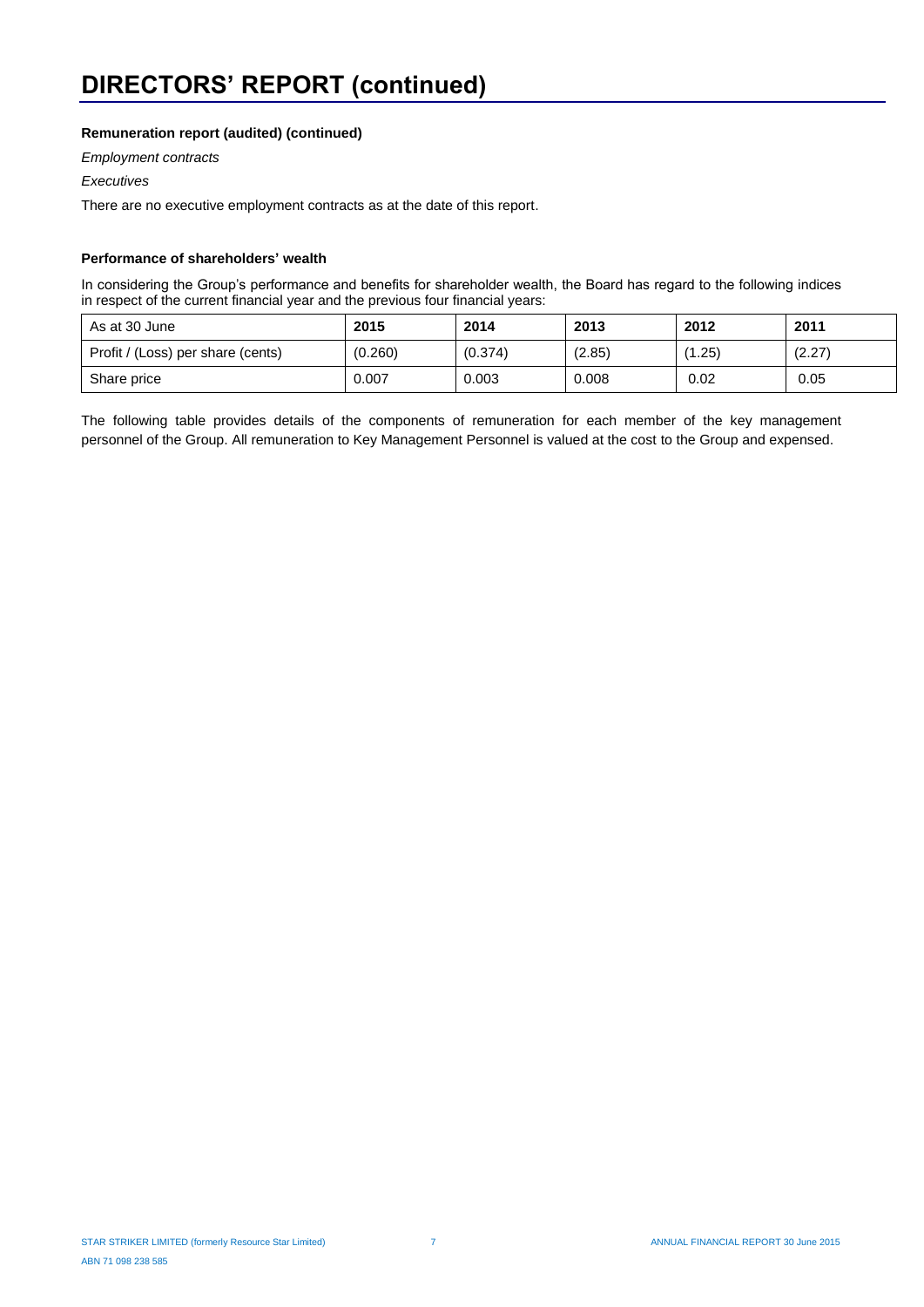# **DIRECTORS' REPORT (continued)**

**Remuneration report (audited) (continued)**

# *Remuneration of directors and named executives*

#### **Table 1: Directors' remuneration for the years ended 30 June:**

|                             |      | <b>Short Term</b>        |                          |                |                                           |                     | <b>Post Employment</b>   |                                 |        |                          |                             |
|-----------------------------|------|--------------------------|--------------------------|----------------|-------------------------------------------|---------------------|--------------------------|---------------------------------|--------|--------------------------|-----------------------------|
|                             |      | Salary &<br>Fees         | <b>Cash STI</b>          | LTI            | Non<br><b>Monetary</b><br><b>Benefits</b> | Super-<br>annuation | Retirement               | <b>Equity</b><br><b>Options</b> | Other  | <b>Total</b>             | %<br>Performance<br>Related |
| A Bell                      | 2014 | 45,000                   |                          |                | ۰                                         |                     |                          |                                 | ۰.     | 45,000                   | $\,$ $\,$                   |
| Director                    | 2015 | $\overline{\phantom{a}}$ | $\overline{\phantom{a}}$ | $\blacksquare$ | $\,$                                      | $\,$                | $\blacksquare$           | $\,$                            | ۰      |                          | $\sim$                      |
| M Walker <sup>(1)</sup>     | 2014 | $\overline{\phantom{a}}$ |                          |                | -                                         |                     |                          |                                 |        |                          | $\blacksquare$              |
| Director                    | 2015 | 99,000                   | $\overline{\phantom{a}}$ | $\sim$         | $\,$                                      | $\blacksquare$      | $\blacksquare$           | $\,$                            | ۰.     | 99,000                   | $\blacksquare$              |
| R Parker $(2)$              | 2014 | $\blacksquare$           |                          |                | -                                         |                     |                          |                                 |        |                          | $\overline{\phantom{0}}$    |
| Director                    | 2015 | 44,000                   | $\overline{\phantom{a}}$ | $\blacksquare$ | $\,$                                      | $\,$                | $\blacksquare$           | $\,$                            | ۰.     | 44,000                   | $\overline{\phantom{0}}$    |
| G Karantzias <sup>(3)</sup> | 2014 | 10,083                   |                          | $\blacksquare$ | ۰                                         | $\sim$              | $\overline{\phantom{0}}$ |                                 | ۰.     | 10,083                   | $\overline{\phantom{0}}$    |
| Director                    | 2015 | 20,000                   | $\overline{\phantom{a}}$ | $\blacksquare$ | $\,$                                      | $\,$                | $\overline{\phantom{a}}$ | $\,$                            | $\sim$ | 20,000                   |                             |
| $C$ Guy <sup>(4)</sup>      | 2014 | 42,020                   |                          | $\blacksquare$ | ۰                                         | $\sim$              | $\overline{\phantom{0}}$ | $\sim$                          | ۰.     | 42,020                   | $\sim$                      |
| Director                    | 2015 | $\,$ $\,$                | $\overline{\phantom{a}}$ | $\sim$         | $\,$                                      | $\blacksquare$      | $\blacksquare$           | $\blacksquare$                  |        | $\overline{\phantom{a}}$ | $\blacksquare$              |
| Total                       | 2014 | 97,103                   | $\blacksquare$           | $\blacksquare$ | -                                         | $\blacksquare$      | -                        | $- -$                           | ۰      | 97,103                   | $\overline{\phantom{a}}$    |
|                             | 2015 | 163,000                  | $\blacksquare$           | ۰              | $\blacksquare$                            | $\blacksquare$      | $\blacksquare$           |                                 |        | 163,000                  | $\blacksquare$              |

 $^{(1)}$  Appointed 1 August 2014<sup>(2)</sup> Appointed 2 July 2014 & Resigned 31 July 2015<sup>(3)</sup> Resigned 6 November 2014<sup>(4)</sup> Resigned 2 July 2014

#### **Table 2: Executive Directors' and named executives remuneration for the period/year ended 30 June:**

|                            |      |                          | <b>Short Term</b>        |                |                                           | <b>Post Employment</b> |            |                                 |                |                          |                                    |
|----------------------------|------|--------------------------|--------------------------|----------------|-------------------------------------------|------------------------|------------|---------------------------------|----------------|--------------------------|------------------------------------|
|                            |      | Salary &<br>Fees         | Cash STI                 | LTI            | Non<br><b>Monetary</b><br><b>Benefits</b> | Super-<br>annuation    | Retirement | <b>Equity</b><br><b>Options</b> | Other          | Total                    | %<br>Performance<br><b>Related</b> |
| $C$ Burrell <sup>(5)</sup> | 2014 | 7,818                    | $\overline{\phantom{a}}$ | $\blacksquare$ |                                           |                        |            |                                 |                | 7,818                    | $\overline{\phantom{0}}$           |
| Director                   | 2015 | $\overline{\phantom{a}}$ | $\overline{\phantom{0}}$ | $\blacksquare$ | $\sim$                                    |                        |            |                                 |                | $\overline{\phantom{0}}$ | $\overline{\phantom{0}}$           |
| <b>Total</b>               | 2014 | 7,818                    | $\blacksquare$           |                |                                           |                        | -          |                                 | $\blacksquare$ | 7,818                    |                                    |
|                            | 2015 | $\overline{\phantom{a}}$ | $\overline{\phantom{a}}$ |                | $\overline{\phantom{0}}$                  |                        |            |                                 |                |                          | $\overline{\phantom{0}}$           |
| <b>Grand Total</b>         | 2014 | 104.921                  | $\overline{\phantom{0}}$ | $\blacksquare$ | $\overline{\phantom{a}}$                  | . .                    | . .        |                                 |                | 104,921                  |                                    |
|                            | 2015 | 163,000                  |                          |                |                                           |                        |            |                                 |                | 163,000                  |                                    |

 $\overline{^{(5)}$  Resigned 18 December 2013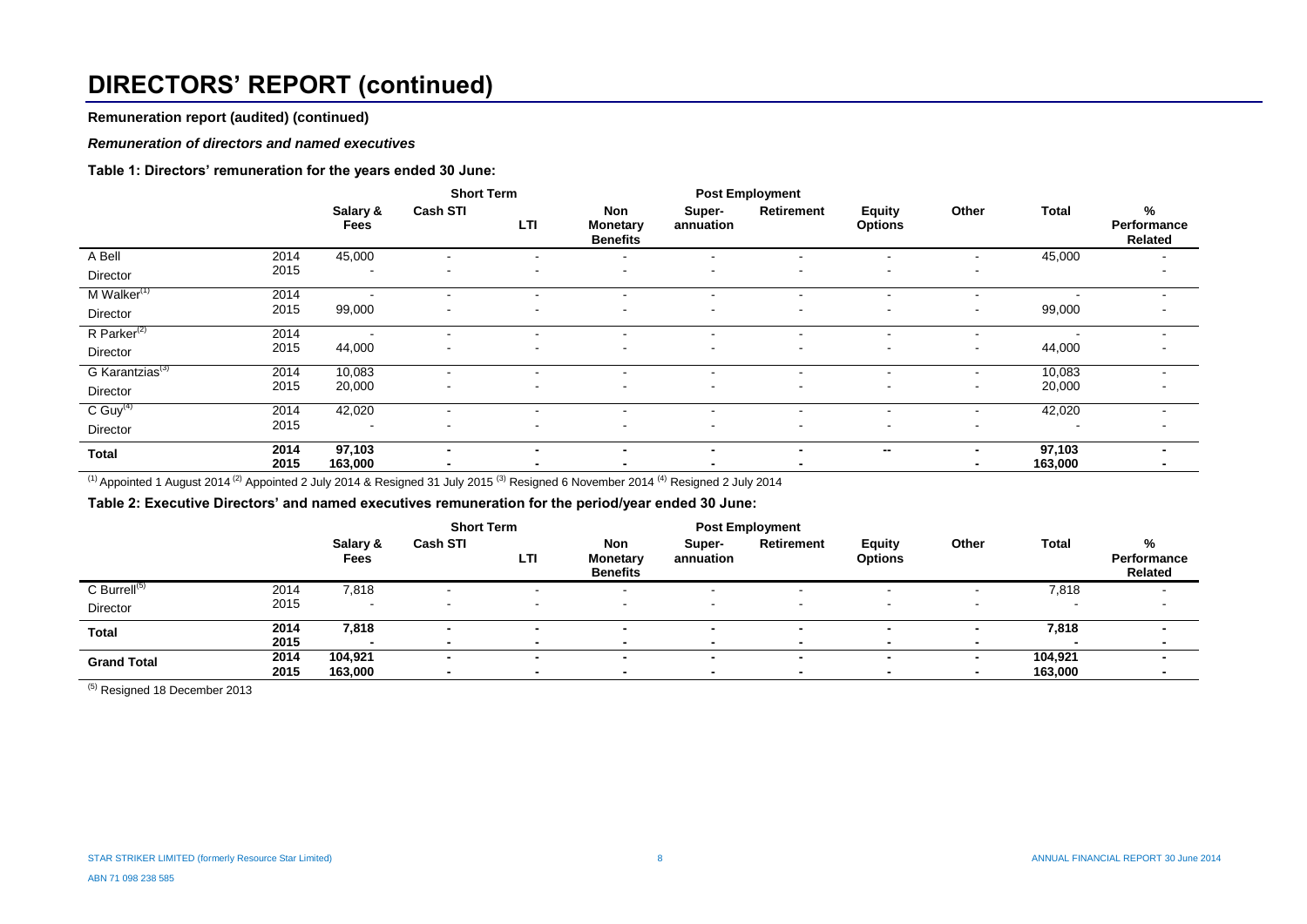# **Remuneration report (audited) (continued)**

# *Remuneration of directors and named executives*

# **Shareholdings of KMP**

*Shares held in the Company (number)*

| 2015                        | Balance at<br>beginning of<br>year<br>01 July 2014 | Exercise<br>options | Net Change<br>/ Other | Balance at<br>date of<br>resignation | Balance at<br>30 June<br>2015 |
|-----------------------------|----------------------------------------------------|---------------------|-----------------------|--------------------------------------|-------------------------------|
| A Bell                      | 65,335,134                                         |                     |                       |                                      | 65,335,134                    |
| M Walker <sup>(1)</sup>     | 50,000,000                                         |                     | 40,000,000            |                                      | 90,000,000                    |
| G Karantzias <sup>(3)</sup> |                                                    |                     |                       |                                      |                               |
| $C$ Guy <sup>(4)</sup>      |                                                    |                     |                       |                                      |                               |
| R Parker $(2)$              |                                                    |                     |                       |                                      |                               |
| C Burrell <sup>(5)</sup>    |                                                    |                     |                       |                                      |                               |
| Total                       | 115,335,134                                        | ٠                   | 40,000,000            |                                      | 155,335,134                   |
|                             | Balance at                                         | Exercise            | Net Change            | Balance at                           | Balance at                    |
|                             |                                                    |                     |                       |                                      |                               |
|                             | beginning of                                       | options             | / Other               | date of                              | 30 June                       |
|                             | year                                               |                     |                       | resignation                          | 2014                          |
| 2014                        | 01 July 2013                                       |                     |                       |                                      |                               |
| A Bell                      | 46,908,554                                         | -                   | 18,426,580            |                                      | 65,335,134                    |
| M Walker                    |                                                    |                     | 50,000,000            |                                      | 50,000,000                    |
| G Karantzias                |                                                    |                     |                       |                                      |                               |
| C Guy                       |                                                    |                     |                       |                                      |                               |
| R Parker                    |                                                    |                     |                       |                                      |                               |
| C Burrell                   |                                                    |                     |                       |                                      |                               |

(1) Appointed 1 August 2014<sup>(2)</sup> Appointed 2 July 2014 & Resigned 31 July 2015<sup>(3)</sup> Resigned 6 November 2014<sup>(4)</sup> Resigned 2 July 2014<sup>(5)</sup> Resigned 18 December 2013

# **Option holdings of KMP**

 *Options held in the Company (number)*

|                             | Balance at<br>beginning of | Options<br>Issued | Options<br>Forfeited | Balance of<br>date of | Balance<br>at<br>30 June |
|-----------------------------|----------------------------|-------------------|----------------------|-----------------------|--------------------------|
| 2015                        | year<br>01 July 2014       |                   |                      | resignation           | 2015                     |
| A Bell                      | 5,213,290                  |                   |                      |                       | 5,213,290                |
| M Walker <sup>(1)</sup>     | 14,986,544                 | 20,013,456        |                      |                       | 35,000,000               |
| G Karantzias <sup>(3)</sup> |                            |                   |                      |                       |                          |
| $C$ Guy <sup>(4)</sup>      |                            |                   |                      |                       |                          |
| R Parker <sup>(2)</sup>     |                            |                   |                      |                       |                          |
| C Burrell <sup>(5)</sup>    |                            |                   |                      |                       |                          |
| Total                       | 20,199,834                 | 20,013,456        |                      |                       | 40,213,290               |
|                             | Balance at                 | Options           | Options              | Balance of            | <b>Balance</b>           |
|                             | beginning of               | Issued            | Forfeited            | date of               | at                       |
|                             | year                       |                   |                      | resignation           | 30 June                  |
| 2014                        |                            |                   |                      |                       |                          |
|                             | 01 July 2013               |                   |                      |                       | 2014                     |
| A Bell                      |                            | 5,213,290         |                      |                       | 5,213,290                |
| M Walker                    |                            | 14,986,544        |                      |                       | 14,986,544               |
| G Karantzias                |                            |                   |                      |                       |                          |
| C Guy                       |                            |                   |                      |                       |                          |
| R Parker                    |                            |                   |                      |                       |                          |
| C Burrell                   |                            |                   |                      |                       |                          |

(1) Appointed 1 August 2014<sup>(2)</sup> Appointed 2 July 2014 & Resigned 31 July 2015<sup>(3)</sup> Resigned 6 November 2014<sup>(4)</sup> Resigned 2 July 2014<sup>(5)</sup> Resigned 18 December 2013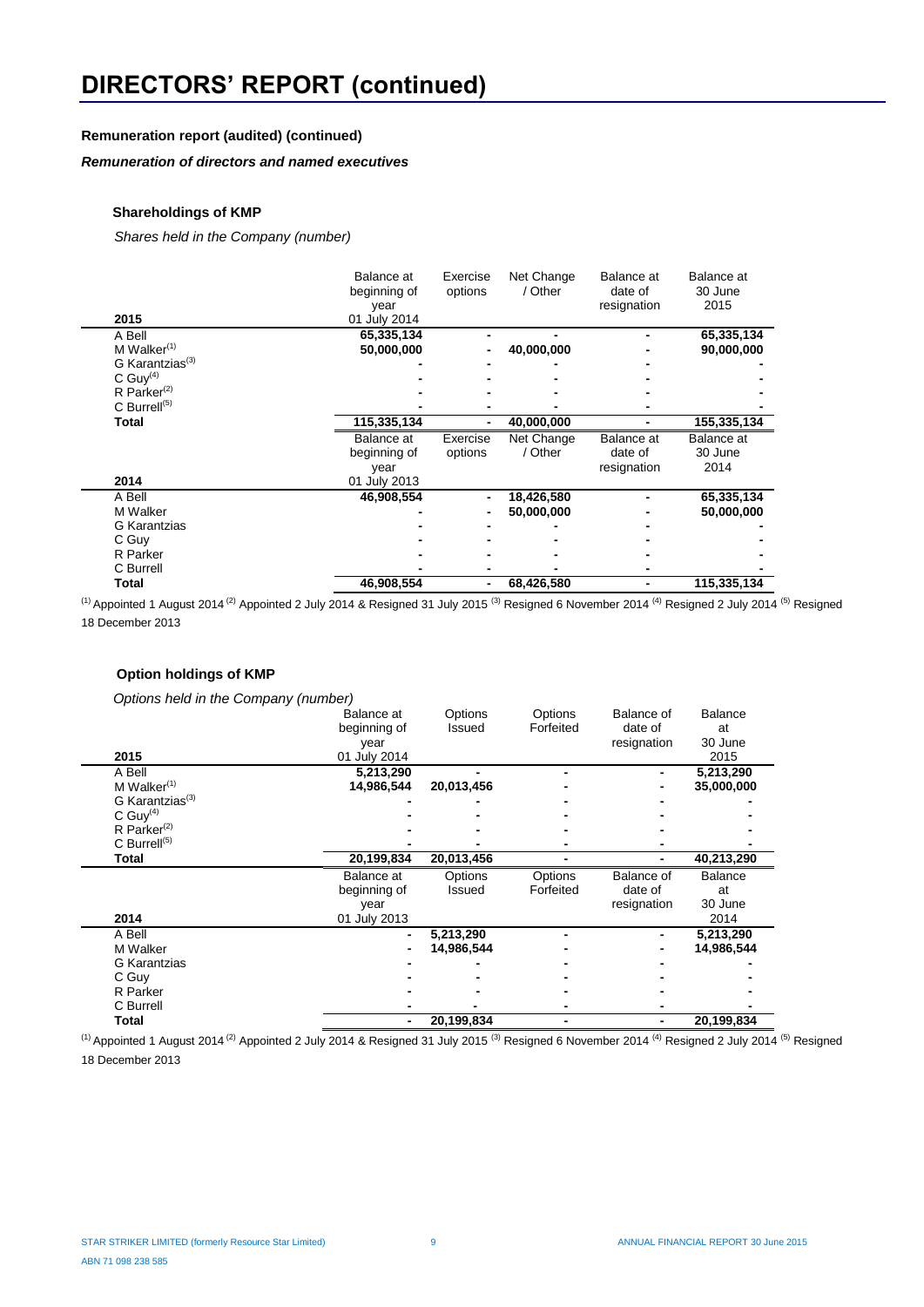## **Remuneration report (audited) (continued)**

#### **Other transactions with directors**

#### *Other transactions with the Company or its controlled entities*

The terms and conditions of transactions with Directors and Executives and their related entities were no more favourable than those available, or which might reasonably be expected to be available, on similar transactions to non-Director related entities on an arms length basis unless otherwise stated. The aggregate amount recognised during the year to Specified Directors and Specified Executives and their related entities were as follows:

#### *Red Rock Resources plc*

Red Rock Resources Plc (Red Rock) is a substantial shareholder of the Company and holds more than 21% of the issued capital. The amount owed to Red Rock by the Group at 30 June 2015 was \$Nil (2014: \$Nil). Interest of \$Nil (2014: \$Nil) was due to Red Rock during the period. Post borrowings were non-interest bearing.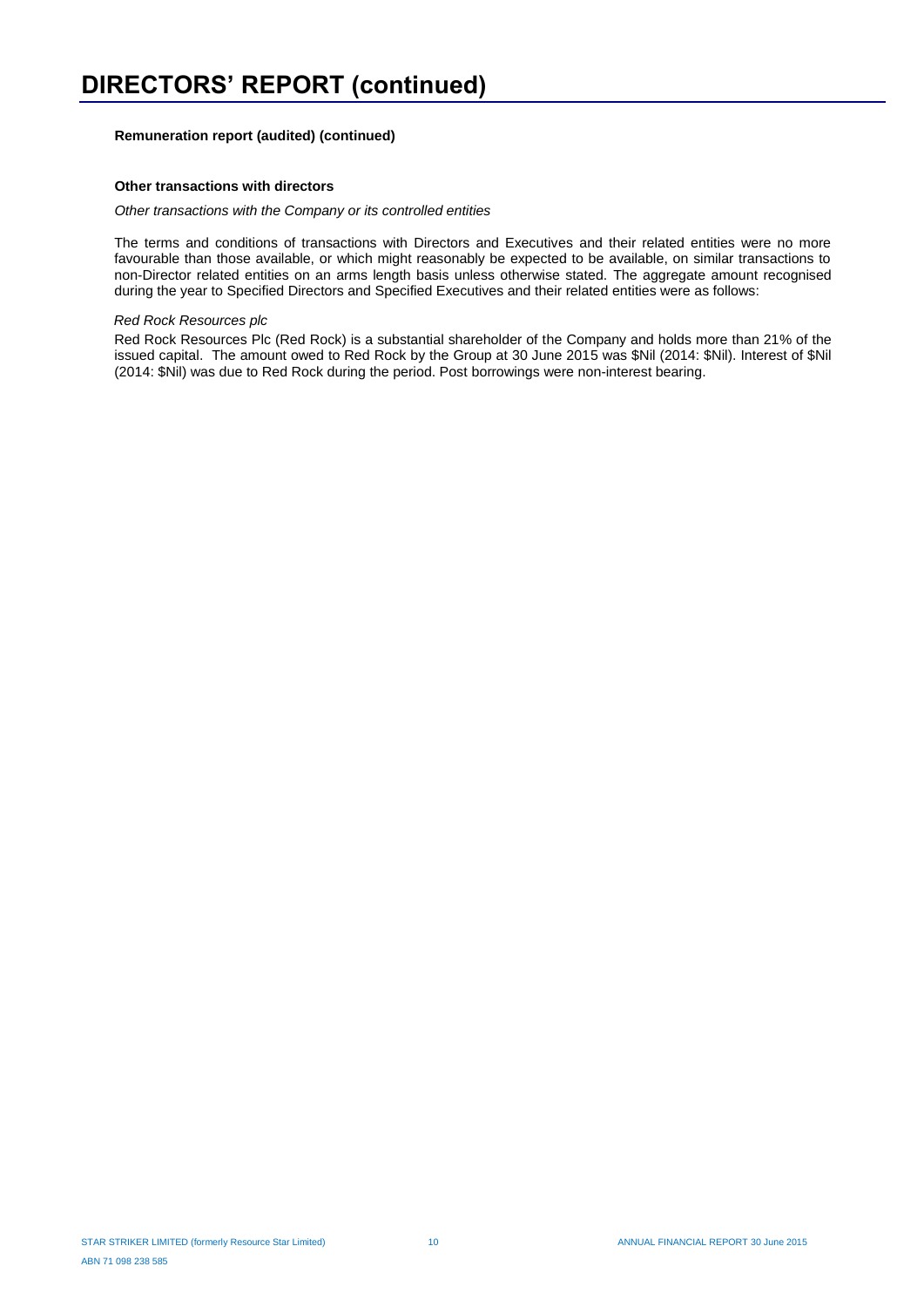## **Options granted as part of remuneration:**

During the 2015 year there were no options issued, 3,000,000 unlisted options previously issued for remuneration in the 2014 year expired unexercised. There were no options granted as part of remuneration

The following table illustrates the number (No.) and weighted average exercise prices of and movements in share options issued during the year and the prior year:

|                                          | 30 June<br>2015<br>No. | 30 June<br>2015<br>Weighted<br>average<br>exercise<br>price | 30 June<br>2014<br>No. | 30 June 2014<br>Weighted average<br>exercise price |
|------------------------------------------|------------------------|-------------------------------------------------------------|------------------------|----------------------------------------------------|
| Outstanding at the beginning of the year |                        |                                                             | 3,000,000              | 0.1875                                             |
| Granted during the year                  | -                      |                                                             |                        |                                                    |
| Forfeited during the year                | $\blacksquare$         |                                                             | (3,000,000)            | 0.1875                                             |
| Outstanding at the end of the year       | $\blacksquare$         |                                                             |                        |                                                    |
| Exercisable at the end of the year       | ۰                      |                                                             |                        |                                                    |

There was no outstanding balance as at 30 June 2015 as all options had been forfeited.

The outstanding balance as at 30 June 2014 is represented by:

- 1,500,000 options over ordinary shares with an exercise price of \$0.15 each, exercisable until 1 December 2013;
- 750,000 options over ordinary shares with an exercise price of \$0.20 each, exercisable until 1 December 2013;
- 750,000 options over ordinary shares with an exercise price of \$0.25 each, exercisable until 1 December 2013.

The weighted average remaining contractual life for the share options outstanding as at 30 June 2015 is Nil (2014: Nil). The weighted average exercise price for options outstanding for the year ending 30 June 2015 was Nil (2014: \$Nil). The fair value of options granted during the year was \$Nil (2014: Nil).

The fair value of options forfeited during the year was \$Nil (2014: \$24,451).

The fair value of the equity-settled share options granted under the option plan is estimated as at the date of grant using a binomial model taking into account the terms and conditions upon which the options were granted.

**This concludes the remuneration report, which has been audited.**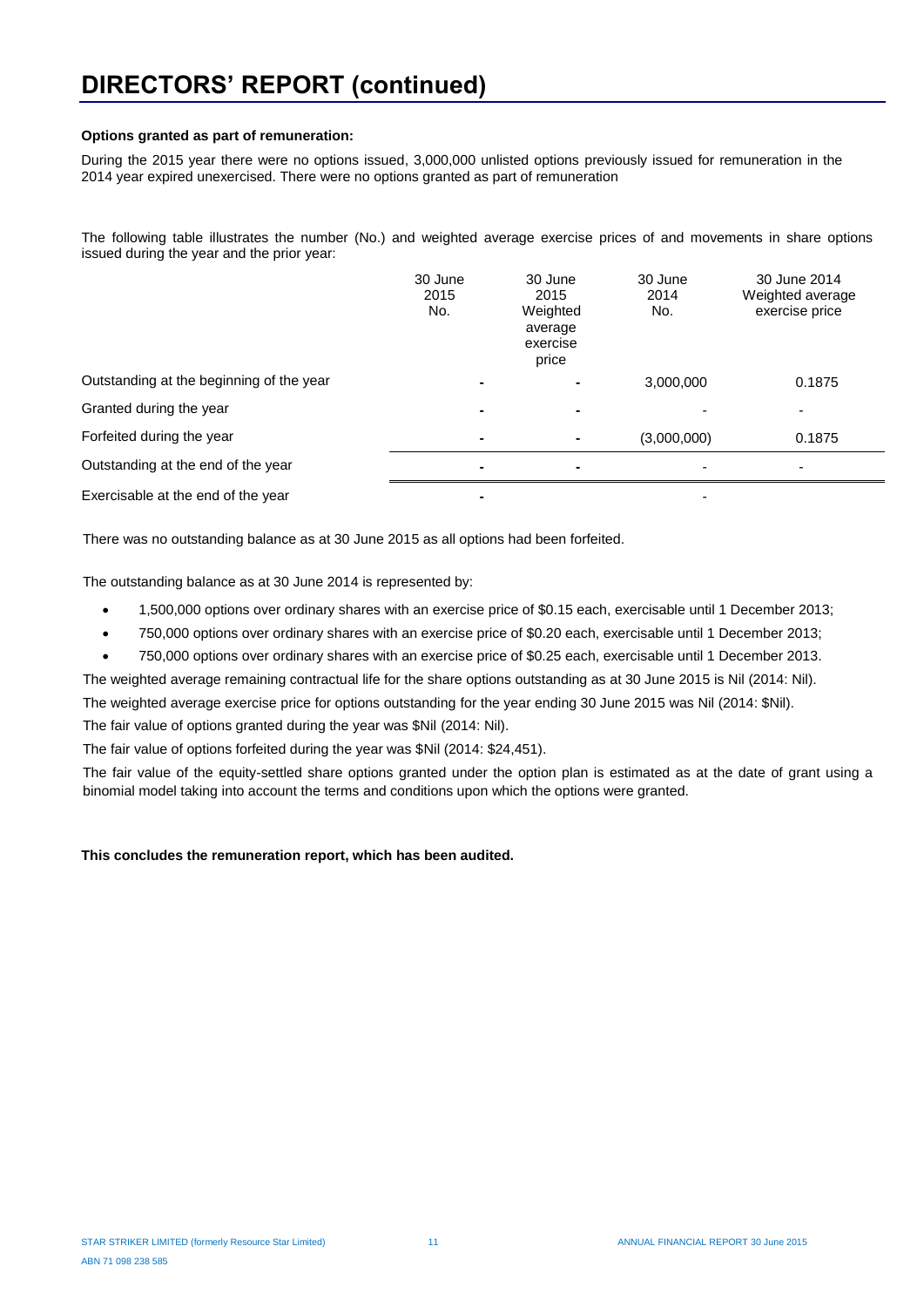# **Directors' meetings**

The number of meetings of directors (including meetings of committees of directors) held during the year and the number of meetings attended by each director were as follows:

|                 | Directors'<br><b>Meetings eligible</b><br>to attend | Directors'<br><b>Meetings</b><br>attended | <b>Audit and Risk</b><br><b>Management</b><br><b>Committee</b><br><b>Meetings</b><br>eligible to<br>attend | <b>Audit and Risk</b><br><b>Management</b><br><b>Committee</b><br><b>Meetings</b><br>attended |
|-----------------|-----------------------------------------------------|-------------------------------------------|------------------------------------------------------------------------------------------------------------|-----------------------------------------------------------------------------------------------|
|                 |                                                     |                                           |                                                                                                            |                                                                                               |
| Mr A Bell       | າ                                                   |                                           |                                                                                                            |                                                                                               |
| Mr M Walker     |                                                     |                                           |                                                                                                            |                                                                                               |
| Mr S Cheema     |                                                     |                                           |                                                                                                            |                                                                                               |
| Mr R Parker     |                                                     |                                           |                                                                                                            |                                                                                               |
| Mr G Karantzias |                                                     |                                           |                                                                                                            |                                                                                               |
| Mr C Guy        |                                                     |                                           |                                                                                                            |                                                                                               |

In addition, there were 11 circular resolutions signed by the board.

#### **Auditor's Independence and non-audit services**

Section 307C of the Corporations Act 2001 requires our auditors, HLB Mann Judd, to provide the directors of the Company with an Independence Declaration in relation to the audit of the annual report. This Independence Declaration is set out on page 13 and forms part of this directors' report for the year ended 30 June 2015.

Signed in accordance with a resolution of the Board of Directors

den enfer

**Andrew Bell Chairman** 21 September 2015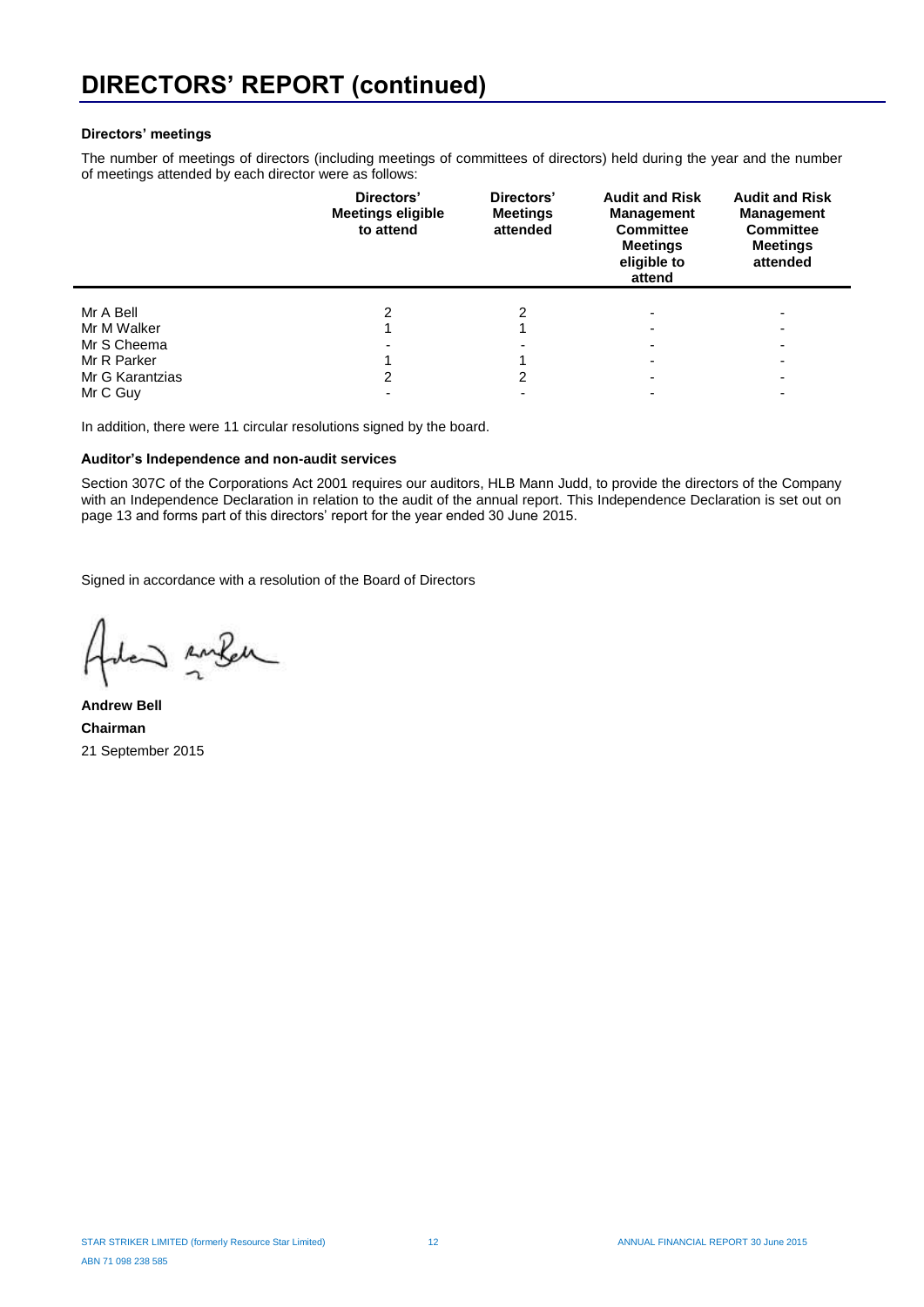# **Auditors Independence Declaration**



Accountants | Business and Financial Advisers

# Auditor's Independence Declaration

As lead auditor for the audit of the financial report of Star Striker Limited (formerly Resource Star Limited) for the year ended 30 June 2015, I declare that to the best of my knowledge and belief, there have been no contraventions of:

- a) the auditor independence requirements of the Corporations Act 2001 in relation to the audit; and
- b) any applicable code of professional conduct in relation to the audit.

This declaration is in respect of Star Striker Limited (formerly Resource Star Limited) and to the entities it controlled during the year.

HIB Mann Judd

**HLB Mann Judd Chartered Accountants** 

ten Faxiley

**Tim Fairclough** Partner

Melbourne 21 September 2015

**HLB Mann Judd (VIC Partnership)** 

Level 9, 575 Bourke Street, Melbourne VIC 3000 | GPO Box 2850, Melbourne VIC 3001 | DX 154 Melbourne | Tel: +61 (0)3 9606 3888 | Fax: +61 (0)3 9606 3800 Email: mailbox@hlbvic.com.au | Website: www.hlbvic.com.au Liability limited by a scheme approved under Professional Standards Legislation

HLB Mans Judd (VIC Partnership) is a member of **HLE** International. A world-wide network of independent accounting firms and fusiness advisors.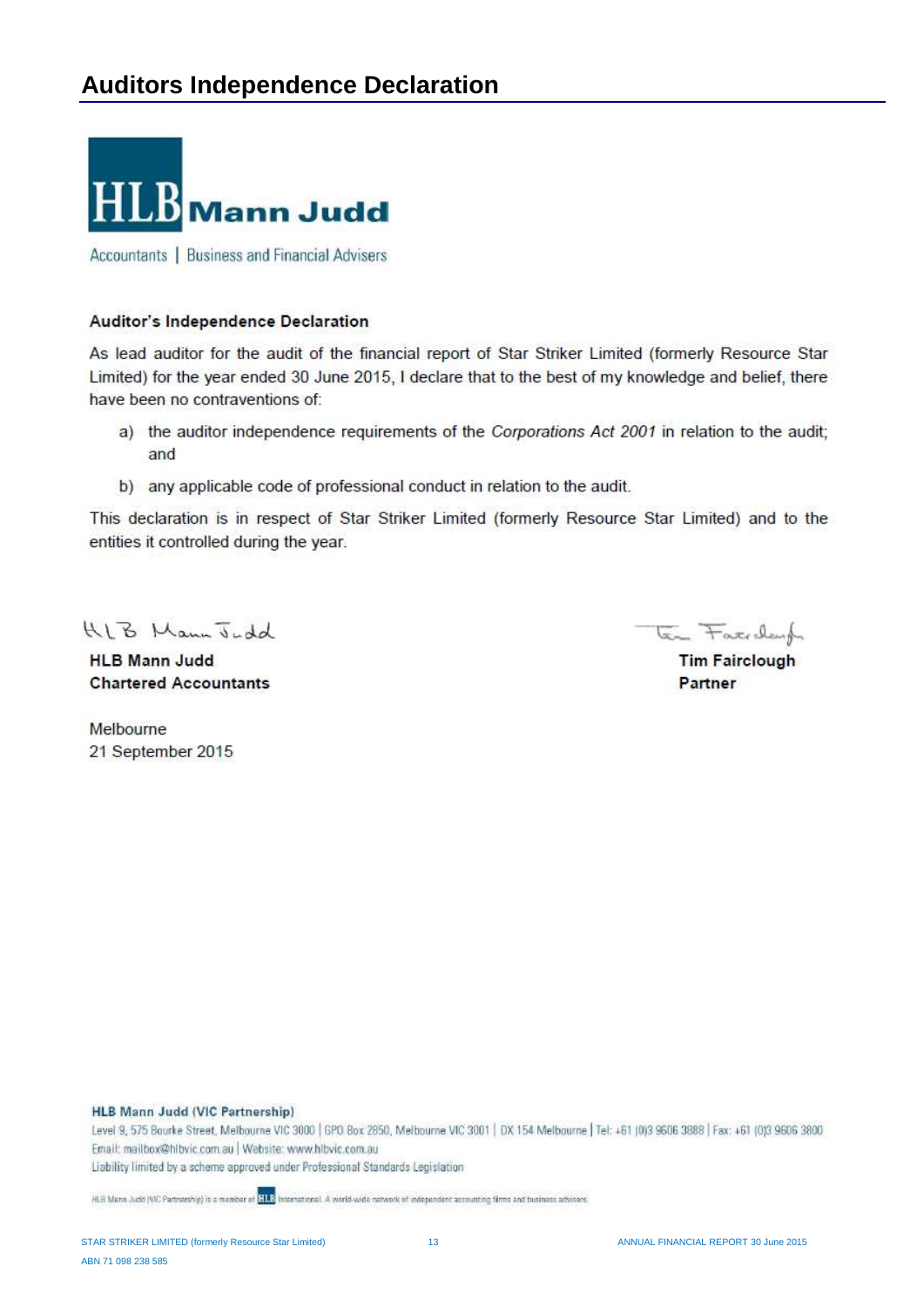# **CORPORATE GOVERNANCE**

The Board of Directors of Star Striker Limited is responsible for establishing the corporate governance framework of the Group. The Board guides and monitors the business and affairs of the Group on behalf of the shareholders by whom they are elected and to whom they are accountable.

To ensure that the Board is well equipped to discharge its responsibilities, it has established guidelines and accountability as the basis for the administration of corporate governance.

#### **CORPORATE GOVERNANCE DISCLOSURES**

The Board and management are committed to corporate governance and to the extent that they are applicable to the Group have followed the Australian Securities Exchange Corporate Governance Council (**CGC**) published guidelines as well as its own corporate governance principles and recommendations.

**In summary**, Star Striker departs from the CGC's recommendation in six (6) key areas:

Recommendation 2.1

Duriing the year the majority of the Board were not independent. Only one (1) of the three (3) Directors is considered independent; as one Director is the Executive Director and the other Director is a Director of a Company which is a Substantial Shareholder of Star Striker Limited.

Recommendation 2.2

The Chair is not deemed to be independent. The current Chair is an Officer of a Company which is a Substantial Shareholder of Star Striker Limited.

Recommendation 2.4

Star Striker Limited does not have a separate Nomination Committee. The Company is of a size and a level of current activity that enables the full Board to be able to deal with the matters normally attended to by the Nomination Committee.

Remuneration levels are set by the Company in accordance with industry standards to attract suitable qualified and experienced Directors and senior executives.

- Recommendation 3.3 Due to the current nature and scale of Star Striker Limited's activities, the Company is yet to establish measurable objectives for achieving gender diversity to report against.
- Recommendation 4.2

Star Striker Limited has established an Audit Committee which is comprised of the directors the same as the Board. Whilst this is appropriate for a company the size of Star Striker Limited and with the current level of activity it does mean that a number of the recommendations are not met – does not consist of non-executive directors; does not consist of a majority of independent directors and is not chaired by an independent chair. No meeting was held during the year.

The Company will address this issue in the forthcoming year by appointing an additional member to the Committee.

Recommendation 8.1

Star Striker Limited currently does not have a separate Remuneration Committee. The Company is of a size and a level of current activity that enables the full Board to be able to attend to the matters normally attended to by the Remuneration Committee.

The table below summarises Star Striker Limited's compliance with the CGC's recommendations.

| <b>Recommendation</b>                                                                                                                        | Compliance |
|----------------------------------------------------------------------------------------------------------------------------------------------|------------|
|                                                                                                                                              | Yes/No     |
| Principle 1 – Lay Solid Foundations for management and oversight                                                                             |            |
| 1.1 Companies should formalise the functions reserved to the Board and those delegated to senior<br>executives and disclose those functions. | Yes        |
| The Company's Corporate Governance Polices includes a Board Charter, which discloses the<br>specific responsibilities of the Board.          |            |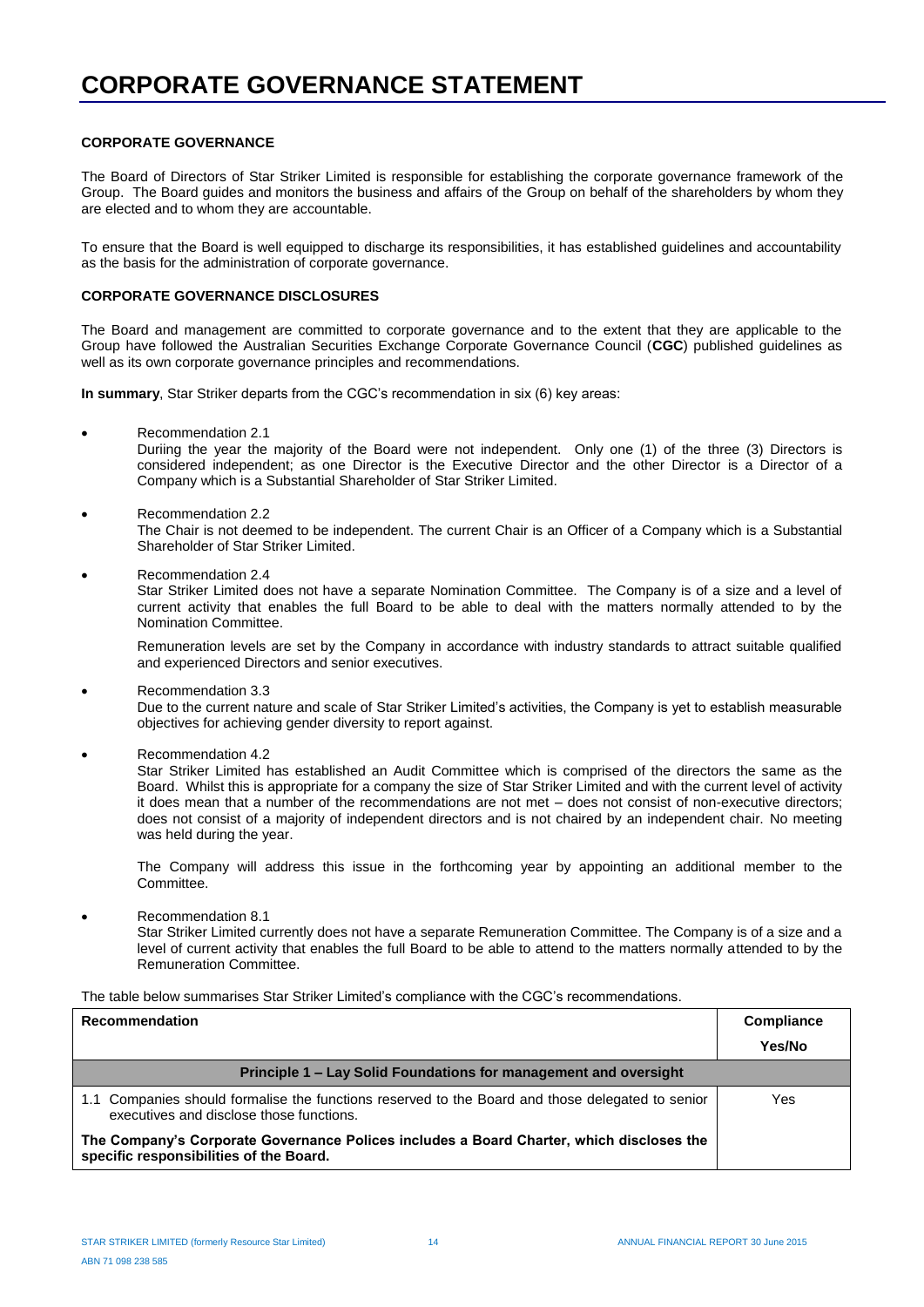| Recommendation                                                                                                                                                                                                                                                                                                                         | <b>Compliance</b> |  |  |
|----------------------------------------------------------------------------------------------------------------------------------------------------------------------------------------------------------------------------------------------------------------------------------------------------------------------------------------|-------------------|--|--|
|                                                                                                                                                                                                                                                                                                                                        | Yes/No            |  |  |
| 1.2 Companies should disclose the process for evaluating the performance of senior executives.                                                                                                                                                                                                                                         | Yes               |  |  |
| The Board monitors the performance of senior management including measuring actual<br>performance against planned performance.                                                                                                                                                                                                         |                   |  |  |
| 1.3 Companies should provide the information indicated in Guide to reporting on Principle 1.                                                                                                                                                                                                                                           | Yes               |  |  |
| The Company has provided details of any departures from Principle 1 in its Annual Report.                                                                                                                                                                                                                                              |                   |  |  |
| Principle 2 - Structure the board to add value                                                                                                                                                                                                                                                                                         |                   |  |  |
| 2.1 A majority of the Board should be independent directors.                                                                                                                                                                                                                                                                           | No                |  |  |
| During the year only one (1) of the three (3) Board members was independent - one (1)<br>Director is the Executive Director and the other Director is a Director of a company which is a<br><b>Substantial Shareholder of Resources Star Limited.</b>                                                                                  |                   |  |  |
| 2.2 The Chair should be an independent director                                                                                                                                                                                                                                                                                        | No                |  |  |
| The Chair is an officer of a company which is a substantial shareholder.                                                                                                                                                                                                                                                               |                   |  |  |
| 2.3 The roles of chair and chief executive officer should not be exercised by the same individual.                                                                                                                                                                                                                                     | Yes               |  |  |
| The Company has in place a Non-Executive Chairman and an Executive Director so a<br>segregation of duties exists.                                                                                                                                                                                                                      |                   |  |  |
| 2.4 The board should establish a nomination committee                                                                                                                                                                                                                                                                                  | <b>No</b>         |  |  |
| Star Striker Limited is not of a size to justify having a Nomination Committee. Matters typically<br>dealt with by such a Committee are dealt with by the full Board.                                                                                                                                                                  |                   |  |  |
| 2.5 Companies should disclose the process for evaluating the performance of the board, its<br>committees and the individual Directors.                                                                                                                                                                                                 | Yes               |  |  |
| The Board has adopted a policy of evaluating the Board's performance.                                                                                                                                                                                                                                                                  |                   |  |  |
| 2.6 Companies should provide the information indicated in Guide to reporting on Principle 2.                                                                                                                                                                                                                                           | Yes               |  |  |
| The Company has provided details of any departures from Principle 2 in its Annual Report.                                                                                                                                                                                                                                              |                   |  |  |
| Principle 3 – Promote ethical and responsible decision-making                                                                                                                                                                                                                                                                          |                   |  |  |
| 3.1 Companies should establish a code of conduct and disclose the code or a summary of the code<br>as to:                                                                                                                                                                                                                              | Yes               |  |  |
| 3.1.1<br>the practices necessary to maintain confidence in the Company's integrity;                                                                                                                                                                                                                                                    |                   |  |  |
| 3.1.2<br>the practices necessary to take into account their legal obligations and reasonable<br>expectations of their stakeholders; and                                                                                                                                                                                                |                   |  |  |
| the responsibility and accountability of individuals for reporting or investigating reports of<br>3.1.3<br>unethical practices.                                                                                                                                                                                                        |                   |  |  |
| The Company's Corporate Governance Policies include a Directors and Executive officers'<br>Code of Conduct Policy, which provides a framework for decisions and actions in relation to<br>ethical conduct in employment.                                                                                                               |                   |  |  |
| 3.2 Companies should establish a policy concerning diversity and disclose the policy or a summary of<br>that policy. The policy should include requirements for the board to establish measurable<br>objectives for achieving gender diversity for the board to assess annually both the objectives and<br>progress in achieving them. | Yes               |  |  |
| The Company has adopted a Diversity Policy.                                                                                                                                                                                                                                                                                            |                   |  |  |
|                                                                                                                                                                                                                                                                                                                                        |                   |  |  |
|                                                                                                                                                                                                                                                                                                                                        |                   |  |  |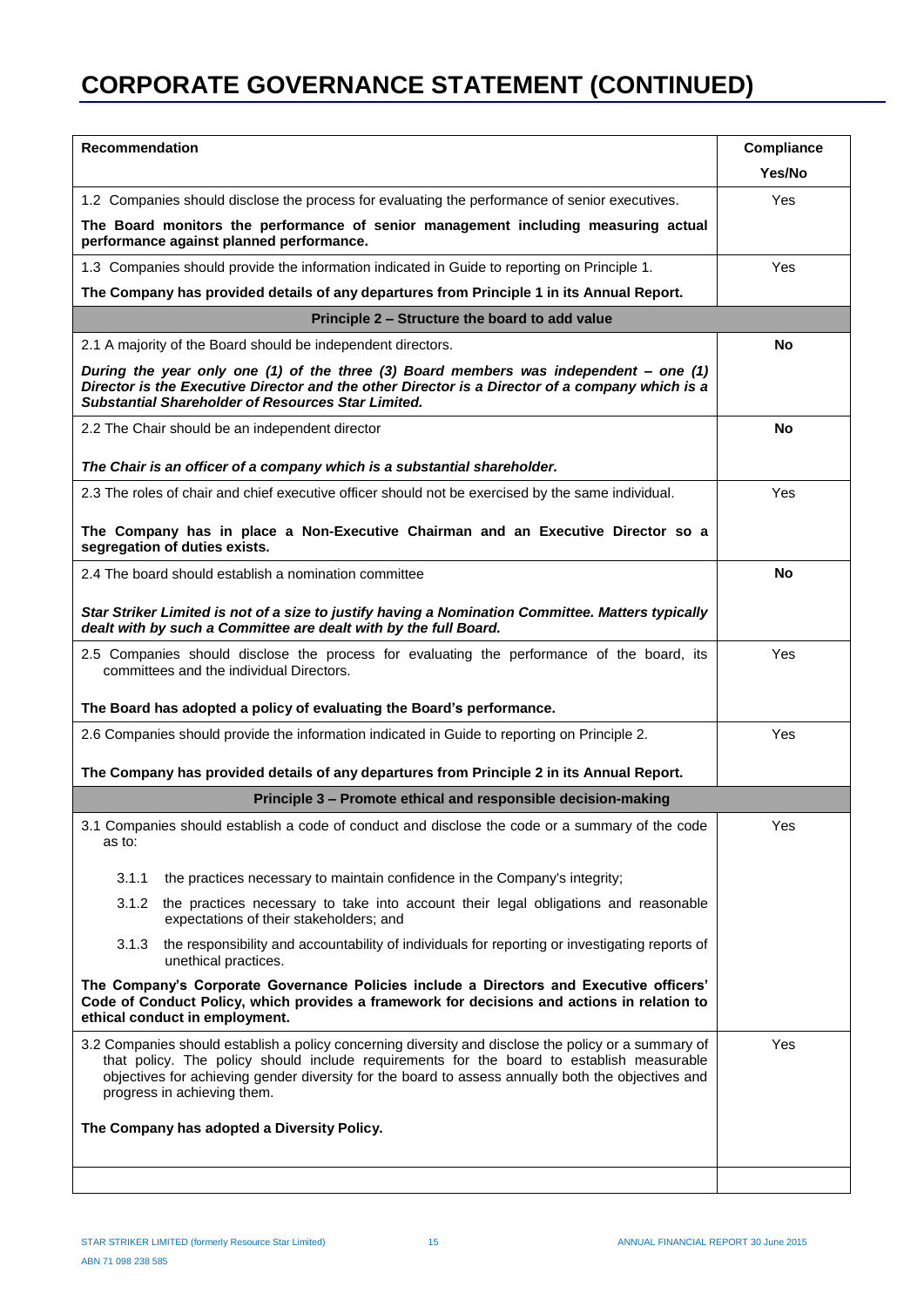| <b>Recommendation</b>                                                                                                                                                                                                                                                        | Compliance |
|------------------------------------------------------------------------------------------------------------------------------------------------------------------------------------------------------------------------------------------------------------------------------|------------|
|                                                                                                                                                                                                                                                                              | Yes/No     |
| 3.3 Companies should disclose in each annual report the measurable objectives for achieving gender<br>diversity set by the board in accordance with the diversity policy and progress towards achieving<br>them.                                                             | <b>No</b>  |
| Due to the current nature and scale of Star Striker's activities, the Board is yet to establish<br>measurable objectives for achieving gender diversity to report against.                                                                                                   |            |
| 3.4 Companies should disclose in each annual report the proportion of women employees in the<br>whole organisation, women in senior executive positions and women on the board.                                                                                              | Yes        |
| During the year Star Striker Limited had one (1) female employee engaged in a clerical role,<br>one (1) female in a senior position of Company Secretary and no females on the Board.                                                                                        |            |
| 3.5 Companies should provide the information indicated in Guide to reporting on Principle 3.                                                                                                                                                                                 | Yes        |
| The Company has provided details of any departures from Principle 3 in its Annual Report.                                                                                                                                                                                    |            |
| Principle 4 - Safeguard integrity in financial reporting                                                                                                                                                                                                                     |            |
| 4.1 The Board should establish an audit committee.                                                                                                                                                                                                                           | Yes        |
| Star Striker Limited has established an Audit and Risk Management Committee. There were<br>no audit meetings during the year.                                                                                                                                                |            |
| 4.2 The audit committee should be structured so that it:                                                                                                                                                                                                                     |            |
| Consists only of non-executive directors;                                                                                                                                                                                                                                    | Yes        |
| Consists of a majority of independent directors;<br>п                                                                                                                                                                                                                        | No.        |
| Is chaired by an independent chair, who is not the chair of the Board; and<br>п                                                                                                                                                                                              | Yes        |
| Has at least three (3) members<br>п                                                                                                                                                                                                                                          | Yes        |
| The current Committee comprises the same Directors as the Board with all four (4) of the<br>directors being non-executive. The committee didn't meet during the year.                                                                                                        |            |
| The board collectively reviews the audit requirements of the Group. The audit committee is<br>chaired by an independent non-executive director at all times who is not the chair of the<br>Board.                                                                            |            |
| 4.3 The audit committee should have a formal operating charter.                                                                                                                                                                                                              | Yes        |
| An Audit and Risk Management Committee Charter has been established and is followed.                                                                                                                                                                                         |            |
| 4.4 Companies should provide the information indicated in Guide to reporting on Principle 4.                                                                                                                                                                                 | Yes        |
|                                                                                                                                                                                                                                                                              |            |
| The Company has provided details of any departures from Principle 4 in its Annual Report.                                                                                                                                                                                    |            |
| Principle 5 - Make timely and balanced disclosure                                                                                                                                                                                                                            |            |
| 5.1 Companies should establish written policies and procedures designed to ensure compliance with<br>ASX Listing Rule disclosure requirements and to ensure accountability at a senior executive level<br>for that compliance.                                               | Yes        |
| The Company has a Continuous Disclosure Policy which is designed to ensure compliance<br>with the ASX Listing Rules requirements on disclosure and to ensure accountability at a<br>Board level for compliance and factual presentation of the Company's financial position. |            |
| 5.2 Companies should provide the information indicated in Guide to reporting on Principle 5.                                                                                                                                                                                 | Yes        |
| The Company has provided details of any departures from Principle 5 in its Annual Report.                                                                                                                                                                                    |            |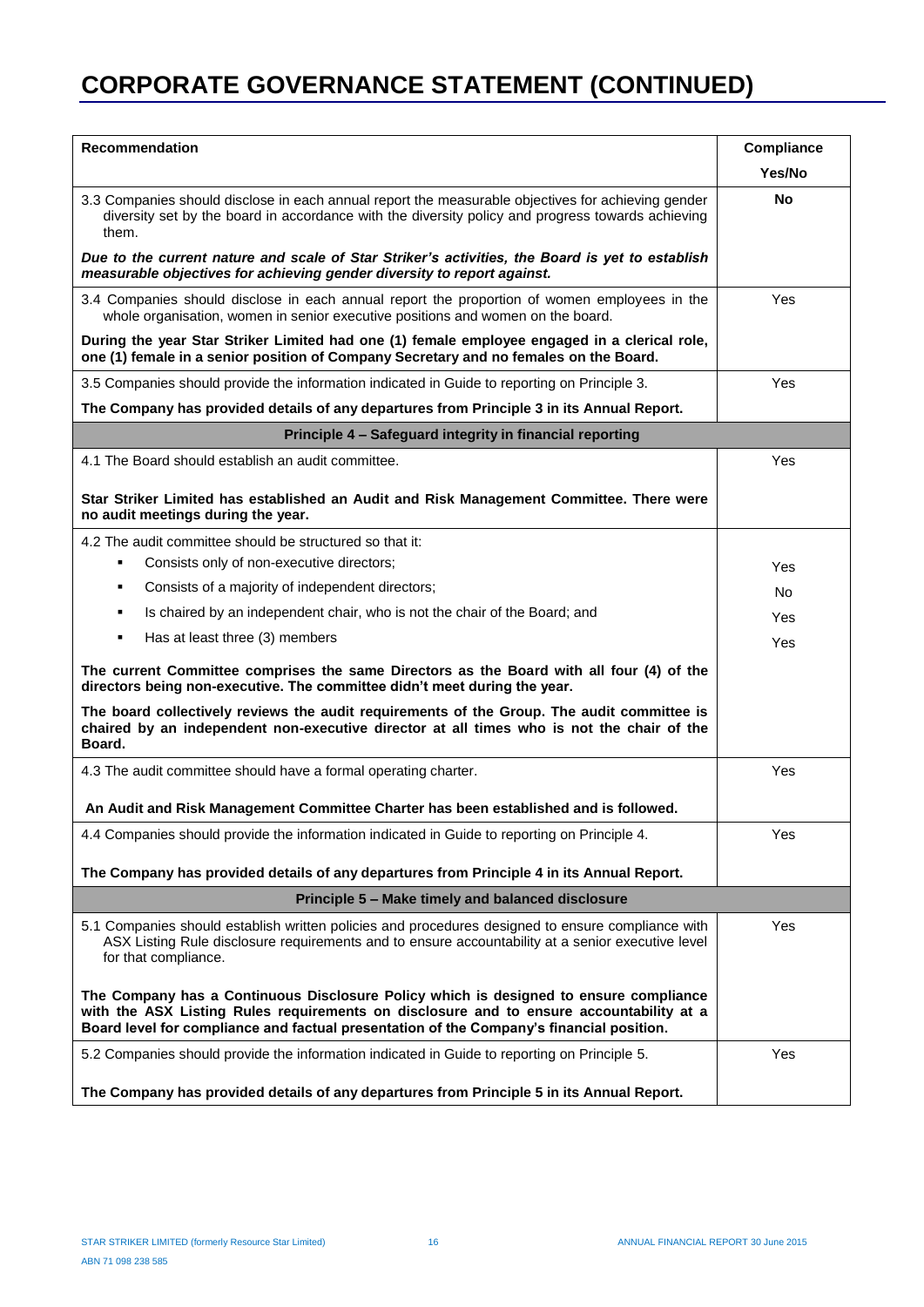| Recommendation                                                                                                                                                                                                                                                                                                                                                                                                                                                             | Compliance            |
|----------------------------------------------------------------------------------------------------------------------------------------------------------------------------------------------------------------------------------------------------------------------------------------------------------------------------------------------------------------------------------------------------------------------------------------------------------------------------|-----------------------|
|                                                                                                                                                                                                                                                                                                                                                                                                                                                                            | Yes/No                |
| Principle 6- Respect the rights of shareholders                                                                                                                                                                                                                                                                                                                                                                                                                            |                       |
| 6.1 Companies should design and disclose a communications policy to promote effective<br>communication with shareholders and encourage effective participation at general meetings and<br>disclose the policy or a summary of the policy.<br>The Company's Corporate Governance Policies includes a Shareholder Communications<br>Policy which aims to ensure that the shareholders are informed of all material developments<br>affecting the Company's state of affairs. | Yes                   |
| 6.2 Companies should provide the information indicated in Guide to reporting on Principle 6.                                                                                                                                                                                                                                                                                                                                                                               | Yes                   |
| The Company has provided details of any departures from Principle 6 in its Annual Report.                                                                                                                                                                                                                                                                                                                                                                                  |                       |
| Principle 7- Recognise and manage risk                                                                                                                                                                                                                                                                                                                                                                                                                                     |                       |
| 7.1 Companies should establish policies for the oversight and management of material business risks                                                                                                                                                                                                                                                                                                                                                                        | Yes                   |
| and disclose a summary of those policies.                                                                                                                                                                                                                                                                                                                                                                                                                                  |                       |
| The Company's Corporate Governance Policies includes a Risk Management Policy which<br>aims to ensure that all material business risks are identified and mitigated. The Board<br>identifies the Company's "risk profile" and is responsible for overseeing and approving risk<br>management strategies and policies, internal compliance and internal controls.                                                                                                           |                       |
| 7.2 The Board should require management to design and implement the risk management and<br>internal control system to manage the Company's material business risks and report to it on<br>whether those risks are being managed effectively. The Board should disclose that management<br>has reported to it as to the effectiveness of the Company's management of its material business<br>risks.                                                                        | Yes                   |
| The Board requires that the Managing/Executive Director designs and implements continuous<br>risk management and internal control systems and provides reports at relevant times.                                                                                                                                                                                                                                                                                          |                       |
| 7.3 The Board should disclose whether it has received assurance from the chief executive officer (or<br>equivalent) and the chief financial officer (or equivalent) that the declaration provided in<br>accordance with section 295A of the Corporations Act is founded on a sound risk management<br>and internal control and that the system is operating effectively in all material respects in relation<br>to the financial reporting risks.                          | Yes                   |
| Board seeks, at the appropriate times, the relevant assurances from the<br>The<br>Managing/Executive Director and the individual appointed to perform the role of Chief<br><b>Financial Officer.</b>                                                                                                                                                                                                                                                                       |                       |
| 7.4 Companies should provide the information indicated in Guide to reporting on Principle 7.                                                                                                                                                                                                                                                                                                                                                                               | Yes                   |
| The Company has provided details of any departures from Principle 7 in its Annual Report.                                                                                                                                                                                                                                                                                                                                                                                  |                       |
| Principle 8- Remunerate fairly and responsibly                                                                                                                                                                                                                                                                                                                                                                                                                             |                       |
| 8.1 The Board should establish a remuneration committee.                                                                                                                                                                                                                                                                                                                                                                                                                   | No                    |
| Star Striker Limited is not of a size to justify having a remuneration committee. Matters<br>typically dealt with by such a committee are dealt with by the full Board.                                                                                                                                                                                                                                                                                                    |                       |
| 8.2 The remuneration committee should be structured so that it:                                                                                                                                                                                                                                                                                                                                                                                                            | <b>Not Applicable</b> |
| Consists of a majority of independent directors;<br>Is chaired by an independent chair; and<br>Has at least three (3) members<br>٠                                                                                                                                                                                                                                                                                                                                         |                       |
| The remuneration committee when established will be structured as above.                                                                                                                                                                                                                                                                                                                                                                                                   |                       |
|                                                                                                                                                                                                                                                                                                                                                                                                                                                                            |                       |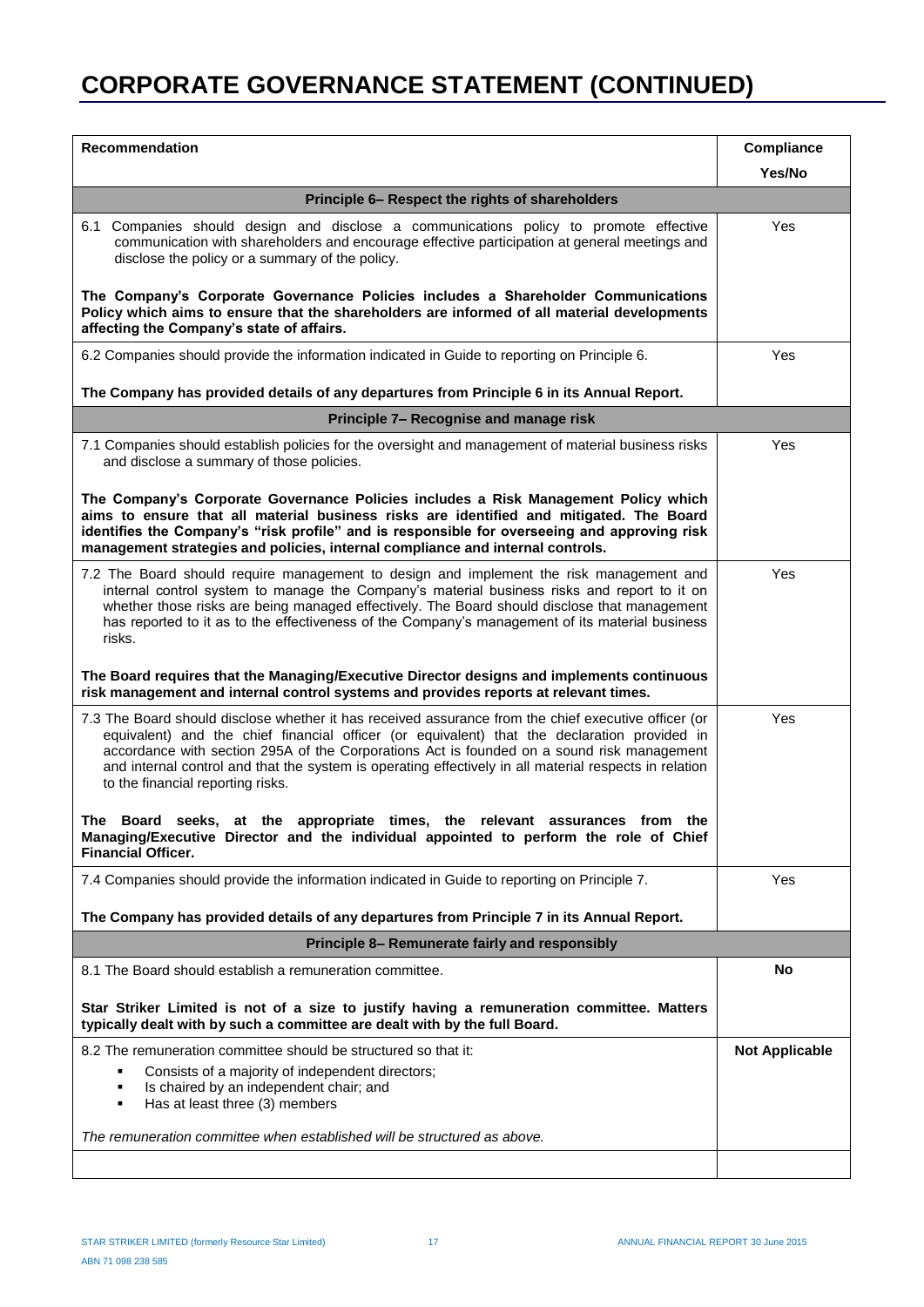| <b>Recommendation</b>                                                                                                                                                                                                                                                                                                    | <b>Compliance</b> |
|--------------------------------------------------------------------------------------------------------------------------------------------------------------------------------------------------------------------------------------------------------------------------------------------------------------------------|-------------------|
|                                                                                                                                                                                                                                                                                                                          | Yes/No            |
| 8.3 Companies should clearly distinguish the structure of non executive director's remuneration from<br>that of executive directors and senior executives.                                                                                                                                                               | Yes               |
| The Board distinguishes the structure of non executive director's remuneration from that of<br>executive directors and senior executives. The Company's Constitution provides that the<br>remuneration of non executive directors will not be more than the aggregate fixed sum by a<br>general meeting of shareholders. |                   |
| The Board is responsible for determining the remuneration of any director or senior<br>executive, without the participation of the affected director.                                                                                                                                                                    |                   |
| 8.4 Companies should provide the information indicated in Guide to reporting on Principle 8.                                                                                                                                                                                                                             | Yes               |
| The Company has provided details of any departures from Principle 8 in its Annual Report.                                                                                                                                                                                                                                |                   |

Unless otherwise stated, Star Striker Limited's corporate governance practices were in place throughout the year ended 30 June 2014.

There is a corporate governance section on the Company's website which sets out the various policies, charters and codes of conduct which have been adopted to ensure compliance with the principles and recommendations referred to above.

A description of Star Striker's main corporate governance practices are set out below.

#### **The Board of Directors**

#### **Role and Responsibilities of the Board**

In accordance with ASX Principle 1, the Star Striker Limited Board has established a **Board Charter** which is available on the Company website. This Charter outlines the functions of the Star Striker Board and the senior executives and shows that the role and responsibilities of the Board and the senior executives are quite clear and distinct.

The key responsibilities of the Board include:

- Appointing, evaluating, rewarding and if necessary the removal of the Executive Director and Chair;
- Development of corporate objectives and strategy and approving plans, new investments, major capital and operating expenditures and major funding activities proposed;
- Monitoring actual performance against defined performance expectations and reviewing operating information to understand at all times the state of the health of the Company;
- Overseeing the management of business risks, safety and occupational health, environmental issues and community development;
- Monitoring director performance and implementation of strategy;
- Ensuring appropriate resources are in place and available to the directors;
- Reviewing and approving the remuneration of the senior executives;
- Satisfying itself that the financial statements of the Company fairly and accurately set out the financial position and financial performance of the Company for the period under review;
- Satisfying itself that there are appropriate reporting systems and controls in place to assure the Board that proper operational, financial, compliance, risk management and internal control process are in place and functioning appropriately. Further, approving and monitoring financial and other reporting;
- Assuring itself that appropriate audit arrangements are in place;
- Ensuring that the Company acts legally and responsibly on all matters and assuring itself that the Company has adopted, and that the Company's practice is consistent with, a number of guidelines, being:
	- Directors and Executive Officers Code of Conduct;
	- Dealings in Securities; and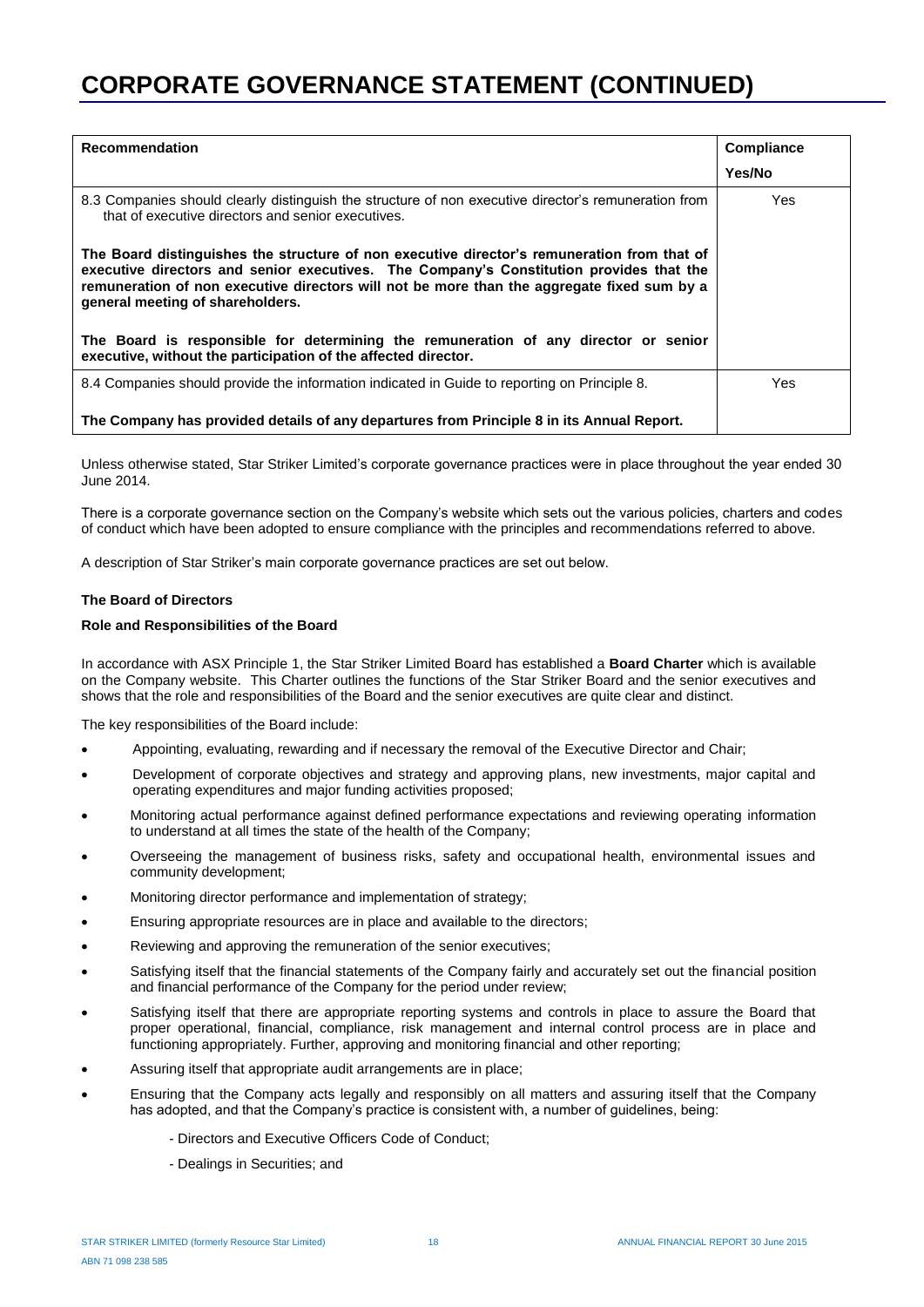- Reporting and Dealing with Unethical Practices.
- Reporting to and advising shareholders.

#### **Composition of the Board**

As at the date of this report, the Star Striker Board totals three (3) of which all are Non-Executive Directors.

The table below sets out the detail of the tenure of each director at the date of this Report.

| <b>Director</b> | <b>Role of Director</b> | <b>First Appointed</b> | <b>Non Executive</b> | Independent |
|-----------------|-------------------------|------------------------|----------------------|-------------|
| Andrew Bell     | Non Executive Chair     | 6 August 2007          | Yes                  | No          |
| Sonu Cheema     | Non Executive Director  | 31 July 2015           | Yes                  | Yes         |
| Mathew Walker   | Non Executive Director  | 1 August 2014          | Yes                  | No          |

Details of the Board including their experience, expertise and qualifications are set out in the Directors' Report.

#### **STRUCTURE OF THE BOARD**

#### **Independence**

As outlined in ASX Principle 2, Directors of Star Striker are expected to contribute independent views.

Directors are considered to be independent when they are independent of management and free from any business or other relationship that could materially interfere with or could reasonably be perceived to materially interfere with the exercise of their unfettered and independent judgment.

An independent Director is a non-executive director (i.e. is not a member of management) and:

- is not a substantial shareholder of the Company or an officer of, or otherwise associated directly with, a substantial shareholder of the Company;
- within the last three years has not been employed in an executive capacity by the Company or its subsidiaries, or been a Director after ceasing to hold any such employment;
- is not a principal or employee of a professional adviser to the Company or its subsidiaries whose billings are a material amount of the adviser's total revenue;
- is not a significant supplier or customer of the Company or its subsidiaries, or an officer of or otherwise associated directly or indirectly with a significant supplier or customer. A significant supplier is defined as one whose revenues from the Company are a material amount of the supplier's total revenue. A significant customer is one whose amounts payable to the Company are a material amount of the customer's total operating costs;
- has no material contractual relationship with the Company or its subsidiaries other than as a Director of the Company;
- has not served on the Board for a period which could, or could reasonably be perceived to, materially interfere with the Director's ability to act in the best interests of the Company;
- is free from any interest and any business or other relationship which could, or could reasonably be perceived to, materially interfere with the Director's ability to act in the best interests of the Company.

Mr Bell (substantial shareholder) and Mr Walker (substantial shareholder) are not considered to be independent. Even though only one of the current Board memebers is independent, the Board believes that the current composition of the Board is adequate for the current size and activities and includes an appropriate mix of skills and expertise, relevant to Star Striker's activities.

When a Board vacancy exists, through whatever cause, or where it is considered that the Board would benefit from the service of a new Director with particular skills, in the absence of a Remuneration and Nomination Committee, the Board will consider a candidate or panel of candidates with the appropriate expertise.

The Board then appoints the most suitable candidate who must stand for election at the next general meeting of shareholders.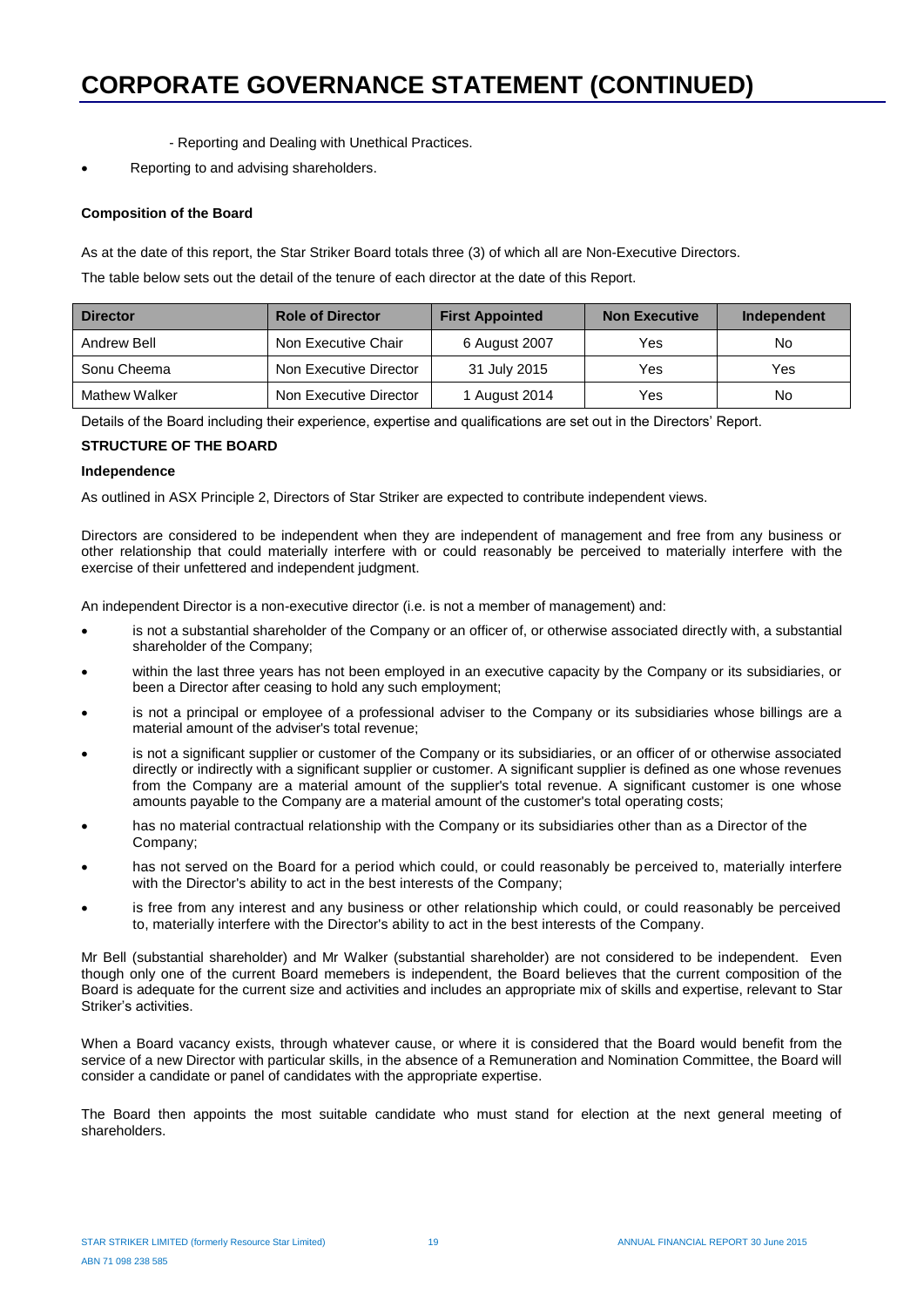#### **Notification**

Star Striker has reviewed and considered the positions of each of the three (3) Directors in office at the date of this Annual Report and consider that only one (1) of the three (3) Directors are independent. Mr Cheema is an independent Director in accordance with the definition of independence above.

This composition is not unusual for a company the size of Star Striker Limited and undertaking the level of activity that it currently does.

#### **Chair and Non-Executive Director**

The roles of the Chair and the Non-executive Directors are not to be exercised by the same individual.

The Chair is responsible for leading the Board, ensuring that Board activities are organised, efficiently conducted and ensuring that the Directors are properly briefed for meetings.

The Non-executive Directors are collectively responsible for the day to day activities of the Group.

The Chair must be appropriately qualified and have the required experience to discharge the responsibilities for leading, managing and delegating and in the absence of a Nomination Committee the Board from amongst themselves have nominated the Director that they believe can fulfil the role of Chair.

There are procedures in place, agreed by the Board, to enable the Directors in furtherance of their duties to seek independent professional advice at the Company's expense.

#### **Board Evaluation Process**

In the absence of Nomination and Remuneration Committees, the Star Striker Board reviews its performance and the performance of individual Directors including the Managing/Executive Director.

External consultants are engaged where it is seen to be beneficial to the Company when undertaking the performance evaluation process.

Performance evaluations in respect of the current Board have not yet been completed.

In relation to the term of office, the Constitution specifies that one third of all directors must retire from office annually and are eligible for re-election at the Company's Annual General Meeting.

#### **Remuneration and Nomination Committee**

The Board has not established a formal Remuneration or Nomination Committee.

The full Board attends to the matters normally attended to by a Remuneration or Nomination Committee. The Board acknowledges that when the size and nature of the Company warrants a Remuneration and Nomination Committee then the Committee will operate under a Charter approved by the Board.

The Board is responsible for determining and reviewing compensation arrangements for the Directors themselves with remuneration levels being set in accordance with industry standards to attract suitably qualified and experienced Directors and senior executives.

As at the date of this Report there is no scheme to provide retirement benefits to non-executive directors.

Details of the Company's remuneration philosophy and framework and the remuneration received by directors and executives are provided in the Directors' Report under the heading **Remuneration Report.**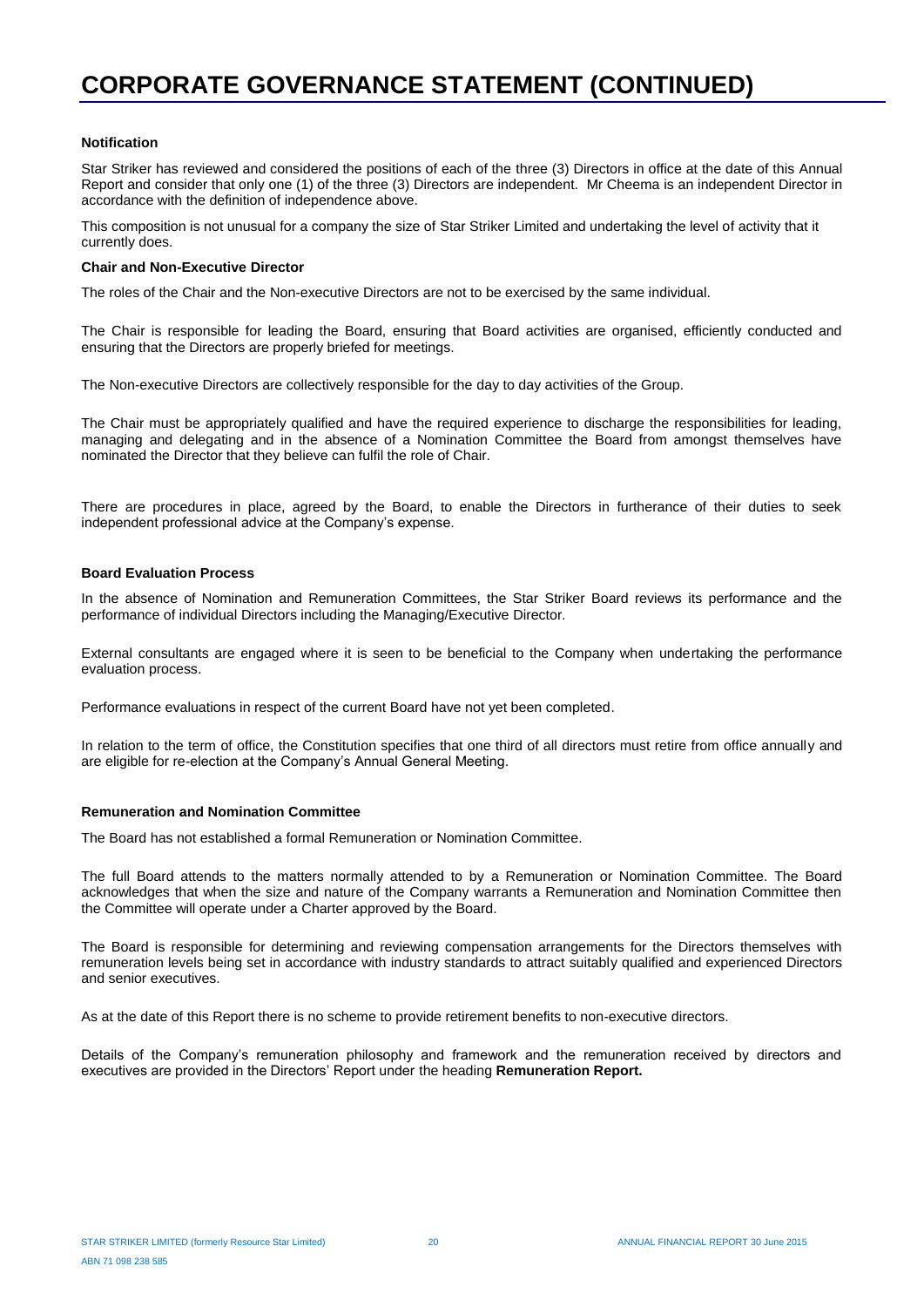## **Code of Conduct**

The Board acknowledges the need for the highest standards of corporate governance and ethical conduct by all directors and senior executives. In light of this, Star Striker Limited has developed a Code of Conduct which has the full backing of the Board and is to be followed by the directors, senior executives and employees.

This policy is regularly reviewed and updated as necessary.

#### **Diversity Policy**

Star Striker Limited is committed to workplace diversity and recognises the benefits arising from having a broader pool of quality employees, improving employee retention rates and tapping into all available talent. Diversity includes such areas as gender, age and background.

Star Striker Limited developed and approved a Diversity Policy in 2011 which has a focus of improving gender balance and working towards increasing the representation of women in management roles. The Star Striker Limited Diversity Policy aims to achieve:

- developing a culture which takes into account domestic responsibilities of employees;
- as part of the annual remuneration review, assessing the gender pay parity across the business and implementing action plans to address any areas of concern;
- maintaining a workplace culture that supports difference and that enables each staff member to fully contribute to the best of their ability;
- identifying what is getting in the way of diversity success and taking action to address the issues;
- improved employment and career development opportunities for women;
- an environment that encourages the development of necessary skills and experience for leadership roles; and
- a workplace that is free for all forms of discrimination and harassment

#### The proportion of women in Star Striker Limited is as follows:

|                                                  | Women | <b>Proportion</b> |
|--------------------------------------------------|-------|-------------------|
| Employees                                        |       | 0%                |
| Senior executive position (Company<br>Secretary) |       | 0%                |
| Board of Directors                               |       | 0%                |

The Company currently has no full time employees.

#### **Notification**

ASX Principle 3 recommends that companies should disclose in each annual report measurable objectives for achieving gender diversity set by the Board in accordance with the Diversity Policy and progress towards achieving them.

Due to the current nature and scale of Star Striker's activities, the Board is yet to establish measurable objectives for achieving gender diversity to report against. No measurable objectives will be established until the number of employees and level of activities of the Company have increased to sufficient levels to enable meaningful and achievable objectives to be developed.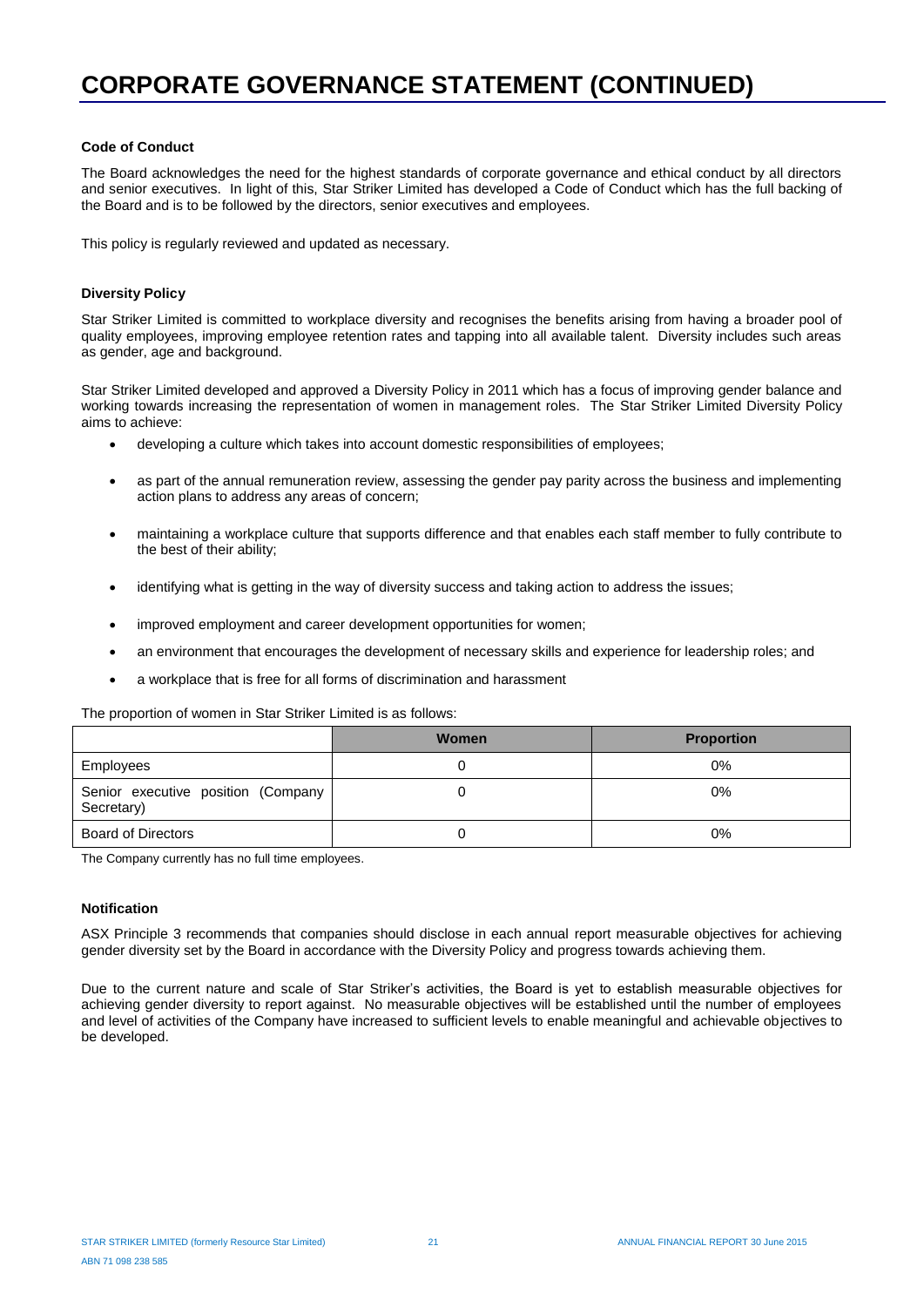#### **Securities Trading**

Star Striker Limited has adopted a **Securities Dealing Policy** which is derived largely from the *Corporations Act 2001*  requirements that applies to all directors, senior executives and employees.

Under this Policy and the *Corporations Act 2001*, it is illegal for directors, senior executives and employees who have access to price sensitive information which has not been published or is generally not available to:

- (a) apply for, acquire, dispose of or enter into an agreement to apply for, acquire or dispose of Star Striker Securities;
- (b) procure another person to apply for, acquire, dispose of or enter into an agreement to apply for, acquire or dispose of Star Striker Securities; or
- (c) directly or indirectly communicate the Material Non-Public Information to another person when the Insider knows, or ought reasonably to know, that the other person would or would be likely to:
	- (i) apply for, acquire, dispose of or enter into an agreement to apply for, acquire or dispose of Star Striker Securities; or
	- (ii) procure another person to apply for, acquire, dispose of or enter into an agreement to apply for, acquire or dispose of Star Striker Securities.

#### **Corporate Reporting**

In accordance with ASX Principle 7, a Non-Executive Director and the Chair have made the following certifications to the Board:

- That the Company's financial reports are complete and present a true and fair view, in all material respects, of the financial positions and operational results of Star Striker Limited; and
- The financial reports are founded in a sound system of internal control and risk management which implements the policies adopted by the Board and the Company's risk management and internal controls are operating efficiently in all material respects.

#### **Audit and Risk Management Committee**

The Board has established an Audit and Risk Management Committee comprising of the same members as the board of directors – Mr Bell (Chairman), Mr Walker and Mr Cheema is the Secretary of the Committee. The committee did not meet during the year.

Whilst this is appropriate for a company the size of Star Striker Limited and with the current level of activity it does mean that a number of the recommendations are not met – does not consist of non-executive directors; does not consist of a majority of independent directors and is not chaired by an independent chair

The Committee operates under Charter approved by the Board which is available from the Company's webpage. It is the Committee's responsibility to ensure that an effective internal control framework exists within the Company. The internal controls that the Company have in place include the safeguarding of assets, the maintenance of proper accounting records, identifying and managing risk and attesting to the reliability of financial information as well as non-financial considerations such as the benchmarking of key performance indicators. The Committee also provides the Board with assurance of the reliability of the financial information included in the Interim Financial and Annual Reports. The Audit and Risk Management Committee is also responsible for:

- Liaising with the external auditors on accounting policy and disclosure;
- Reviewing and meeting with the external auditors to review the Interim Financial and Annual Reports before submission to the Board; and
- Overseeing risk management.

In accordance with ASX Principle 7, the Board has established a Risk Management policy, which is designed to safeguard the Group's assets and to ensure the integrity of the financial reporting.

The Company has as a standing Agenda item Risk Management and on a regular basis the Board will assess the Risk Management matrix and amend accordingly.

The Company's Policy is to appoint external auditors who clearly demonstrate independence. The performance of the external auditor is reviewed annually by the Board but when the Committee is established it will be the responsibility of the Committee to complete this review. The auditors have a policy of rotating the audit partner at least every 5 years.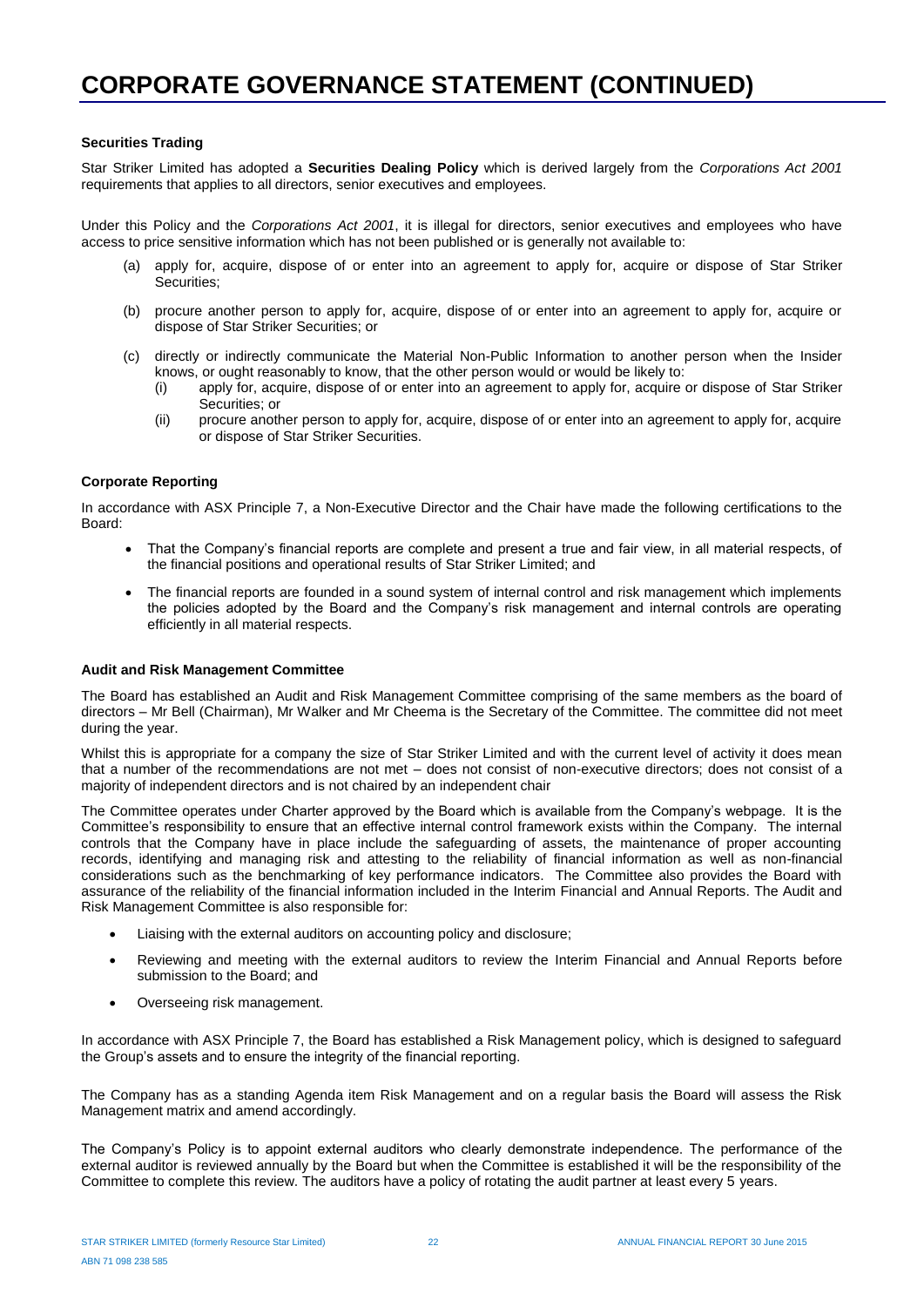#### **External Auditors**

Star Striker Limited's current external auditors are HLB Mann Judd. As noted in the Audit and Risk Management Committee Charter, the performance and independence of HLB Mann Judd is reviewed by the Committee.

HLB Mann Judd attests to their independence by providing a statement as to their independence; which has been included in the 2015 Annual Report for the year ended 30 June 2015.

#### **Risk Management**

The Board recognises that the identification and management of risk, including calculated risk taking, is an essential part of creating long term shareholder value.

The Executive Director reports directly to the Board on the Group's key risks and is responsible for designing, maintaining, implementing and reporting on the adequacy of the risk management and internal control systems.

The Board monitors the performance of the risk management and internal control systems and determines the extent to which it believes the risks are being managed and the adequacy and comprehensiveness of risk reporting from management.

The Board must satisfy itself, on a regular basis, that risk management and internal control systems for the Company have been fully developed and implemented.

The Company has identified specific risk management areas being strategic, operational and compliance. The Board has reviewed risks faced by the Company on a regular basis due to the current finance position of the Company.

A detailed risk identification matrix will be prepared by management. High and very high risk issues will be reported to the Board. The Board is responsible for ensuring the Company complies with its regulatory obligations.

The Board and externally appointed CFO equivalent provide written assurance on an annual basis that to the best of their knowledge and belief, the declaration provided by them in accordance with Section 295A of the Corporations Act is founded on a sound system of risk management and internal control and that the system is operating effectively in relation to financial reporting risks.

These assurances can only be reasonable rather than absolute due to factors such as the need for judgement and possible weaknesses in control procedures.

Any material changes in the Company's circumstances are released to the ASX and included on the Company's website.

#### **Continuous Disclosure**

In accordance with ASX Principle 5, Star Striker Limited has established a Disclosure Policy.

The Policy is committed to:

- Ensuring that shareholders have the opportunity to access externally available information issued by the Company;
- Providing full and timely information to the market about the Company's activities; and
- Complying with the obligations contained in the ASX Listing Rules and the *Corporations Act 2001* relating to continuous disclosure.

The Chairman and the Company Secretary have been nominated as the people responsible for communication with the ASX. This involves complying with continuous disclosure requirements outlined in ASX Listing Rules, ensuring that disclosure with the ASX is co-ordinated and being responsible for administering and implementing this Policy.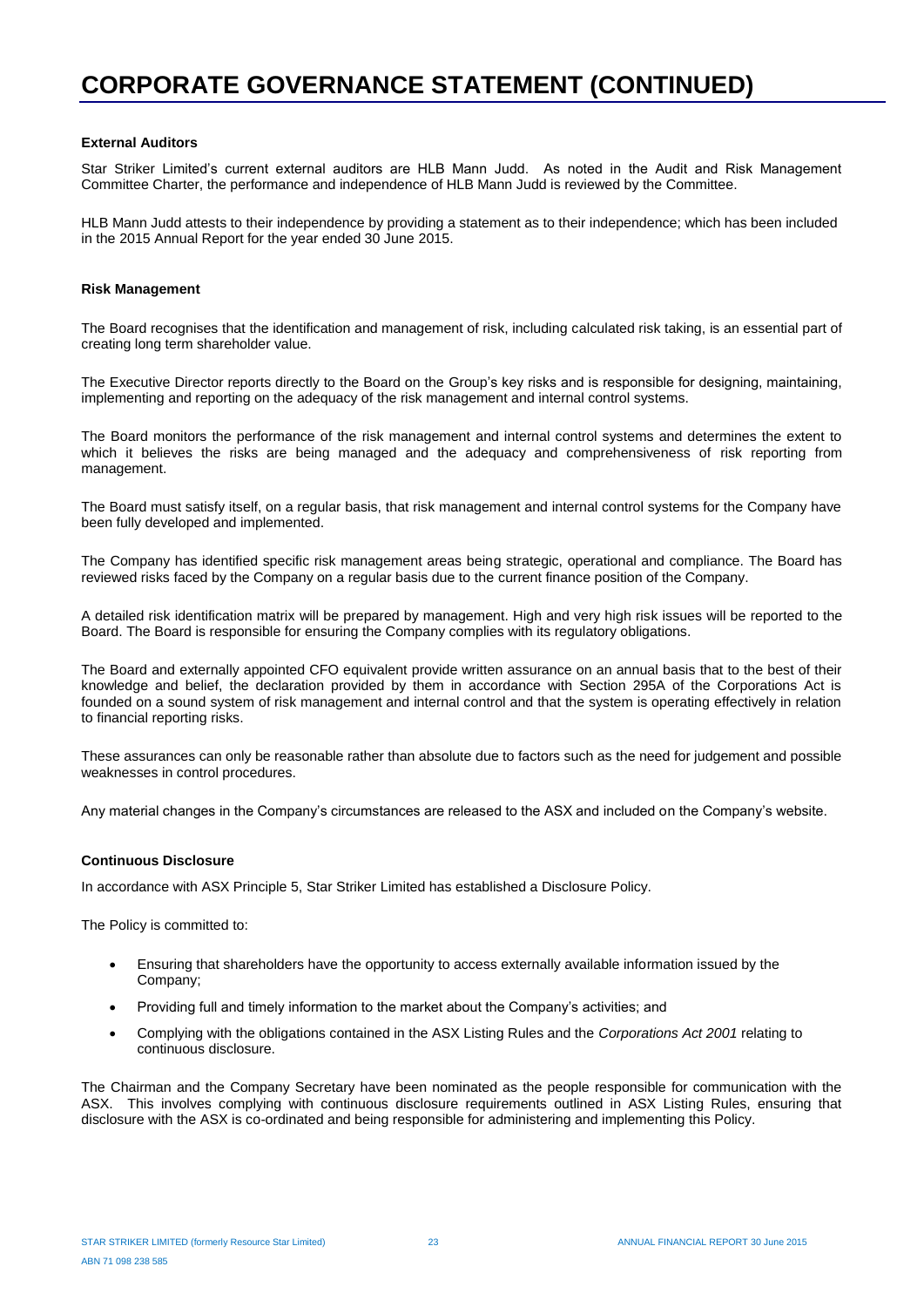### **Shareholder Communication**

In accordance with ASX Principle 6, Star Striker Limited has established a communications strategy policy.

The directors of Star Striker recognises the importance of forthright communication and in order to prosper and achieve growth, it must (among other things) earn the trust of employees, customers, suppliers, communities and shareholders by being forthright in its communications and consistently delivering on its commitments.

The Board aims to ensure that the shareholders on behalf of whom they act are informed of all information necessary in order to make effective decisions about Star Striker and to be kept informed of all major developments affecting the Company in a timely and effective manner. Star Striker follows three main forms of information disclosure:

- Continuous disclosure which is its core disclosure obligation and primary method of informing the market and shareholders;
- Periodic disclosure in the form of full-year and half-year reporting; and
- Specific information disclosure as and when required, of administrative and corporate details, usually in the form of ASX releases.

Further it is a Corporations Act requirement that the auditor of Star Striker Limited attends the Annual General Meeting. This provides shareholders with the opportunity to ask the auditor questions concerning the conduct of the audit and the preparation and content of the Auditor Report as contained in the 2015 Annual Report.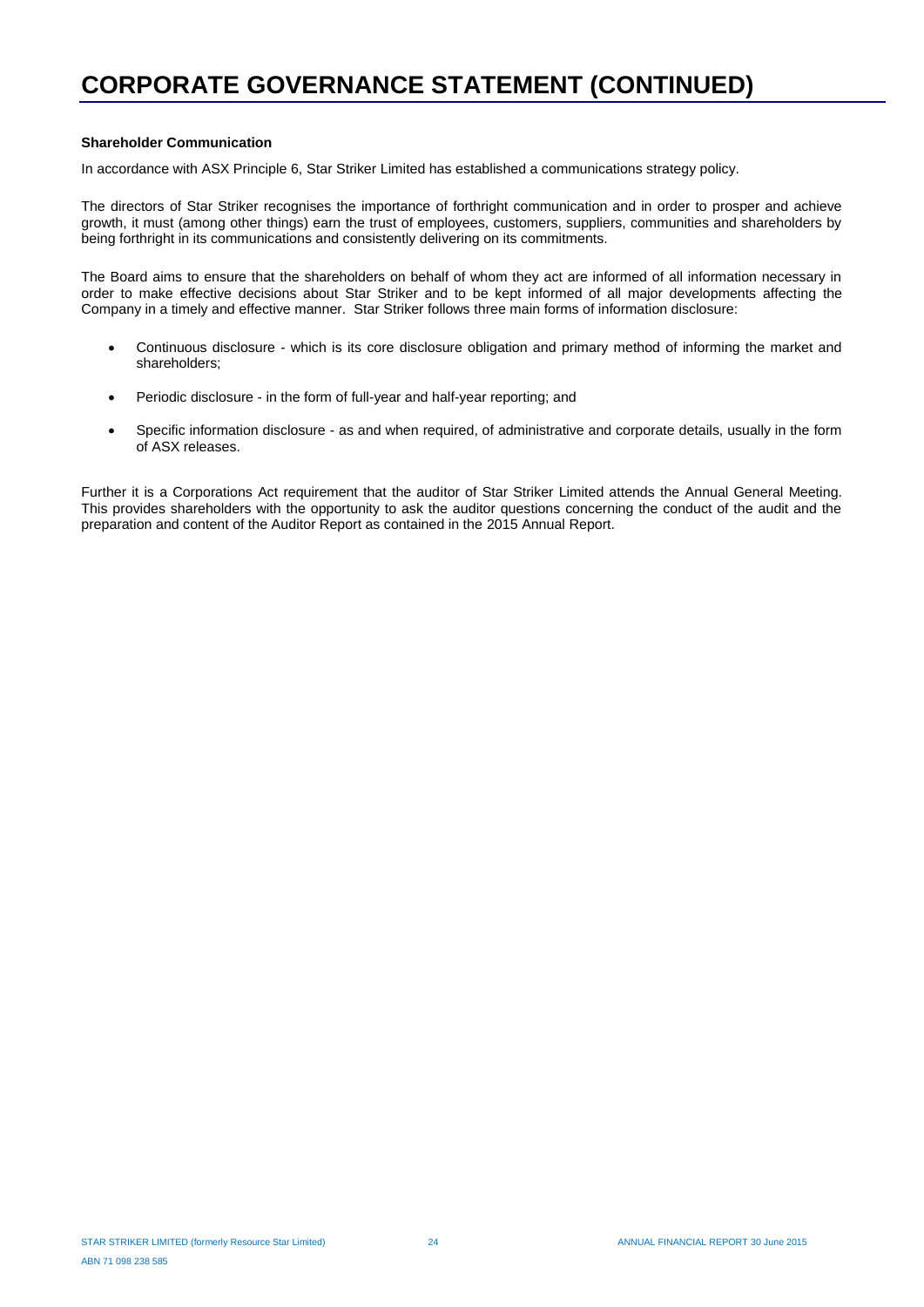# **CONSOLIDATED STATEMENT OF PROFIT OR LOSS AND OTHER COMPREHENSIVE INCOME**

**FOR THE YEAR ENDED 30 JUNE 2015**

|                                                                                                                                                         | <b>Notes</b> | <b>CONSOLIDATED</b>           |                               |
|---------------------------------------------------------------------------------------------------------------------------------------------------------|--------------|-------------------------------|-------------------------------|
|                                                                                                                                                         |              | 2015<br>\$                    | 2014<br>\$                    |
| Other revenue                                                                                                                                           | 2(a)         | 4,849                         | 21,662                        |
| Impairment write down                                                                                                                                   | 8            | (596, 196)                    | (263, 446)                    |
| Depreciation                                                                                                                                            | 9            |                               | (469)                         |
| Other expenses                                                                                                                                          | 2(b)         | (569, 105)                    | (372,094)                     |
| Loss before income tax expense                                                                                                                          |              | (1, 160, 452)                 | (614, 347)                    |
| Income tax expense                                                                                                                                      | 3            |                               |                               |
| Loss after tax from continuing operations                                                                                                               |              | (1, 160, 452)                 | (614, 347)                    |
| Net loss for the year                                                                                                                                   | 15           | (1, 160, 452)                 | (614, 347)                    |
| Other comprehensive income / (loss)                                                                                                                     |              |                               |                               |
| Total comprehensive (loss) for the year                                                                                                                 |              | (1, 160, 452)                 | (614, 347)                    |
| Net loss and comprehensive loss attributable to:                                                                                                        |              |                               |                               |
| Owners of the parent entity                                                                                                                             |              | (1, 160, 452)                 | (614, 347)                    |
| Non-controlling interest                                                                                                                                |              |                               |                               |
|                                                                                                                                                         |              | (1, 160, 452)                 | (614, 347)                    |
| Basic loss per share (cents per share)<br>Basic loss per share from continuing operations (cents per share)<br>Diluted loss per share (cents per share) | 4<br>4<br>4  | (0.260)<br>(0.260)<br>(0.260) | (0.374)<br>(0.374)<br>(0.374) |
| Diluted loss per share from continuing operations (cents per share)                                                                                     | 4            | (0.260)                       | (0.374)                       |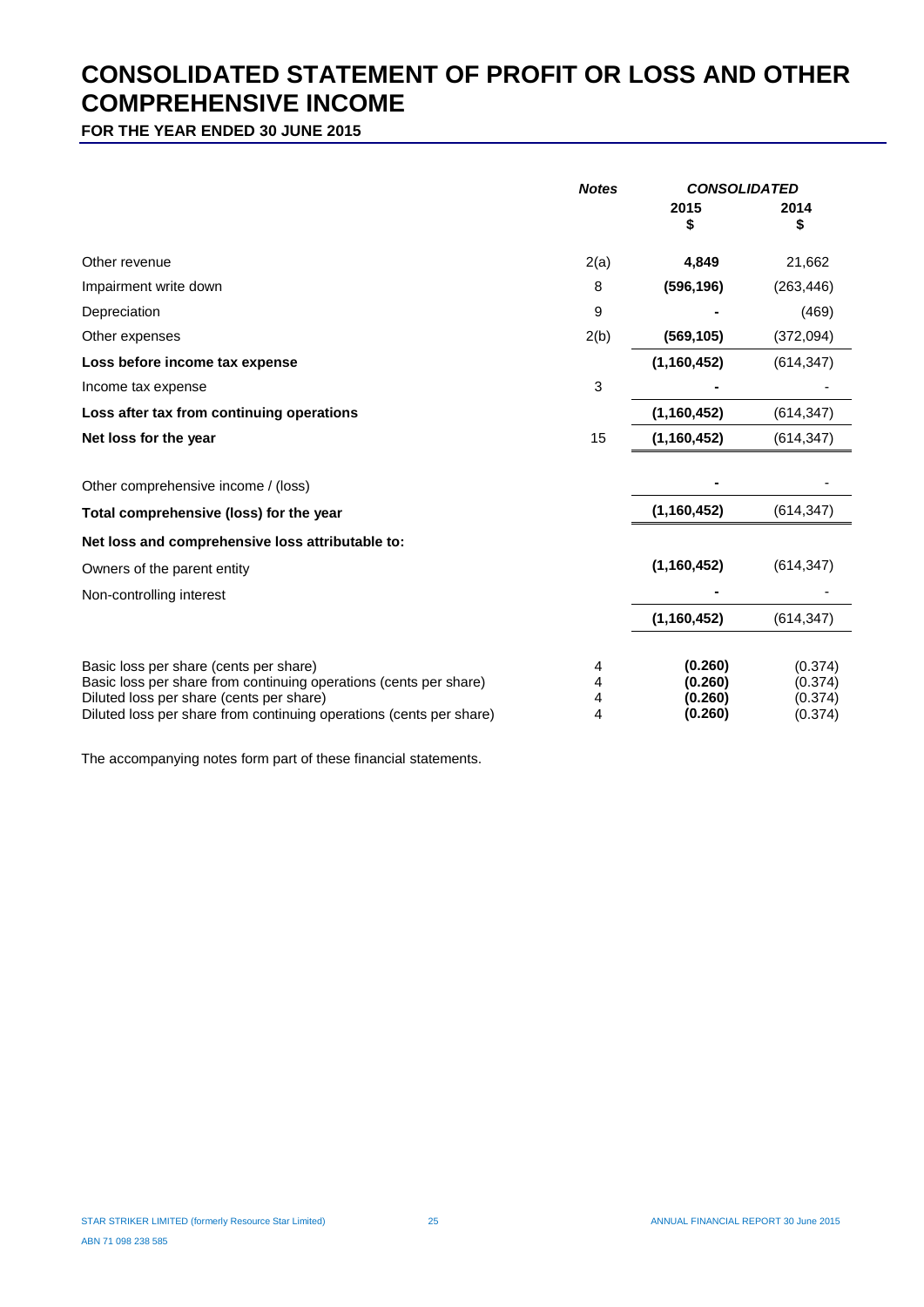# **CONSOLIDATED STATEMENT OF FINANCIAL POSITION**

**AS AT 30 JUNE 2015**

|                                                      | <b>Notes</b>   |                | <b>CONSOLIDATED</b> |
|------------------------------------------------------|----------------|----------------|---------------------|
|                                                      |                | 2015<br>\$     | 2014<br>\$          |
| <b>Current Assets</b>                                |                |                |                     |
| Cash and cash equivalents                            | 5              | 322,138        | 460,485             |
| Trade and other receivables                          | 6              | 20,071         | 13,240              |
| Other                                                | $\overline{7}$ | 4,539          | 7,454               |
| <b>Total Current Assets</b>                          |                | 346,748        | 481,179             |
| <b>Non-Current Assets</b>                            |                |                |                     |
| Deferred exploration and evaluation expenditure      | 8              |                |                     |
| Property, plant and equipment                        | 9              |                |                     |
| <b>Available for Sale Assets</b>                     | 12             | 120,164        |                     |
| <b>Total Non-Current Assets</b>                      |                | 120,164        |                     |
| <b>Total Assets</b>                                  |                | 466,912        | 481,179             |
| <b>Current Liabilities</b>                           |                |                |                     |
| Trade and other payables                             | 10             | 124,228        | 525,228             |
| Borrowings                                           | 11             |                | 50,000              |
| <b>Total Current Liabilities</b>                     |                | 124,228        | 575,228             |
| <b>Total Liabilities</b>                             |                | 124,228        | 575,228             |
| Net Assets / (Net Liabilities)                       |                | 342,684        | (94, 049)           |
| Equity / (Net Deficiency of Assets over Liabilities) |                |                |                     |
| Contributed equity                                   | 13             | 34,654,754     | 33,569,173          |
| Reserves                                             | 14             | 667,604        | 156,000             |
| Accumulated losses                                   | 15             | (34, 979, 674) | (33,819,222)        |
| <b>Total Equity / (Net Liabilities)</b>              |                | 342,684        | (94, 049)           |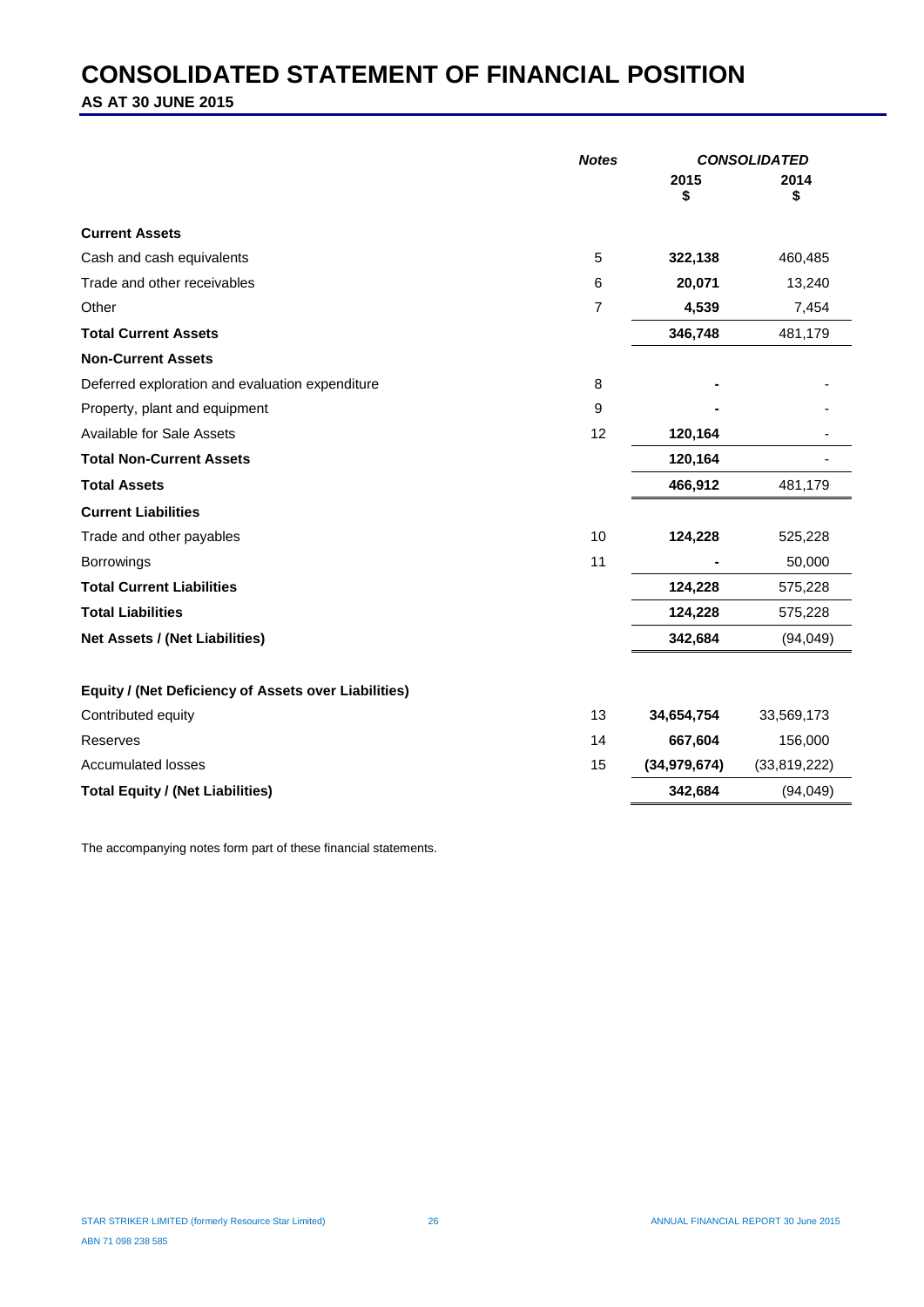# **CONSOLIDATED STATEMENT OF CASH FLOWS**

**FOR THE YEAR ENDED 30 JUNE 2015**

|                                                           | <b>Notes</b> |            | <b>CONSOLIDATED</b> |
|-----------------------------------------------------------|--------------|------------|---------------------|
|                                                           |              | 2015<br>\$ | 2014<br>\$          |
| Cash flows from operating activities                      |              |            |                     |
| Interest income                                           |              | 2,019      | 373                 |
| Payment to suppliers and employees                        |              | (971, 191) | (161, 155)          |
| Net cash flows provided by/(used in) operating activities | 5(a)         | (969, 172) | (160, 782)          |
| Cash flows from investing activities                      |              |            |                     |
| Payments for exploration and evaluation expenditure       |              | (10, 860)  | (111,008)           |
| Payments for investments                                  |              | (705, 500) |                     |
| Net cash flows provided by/(used in) investing activities |              | (716, 360) | (111,008)           |
| Cash flows from financing activities                      |              |            |                     |
| Proceeds from issue of shares and options                 |              | 1,646,514  | 647,363             |
| Proceeds from loans                                       |              |            | 96,880              |
| Share issue costs                                         |              | (99, 329)  | (13, 326)           |
| Net cash flows provided by/(used in) financing activities |              | 1,547,185  | 730,917             |
| Net increase/(decrease) in cash and cash equivalents      |              | (138, 347) | 459,127             |
| Cash and cash equivalents at beginning of year            |              | 460,485    | 1,358               |
| Cash and cash equivalents at the end of the year          | 5            | 322,138    | 460,485             |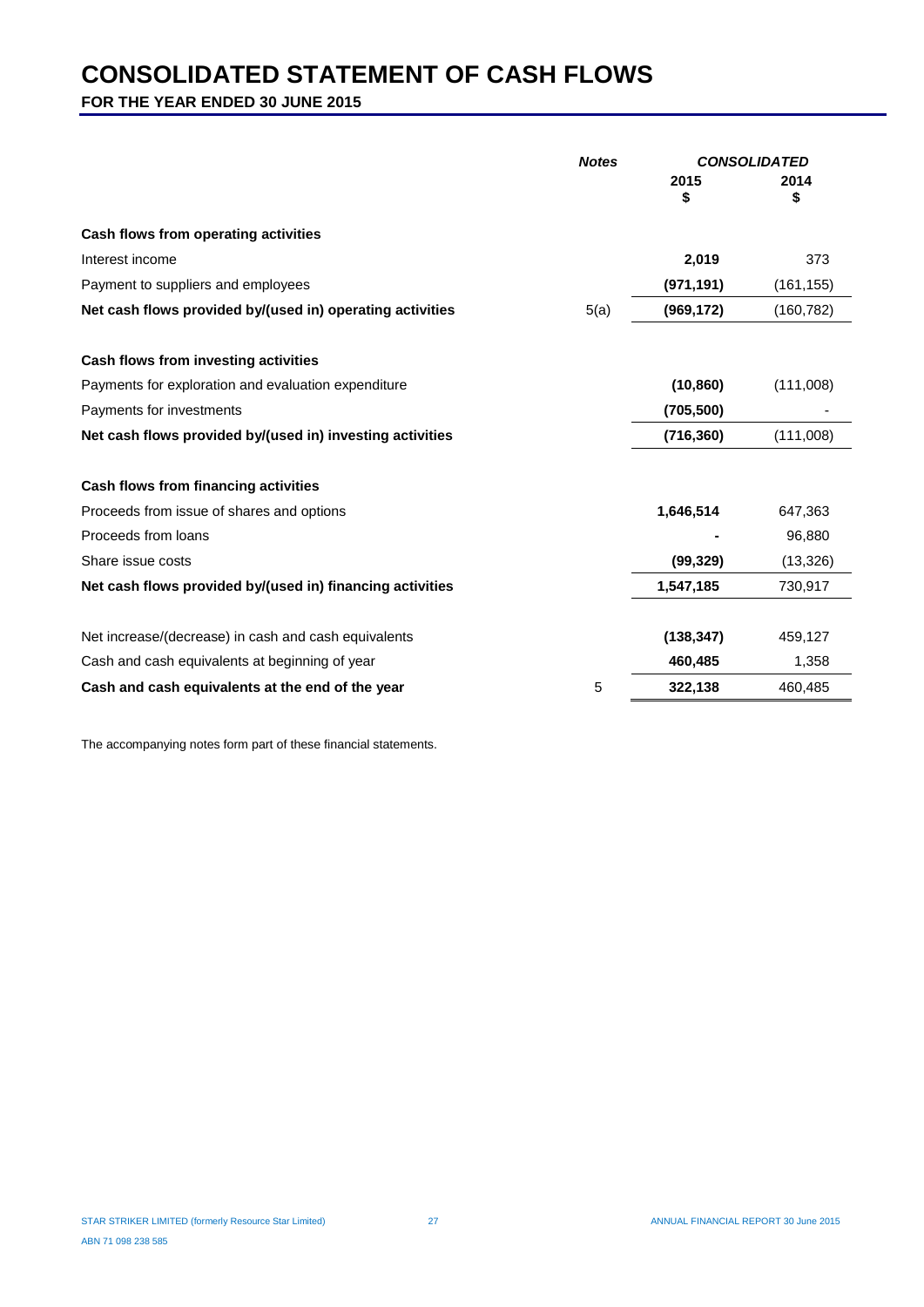# **CONSOLIDATED STATEMENT OF CHANGES IN EQUITY**

**FOR THE YEAR ENDED 30 JUNE 2015**

|                                       | Contributed<br>equity | Accumulated<br>losses | Reserves  | Total<br>Equity/(Net<br>Liabilities) |
|---------------------------------------|-----------------------|-----------------------|-----------|--------------------------------------|
|                                       | \$                    | \$                    | \$        | \$                                   |
| Balance at 1 July 2013                | 32,930,782            | (33, 229, 325)        | 24,450    | (274, 093)                           |
| Total comprehensive loss for the year |                       | (614, 347)            |           | (614, 347)                           |
| Shares issued (net of costs)          | 638,391               |                       | 156,000   | 794,391                              |
| Options issued                        |                       |                       |           |                                      |
| Options forfeited                     |                       | 24,450                | (24, 450) |                                      |
| At 30 June 2014                       | 33,569,173            | (33,819,222)          | 156,000   | (94, 049)                            |
| Balance at 1 July 2014                | 33,569,173            | (33,819,222)          | 156,000   | (94, 049)                            |
| Total comprehensive loss for the year |                       | (1, 160, 452)         |           | (1, 160, 452)                        |
| Shares issued (net of costs)          | 1,085,581             |                       | 511,604   | 1,597,185                            |
| Options issued                        |                       |                       |           |                                      |
| Options forfeited                     |                       |                       |           |                                      |
| At 30 June 2015                       | 34,654,754            | (34, 979, 674)        | 667,604   | 342,684                              |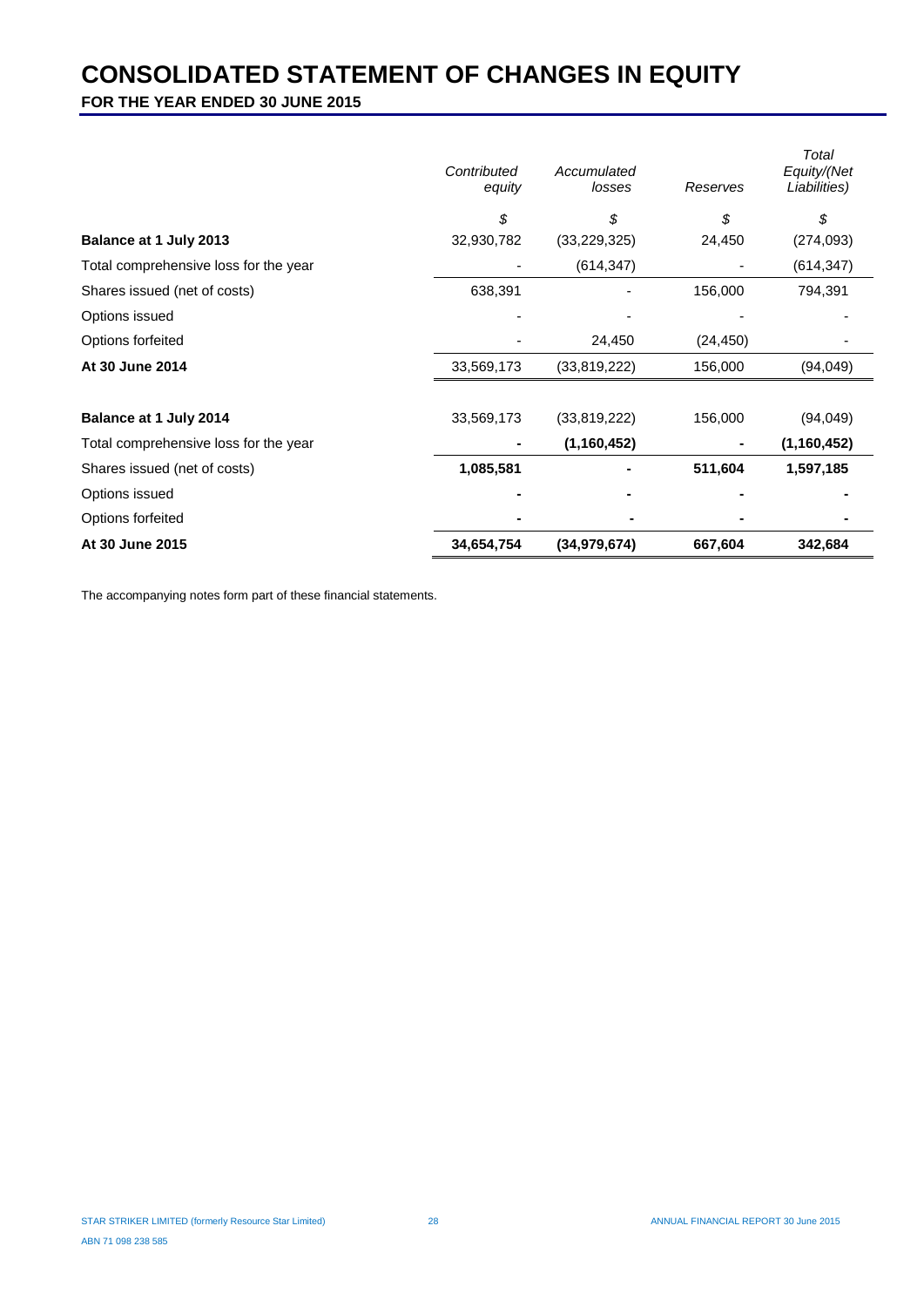#### **1. SUMMARY OF SIGNIFICANT ACCOUNTING POLICIES**

#### **(a) Basis of Preparation**

The financial report is a general-purpose financial report, which has been prepared in accordance with the requirements of the *Corporations Act 2001,* Australian Accounting Standards and Interpretations issued by the Australian Accounting Standards Board ("AASB") and other mandatory requirements.

The accounting policies detailed below have been consistently applied to all of the years presented unless otherwise stated. The financial statements are for the consolidated entity consisting of Star Striker Limited (formerly Resource Star Limited) and its subsidiaries (collectively referred to as "the Group").

Except for cash flow information, the financial report has also been prepared using the accrual basis and on a historical cost basis, except for certain financial assets and liabilities, which have been measured at fair value. Cost is based on the fair values of the consideration given in exchange for assets.

The Company is a for profit listed public company incorporated in Australia. The principal activity of the entities within the Group during the year was maintaining its exploration assets and investigating investment opportunities across various sectors.

#### **(b) Adoption of new and revised standards**

### **Changes in accounting policies on initial application of Accounting Standards**

In the year ended 30 June 2015, the Directors have reviewed all of the new and revised Standards and Interpretations issued by the AASB that are relevant to the Group's operations and effective for the current annual reporting period.

Standards and Interpretations adopted with no effect on the financial statements:

It has been determined by the Directors that there is no impact, material or otherwise, of any other new and revised Standards and Interpretations on the Group's business and, therefore, no change is necessary to Group accounting policies.

Standards and Interpretations in issue not yet adopted:

The Directors have also reviewed all new Standards and Interpretations that have been issued but are not yet effective for the year ended 30 June 2015. As a result of this review the Directors have determined that there is no impact, material or otherwise, of the new and revised Standards and Interpretations on the Group's business and, therefore, no change necessary to Group accounting policies.

#### **(c) Statement of Compliance**

The financial report was authorised for issue on the day of the Directors' Report.

The financial report complies with Australian Accounting Standards ("AASB"). Compliance with AASB ensures that the financial report, comprising the financial statements and notes thereto, complies with International Financial Reporting Standards (IFRS).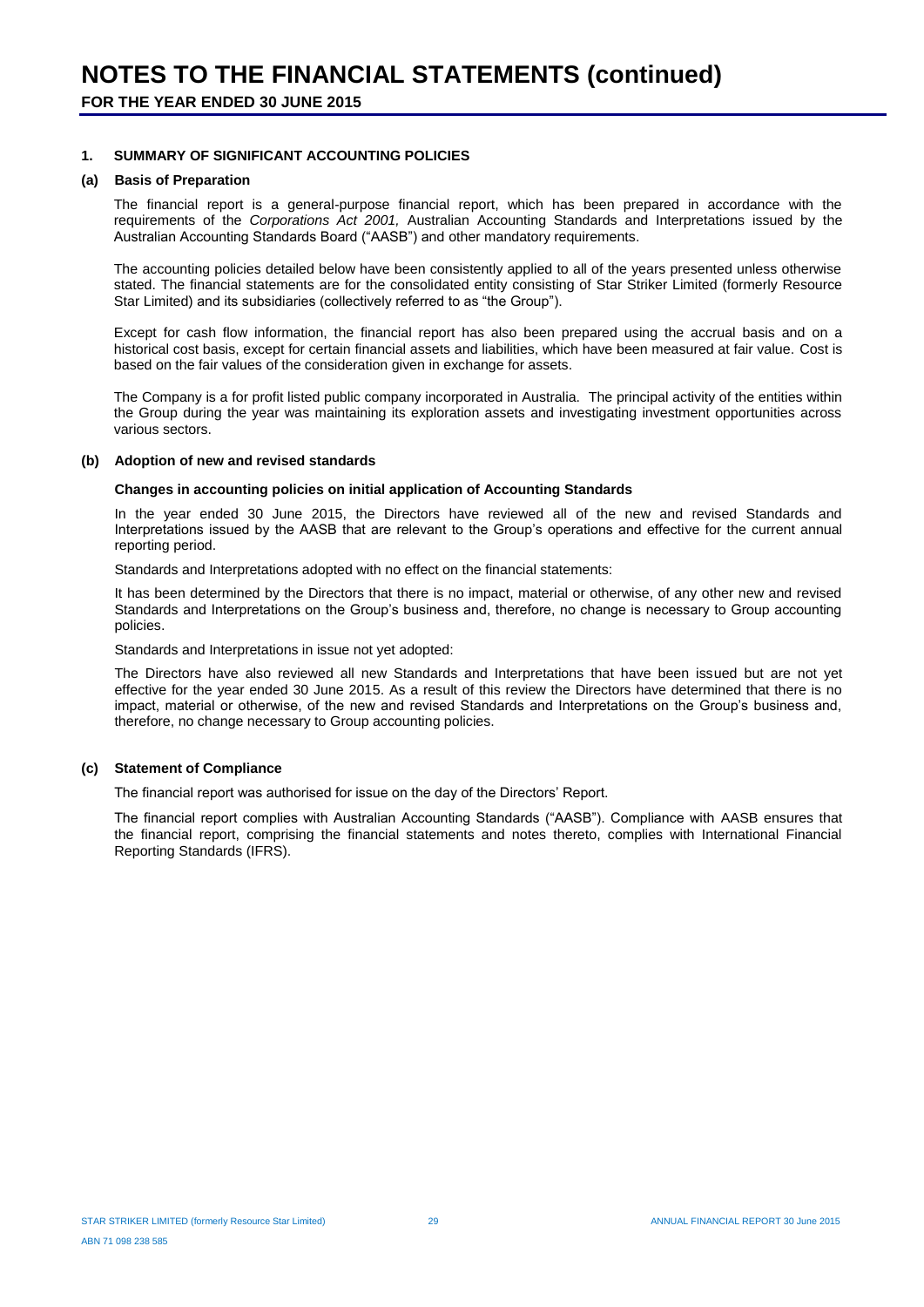### **1. SUMMARY OF SIGNIFICANT ACCOUNTING POLICIES (continued)**

#### **(d) Basis of consolidation**

These general purpose consolidated financial statements incorporate the assets and liabilities of all subsidiaries of Star Striker Limited ('company' or 'parent entity') as at 30 June 2015 and the results of all subsidiaries for the year then ended. Star Striker Limited and its subsidiaries are referred to in this financial report as the group or the consolidated entity.

The financial statements of the subsidiaries are prepared for the same reporting period as the parent company, using consistent accounting policies.

In preparing the consolidated financial statements, all intercompany balances and transactions, income and expenses and profit and losses resulting from intra-group transactions have been eliminated in full.

Subsidiaries are fully consolidated from the date on which control is transferred to the Group and cease to be consolidated from the date on which control is transferred out of the Group. The parent controls an entity when it is exposed to, or has rights to, variable returns from its involvement with the entity and has the ability to affect those returns through its power over the entity.

Business combinations have been accounted for using the acquisition method of accounting.

#### **(e) Critical Accounting Estimates and Judgements**

The application of accounting policies requires the use of judgements, estimates and assumptions about carrying values of assets and liabilities that are not readily apparent from other sources. The estimates and associated assumptions are based on historical experience and other factors that are considered to be relevant. Actual results may differ from these estimates.

The estimates and underlying assumptions are reviewed on an ongoing basis. Revisions are recognised in the period in which the estimate is revised if it affects only that period or in the period of the revision and future periods if the revision affects both current and future periods.

#### *Exploration and evaluation costs carried forward*

The recoverability of the carrying amount of exploration and evaluation costs carried forward has been reviewed by the directors. The Group capitalises expenditure relating to exploration and evaluation where it is considered likely to be recoverable or where the activities have not reached a stage which permits a reasonable assessment of the existence of reserves. While there are certain areas of interest from which no reserves have been extracted, the directors are of the continued belief that such expenditure should not be written off.

#### *Recovery of deferred tax assets*

Deferred tax assets are only recognised as deductible temporary differences when management considers that it is probable that sufficient future tax profits will be available to utilise those temporary differences. Significant management judgement is required to determine the amount of deferred tax assets that can be recognised, based upon the likely timing and the level of future taxable profits over the next two years together with future tax planning strategies. The Group has been incurring losses and presently, it is not known when the Group will earn taxable income. As such, deferred taxes have not been recognised.

#### *Recovery of financial assets*

The directors have reviewed the recoverability of the carrying amount of the Group's financial assets, made up of equity, options and receivables in relation to Cloud Lands Digital Fortress Pty Ltd and Sugar Dragon Limited. Significant management judgement is required in considering whether these financial assets will recover their full value in time or whether they should be impaired. Refer to Note 1 (m) for further discussion around the Group's impairment testing.

#### **(f) Revenue Recognition**

Revenue is recognised to the extent that it is probable that the economic benefits will flow to the Group and the revenue can be reliably measured. The following specific recognition criteria must also be met before revenue is recognised:

#### *(i) Interest income*

Interest revenue is recognised on a time proportionate basis that takes into account the effective yield on the financial asset, using the effective interest rate method.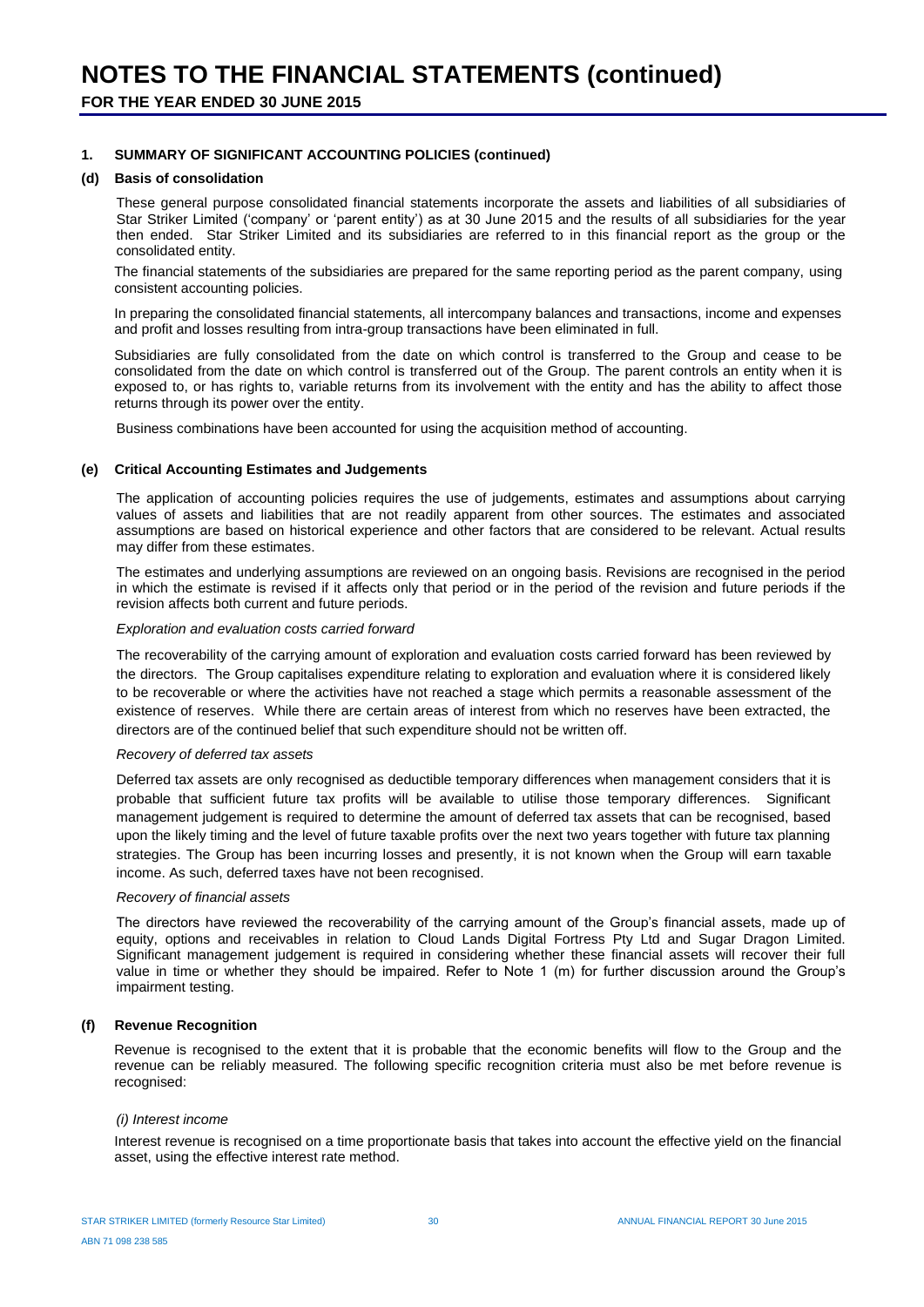# **1. SUMMARY OF SIGNIFICANT ACCOUNTING POLICIES (continued)**

# **(g) Cash and Cash Equivalents**

Cash comprises cash at bank and on hand. Cash equivalents are short term, highly liquid investments with original maturities of three months or less that are readily convertible to known amounts of cash and which are subject to an insignificant risk of changes in value. Bank overdrafts are shown within borrowings in current liabilities in the consolidated statement of financial position.

For the purposes of the consolidated statement of cash flows, cash and cash equivalents consist of cash and cash equivalents as defined above, net of outstanding bank overdrafts.

#### **(h) Trade and other receivables**

Trade receivables are measured on initial recognition at fair value and are subsequently measured at amortised cost using the effective interest rate method, less provision for impairment. Trade receivables are generally due for settlement within periods ranging from 15 days to 30 days.

Impairment of trade receivables is continually reviewed and those that are considered to be uncollectible are written off by reducing the carrying amount directly. An allowance account is used when there is objective evidence that the Group will not be able to collect all amounts due according to the original contractual terms. Factors considered by the Group in making this determination include known significant financial difficulties of the debtor, review of financial information and significant delinquency in making contractual payments to the Group. The impairment allowance is set equal to the difference between the carrying amount of the receivable and the present value of estimated future cash flows, discounted at the original effective interest rate. Where receivables are short-term discounting is not applied in determining the allowance.

The amount of the impairment loss is recognised in profit or loss within other expenses. When a trade receivable for which an impairment allowance had been recognised becomes uncollectible in a subsequent period, it is written off against the allowance account. Subsequent recoveries of amounts previously written off are credited against other expenses in the consolidated statement of profit or loss and other comprehensive income.

#### **(i) Foreign Currency Translation**

Both the functional and presentation currency of the Company and its subsidiaries is Australian dollars. Each entity in the Group determines its own functional currency and items included in the financial statements of each entity are measured using that functional currency.

Transactions in foreign currencies are initially recorded in the functional currency by applying the exchange rates ruling at the date of the transaction. Monetary assets and liabilities denominated in foreign currencies are retranslated at the rate of exchange ruling at the end of the reporting period.

All exchange differences in the consolidated financial report are taken to profit or loss.

Non-monetary items that are measured in terms of historical cost in a foreign currency are translated using the exchange rate as at the date of the initial transaction.

Non-monetary items measured at fair value in a foreign currency are translated using the exchange rates at the date when the fair value was determined.

#### **(j) Income tax**

The income tax expense or benefit for the period is the tax payable on the current year's taxable income (loss) based on the applicable income tax rate for each jurisdiction adjusted by changes in deferred tax assets and liabilities attributable to temporary difference and to unused tax losses.

The current income tax charge (benefit) is calculated on the basis of the tax laws enacted or substantively enacted at the end of the reporting period in the countries where the Company's subsidiaries operate and generate taxable income. Management periodically evaluates positions taken in tax returns with respect to situations in which applicable tax regulation is subject to interpretation. It establishes provisions where appropriate on the basis of amounts expected to be paid to the tax authorities.

Current tax assets and liabilities for the current and prior periods are measured at the amount expected to be recovered from or paid to the taxation authorities. The tax rates and tax laws used to compute the amount are those that are enacted or substantively enacted by the end of the reporting period.

Deferred income tax is provided on all temporary differences at the end of the reporting period between the tax bases of assets and liabilities and their carrying amounts for financial reporting purposes.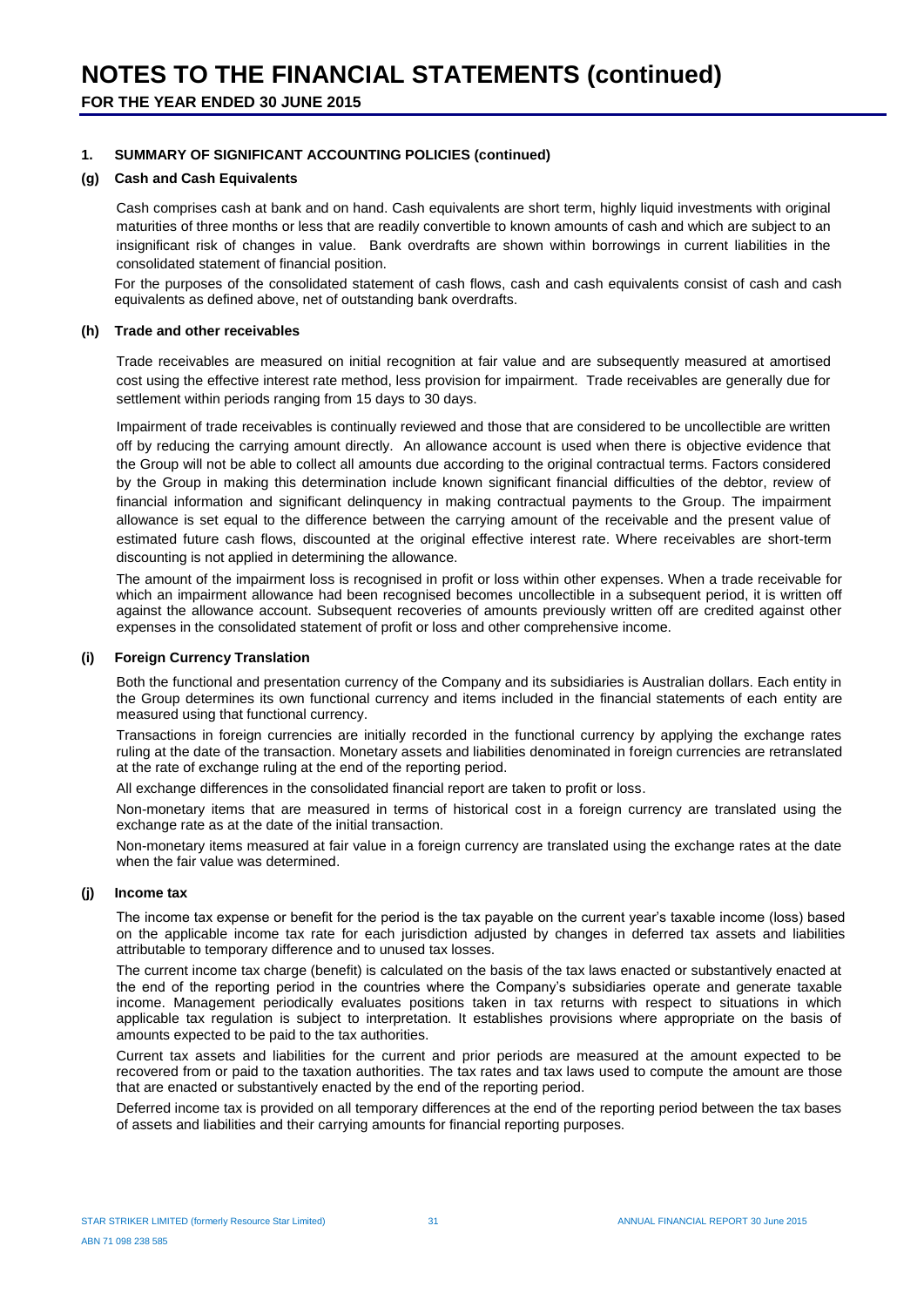### **1. SUMMARY OF SIGNIFICANT ACCOUNTING POLICIES (continued)**

#### **(j) Income tax (continued)**

The carrying amount of deferred income tax assets is reviewed at the end of the reporting period and reduced to the extent that it is no longer probable that sufficient taxable profit will be available to allow all or part of the deferred income tax asset to be utilised.

Unrecognised deferred income tax assets are reassessed at the end of the reporting period and are recognised to the extent that it has become probable that future taxable profit will allow the deferred tax asset to be recovered.

Deferred income tax assets and liabilities are measured at the tax rates that are expected to apply to the year when the asset is realised or the liability is settled, based on tax rates (and tax laws) that have been enacted or substantively enacted at the end of the reporting period.

Income taxes relating to items recognised directly in equity are recognised in equity and not in profit or loss.

Deferred tax assets and deferred tax liabilities are offset only if a legally enforceable right exists to set off current tax assets against current tax liabilities and the deferred tax assets and liabilities relate to the same taxable entity and the same taxation authority.

#### **(k) Other taxes**

Revenues, expenses and assets are recognised net of the amount of GST except:

 when the GST incurred on a purchase of goods and services is not recoverable from the taxation authority, in which case the GST is recognised as part of the cost of acquisition of the asset or as part of the expense item as applicable; and

receivables and payables, which are stated with the amount of GST included.

The net amount of GST recoverable from, or payable to, the taxation authority is included as part of receivables or payables in the consolidated statement of financial position.

Cash flows are included in the consolidated statement of cash flows on a gross basis and the GST component of cash flows arising from investing and financing activities, which is recoverable from, or payable to, the taxation authority are classified as operating cash flows.

Commitments and contingencies are disclosed net of the amount of GST recoverable from, or payable to, the taxation authority.

#### **(l) Property, Plant and Equipment**

Plant and equipment are stated at cost less accumulated depreciation and any accumulated impairment losses. Such cost includes the cost of replacing parts that are eligible for capitalisation when the cost of replacing the parts is incurred.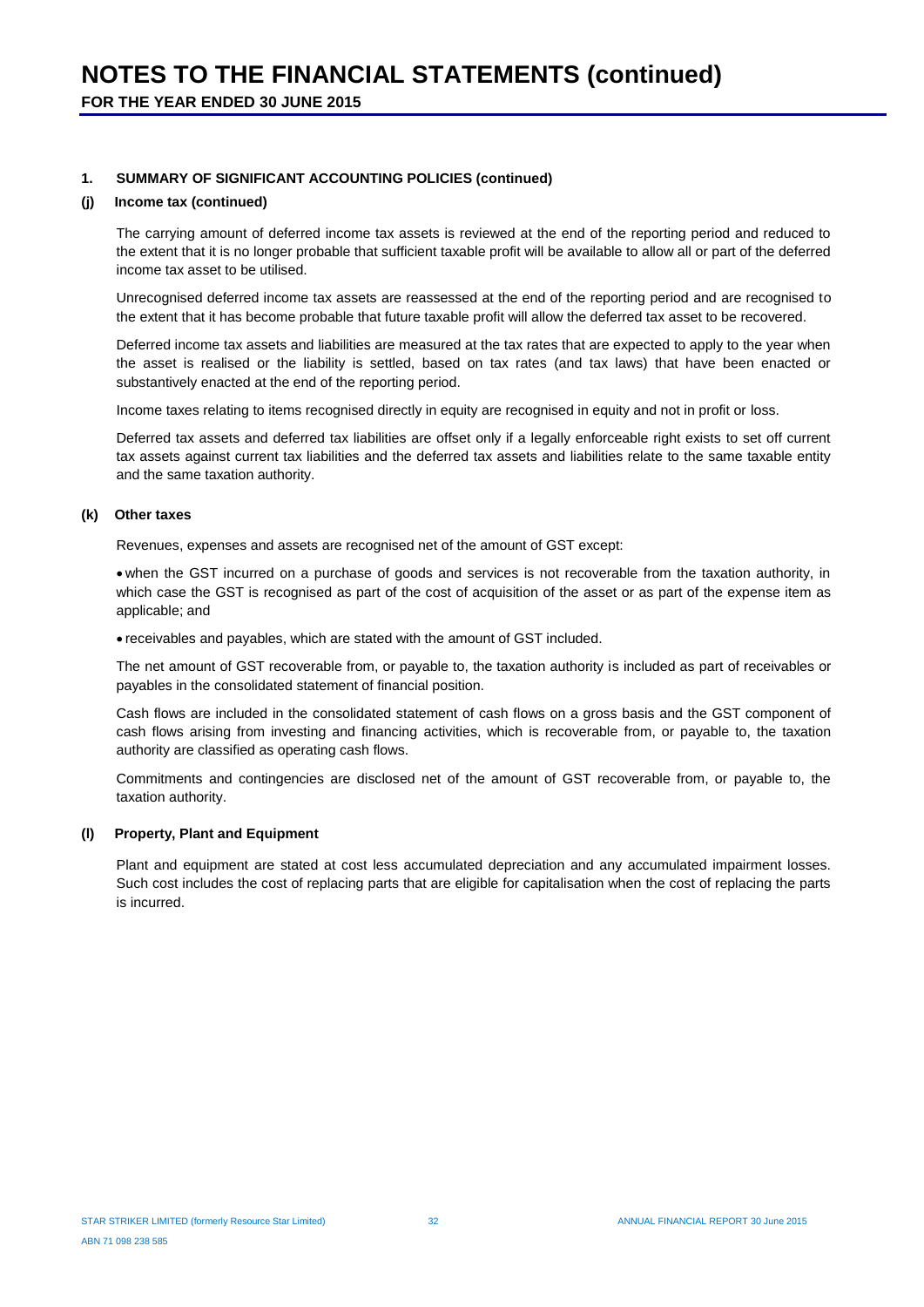**FOR THE YEAR ENDED 30 JUNE 2015**

#### **1. SUMMARY OF SIGNIFICANT ACCOUNTING POLICIES (continued)**

#### **(l) Property, Plant and Equipment (continued)**

Depreciation is calculated on a straight-line basis over the estimated useful life of the assets as follows:

#### Plant and equipment – over 1 to 7.5 years

The assets' residual values, useful lives and amortisation methods are reviewed, and adjusted if appropriate, at each financial year end.

#### *(i) Impairment*

The carrying values of plant and equipment are reviewed for impairment at each reporting date, with recoverable amount being estimated when events or changes in circumstances indicate that the carrying value may be impaired.

For plant and equipment, impairment losses are recognised in profit or loss.

#### *(ii) Derecognition and disposal*

An item of property, plant and equipment is derecognised upon disposal or when no further future economic benefits are expected from its use or disposal.

Any gain or loss arising on derecognition of the asset (calculated as the difference between the net disposal proceeds and the carrying amount of the asset) is included in profit or loss in the year the asset is derecognised.

#### **(m) Impairment of assets**

The Group assesses at each reporting date whether there is an indication that an asset may be impaired. If any such indication exists, or when annual impairment testing for an asset is required, the Group makes an estimate of the asset's recoverable amount. An asset's recoverable amount is the higher of its fair value less costs to sell and its value in use and is determined for an individual asset, unless the asset does not generate cash inflows that are largely independent of those from other assets or groups of assets and the asset's value in use cannot be estimated to be close to its fair value. In such cases the asset is tested for impairment as part of the cashgenerating unit to which it belongs. When the carrying amount of an asset or cash-generating unit exceeds its recoverable amount, the asset or cash-generating unit is considered impaired and is written down to its recoverable amount.

In assessing value in use, the estimated future cash flows are discounted to their present value using a pre-tax discount rate that reflects current market assessments of the time value of money and the risks specific to the asset. Impairment losses relating to continuing operations are recognised in those expense categories consistent with the nature of the impaired asset.

An assessment is also made at each reporting date as to whether there is any indication that previously recognised impairment losses may no longer exist or may have decreased. If such indication exists, the recoverable amount is estimated. A previously recognised impairment loss is reversed only if there has been a change in the estimates used to determine the asset's recoverable amount since the last impairment loss was recognised. If that is the case the carrying amount of the asset is increased to its recoverable amount. That increased amount cannot exceed the carrying amount that would have been determined, net of depreciation, had no impairment loss been recognised for the asset in prior years.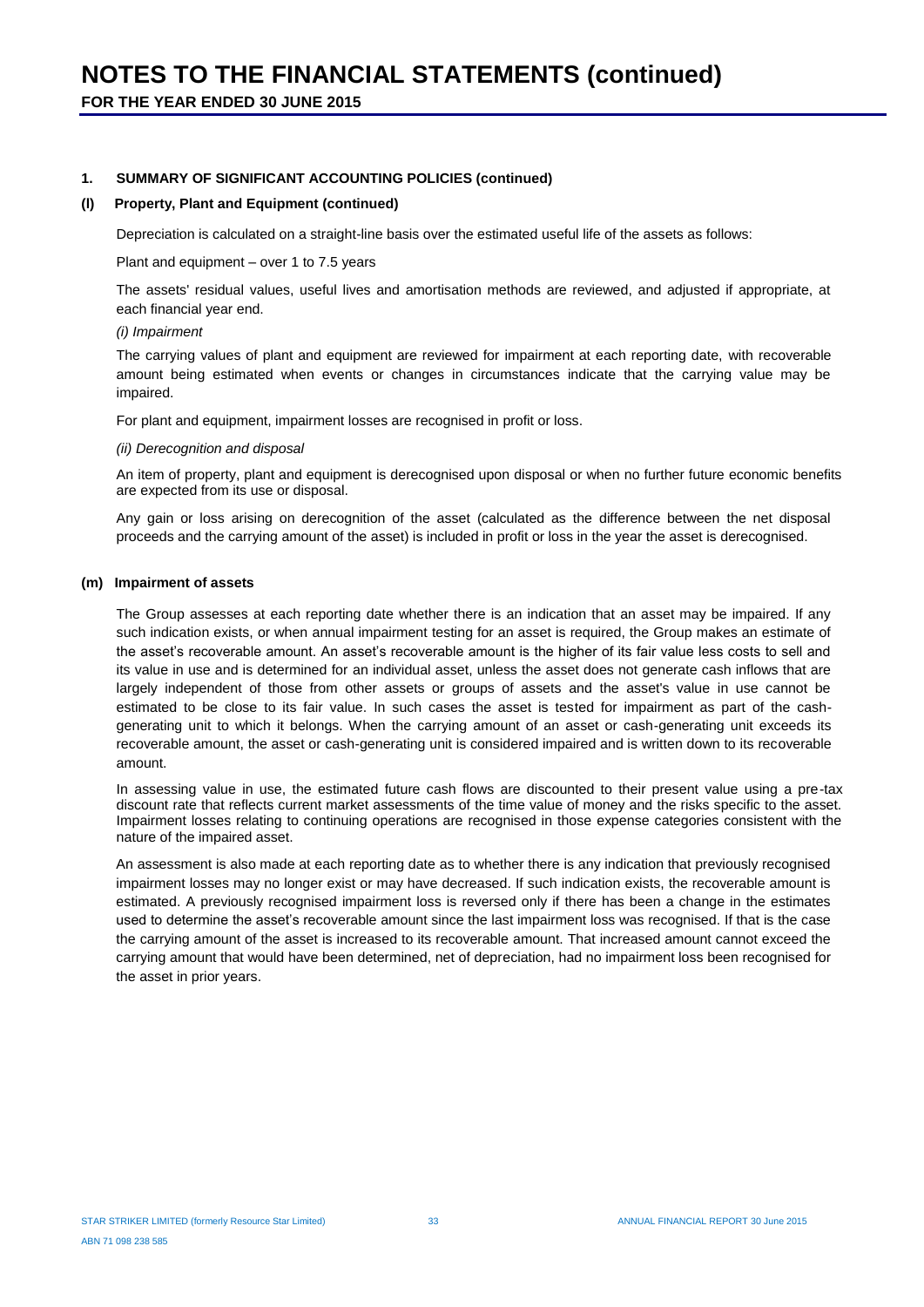# **1. SUMMARY OF SIGNIFICANT ACCOUNTING POLICIES (continued)**

# **(n) Trade and other payables**

Trade payables and other payables are carried at amortised costs and represent liabilities for goods and services provided to the Group prior to the end of the financial year/period that are unpaid and arise when the Group becomes obliged to make future payments in respect of the purchase of these goods and services.

### **(o) Borrowing Costs**

Non-derivative financial liabilities are initially recognized at fair value net of directly attributable transaction costs. On subsequent measurement, non-derivative financial liabilities are measured at amortised cost using the effective interest method.

#### Convertible notes

The company has issued convertible notes that can be converted to share capital at the option of the holder. The company has determined the conversion option is a derivative liability that is required to be valued at fair value. Rather than valuing the liability component of the convertible note at amortised cost and the associated derivative liability at fair value the company has elected to value the combined instrument at fair value. The movement in fair value of the convertible note is recognised in the profit and loss as finance charge. The basis of the fair value calculations and the material terms and conditions of the convertible note are set out in Note 11.

The best evidence of fair value of a financial instrument, at initial recognition, is the transaction price, unless the fair value of the instrument is evidenced by comparison with other observable current market transactions in the same instrument or based on valuation technique using variable only obtained from observable markets.

The company has elected to fair value the convertible note using valuation models for which not all the inputs are from observable markets. The convertible note was initially recognised at the transaction price which varied from the fair value obtained from the valuation model used.

#### **(p) Leases**

Leases are classified as finance leases whenever the terms of the lease transfer substantially all the risks and rewards of ownership to the lessee. All other leases are classified as operating leases.

Operating lease payments are recognised as an expense on a straight line basis over the lease term, except where another systematic basis is more representative of the time pattern in which economic benefits from the leased asset are consumed.

# **(q) Issued capital**

Ordinary shares are classified as equity. Incremental costs directly attributable to the issue of new shares or options are shown in equity as a deduction, net of tax, from the proceeds.

# **(r) Earnings per share**

Basic earnings per share is calculated as net profit/(loss) attributable to members of the parent entity, adjusted to exclude any costs of servicing equity (other than dividends) divided by the weighted average number of ordinary shares, adjusted for any bonus element.

Diluted earnings per share are calculated as net profit/(loss) attributable to members of the parent, adjusted for:

costs of servicing equity (other than dividends) and preference share dividends;

 the after tax effect of dividends and interest associated with dilutive potential ordinary shares that have been recognised as expenses; and

 other non-discretionary changes in revenues or expenses during the period that would result from the dilution of potential ordinary shares; divided by the weighted average number of ordinary shares and dilutive potential ordinary shares, adjusted for any bonus element.

# **(s) Share based payment transactions**

#### *Equity settled transactions*

The Group provides benefits to employees (including key management personnel) of the Group in the form of sharebased payments, whereby employees render services in exchange for shares or rights over shares ("equity settled transactions").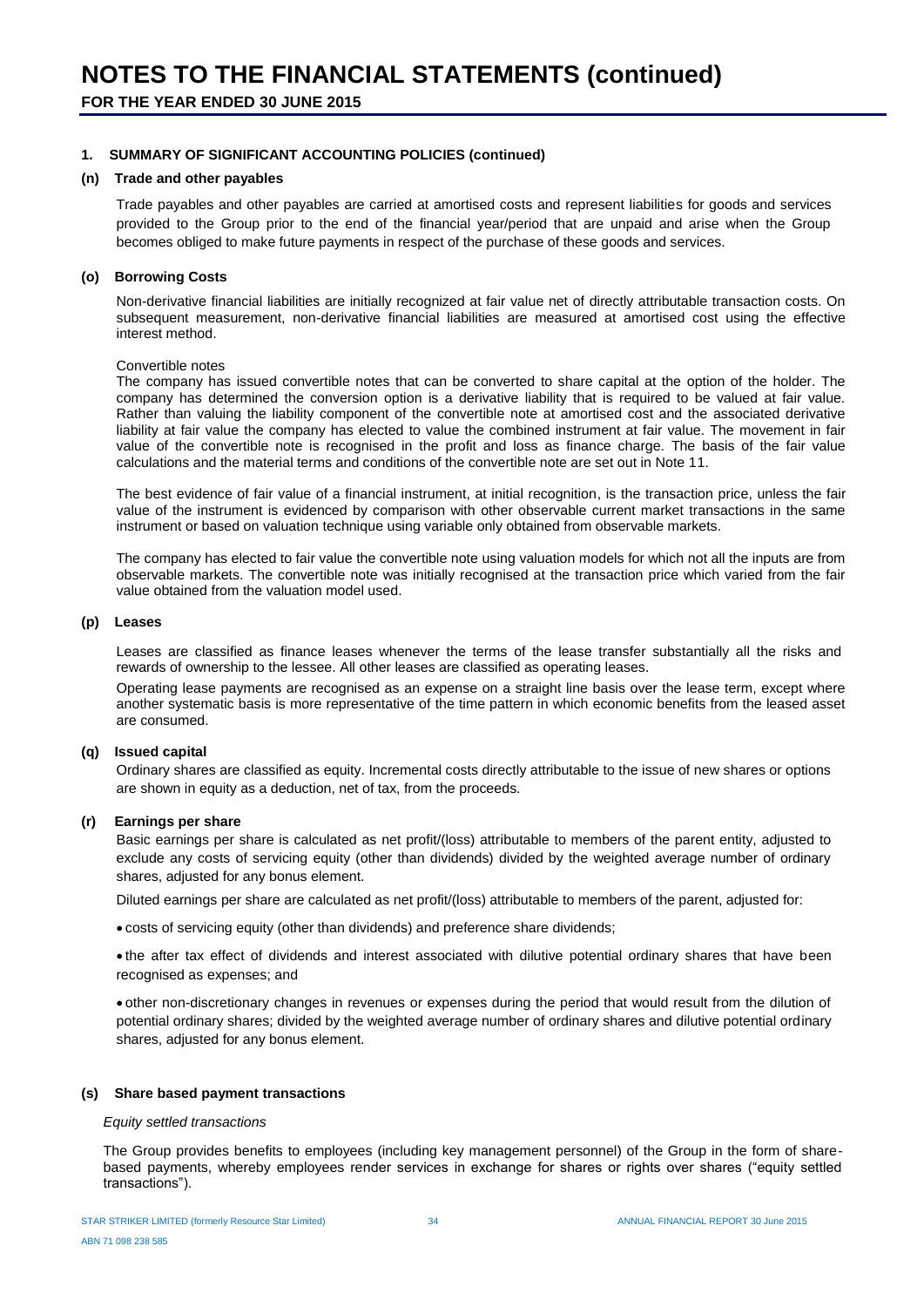# **1. SUMMARY OF SIGNIFICANT ACCOUNTING POLICIES (continued)**

#### **(s) Share based payment transactions(continued)**

The cost of these equity-settled transactions with employees is measured by reference to the fair value of the equity instruments at the date at which they are granted. The fair value is determined using a binomial model, further details of which are given in Note 15 and the Remuneration Report. The fair value of options issued as approved by the Directors and shareholders are recognised as an employee benefit expense with a corresponding increase in equity. The fair value is measured at grant date and recognised over the period during which the employees become unconditionally entitled to the options.

The fair value at grant date is independently determined using the binomial option pricing model that takes into account the exercise price, the term of the option, the vesting and performance criteria, the impact of dilution, the non tradeable nature of the option, the share price at grant date and expected price volatility of the underlying share, the expected dividend yield and the risk free interest rate for the term of the option. The fair value of the options granted excludes the impact of any non-market vesting conditions (for example (profitability and sales growth targets). Non-market vesting conditions are included in assumptions about the number of options that are expected to become exercisable. At the end of each reporting period, the Group revises its estimate of the number of options that are expected to become exercisable. The employee benefit expense recognised each period takes into account the most recent estimate.

#### **(t) Exploration and evaluation expenditure**

Exploration and evaluation expenditures in relation to each separate area of interest are recognised as an exploration and evaluation asset in the year in which they are incurred where the following conditions are satisfied:

(i) the rights to tenure of the area of interest are current;

(ii) at least one of the following conditions is also met:

- (a) the exploration and evaluation expenditures are expected to be recouped through successful development and exploration of the area of interest, or alternatively, by its sale; or
- (b) exploration and evaluation activities in the area of interest have not at the reporting date reached a stage which permits a reasonable assessment of the existence or otherwise of economically recoverable reserves, and active and significant operations in, or in relation to, the area of interest is continuing.

Exploration and evaluation assets are initially measured at cost and include acquisition of rights to explore, studies, exploratory drilling, trenching and sampling and associated activities and an allocation of depreciation and amortised of assets used in exploration and evaluation activities. General and administrative costs are only included in the measurement of exploration and evaluation costs where they are related directly to operational activities in a particular area of interest.

Exchange (swaps) of exploration and evaluation assets are accounted for at the carrying amounts of the assets given up with no gain or loss recognised.

Exploration and evaluation assets are assessed for impairment when facts and circumstances suggest that the carrying amount of an exploration and evaluation asset may exceed its recoverable amount. The recoverable amount of the exploration and evaluation asset (for the cash generating unit(s) to which it has been allocated being no larger than the relevant area of interest) is estimated to determine the extent of the impairment loss (if any). Where an impairment loss subsequently reverses, the carrying amount of the asset is increased to the revised estimate of its recoverable amount, but only to the extent that the increased carrying amount does not exceed the carrying amount that would have been determined had no impairment loss been recognised for the asset in previous years.

Where a decision has been made to proceed with development in respect of a particular area of interest, the relevant exploration and evaluation asset is tested for impairment and the balance is then reclassified to development.

An 'area of interest' is an individual geological area which is considered to constitute a favourable environment for the presence of a mineral deposit or an oil or natural gas field, or has been proved to contain such a deposit or field.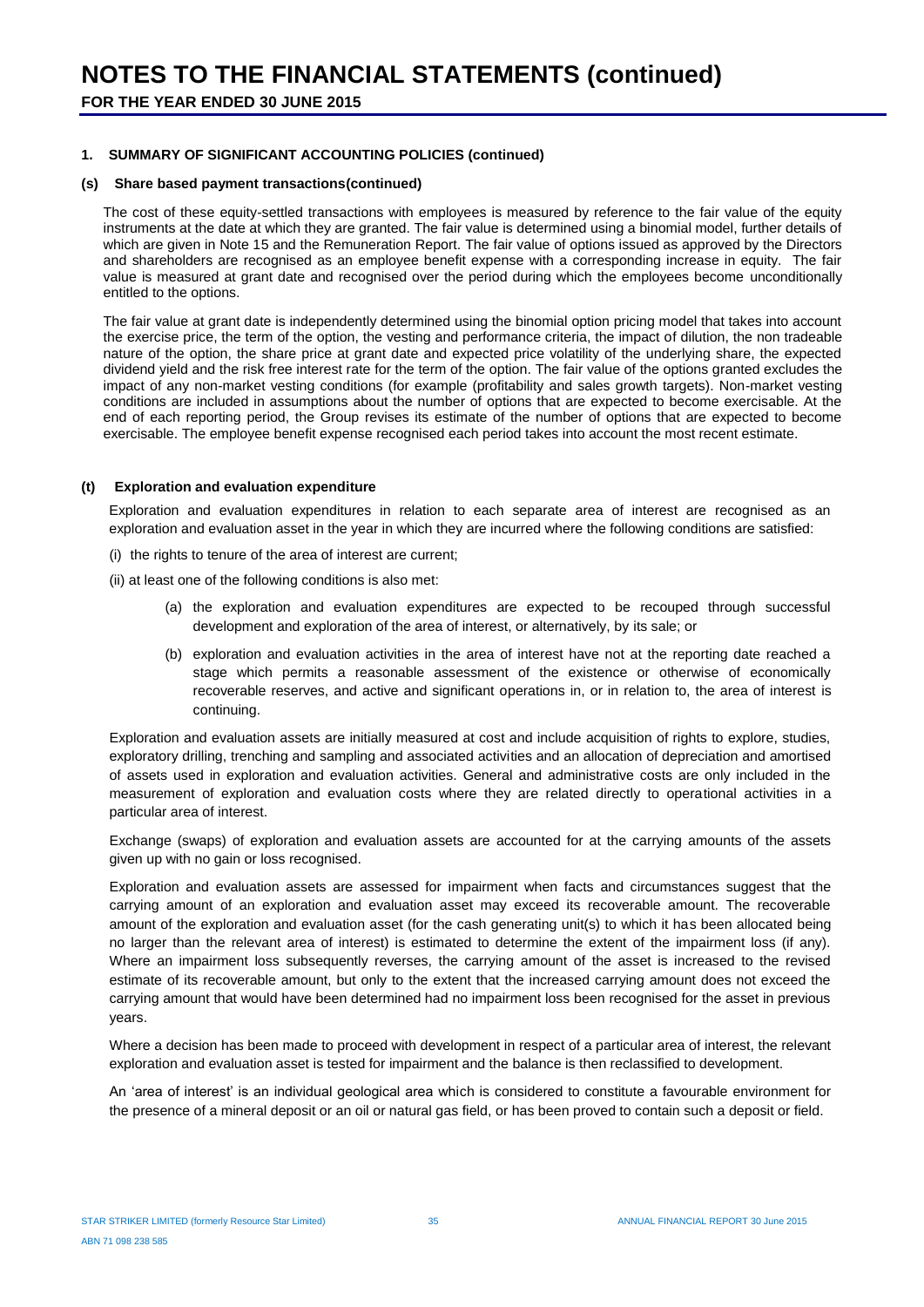# **1. SUMMARY OF SIGNIFICANT ACCOUNTING POLICIES (continued)**

### **(u) Going concern**

In the year ended 30 June 2015 the Company recorded a net loss of \$1,160,452 (2014: \$614,347) and a net operating cash outflow of \$969,172 (2014:\$160,782), resulting in the Group having a net asset position of \$342,684 (2014: net liabilities of \$94,049), the Group had a market capitalisation of approximately \$4.146 million as at 30 June 2015.

During the year ending 30 June 2015, the Company successfully completed capital raising activities through its share and option placements along with exercise of options. Exercise of the convertible note resulted in 4,000,000 fully paid ordinary shares being issued. A total of 268,974,534 fully paid ordinary shares were issued during the period through placements raising \$1,496,514 before costs. The Company issued 80,000,000 placement options during the period to raise \$200,000 before costs. A total of 7,358,799 options were exercised during the period and converted to fully paid ordinary shares.

The Directors anticipate in order to meet its working capital requirements and progress its planned operational expenditure further funding will be required within the next twelve (12) months and having prepared a cash flow budget of the Group's working capital requirements for the next 12 months to September 2016 and have already commenced planning to access additional funding.

The Company's ability to raise funds is further evident when post 30 June 2015, the Company raised \$298,667 from a sophisticated investor through the issue of shares under its 15% and 10% Placement Capacity. The funds were used for short term working capital.

Based on the above factors, the Board has a reasonable degree of confidence in securing sufficient additional funding for at least the next 12 months to September 2016 and believe it would be able to negotiate with interested parties, regarding a number of funding options that includes further debt and capital raisings. Should the Group be unable to raise sufficient funds, it would consider selectively reducing administrative costs. It is recognised that in the event that the Company is unable to secure additional funding, it is likely to result in the existence of a material uncertainty that may cast significant doubt about the Group's ability to continue as a going concern and therefore the Group may be unable to realise its assets and discharge its liabilities in the normal course of business and at the amounts stated in the accounts.

# **(v) Parent entity information**

In accordance with the *Corporations Act 2001*, these financial statements present the results of the consolidated entity only. The financial information for the Parent Entity is disclosed in note 23 and has been prepared on the same basis as the consolidated financial statements.

# **(w) Operating segments**

Operating segments are presented in a manner consistent with the internal reporting provided to the chief operating decision makers ("CODM"). The CODM is responsible for the allocation of resources to operating segments and assessing their performance, and has been identified as the Board Directors of the Company.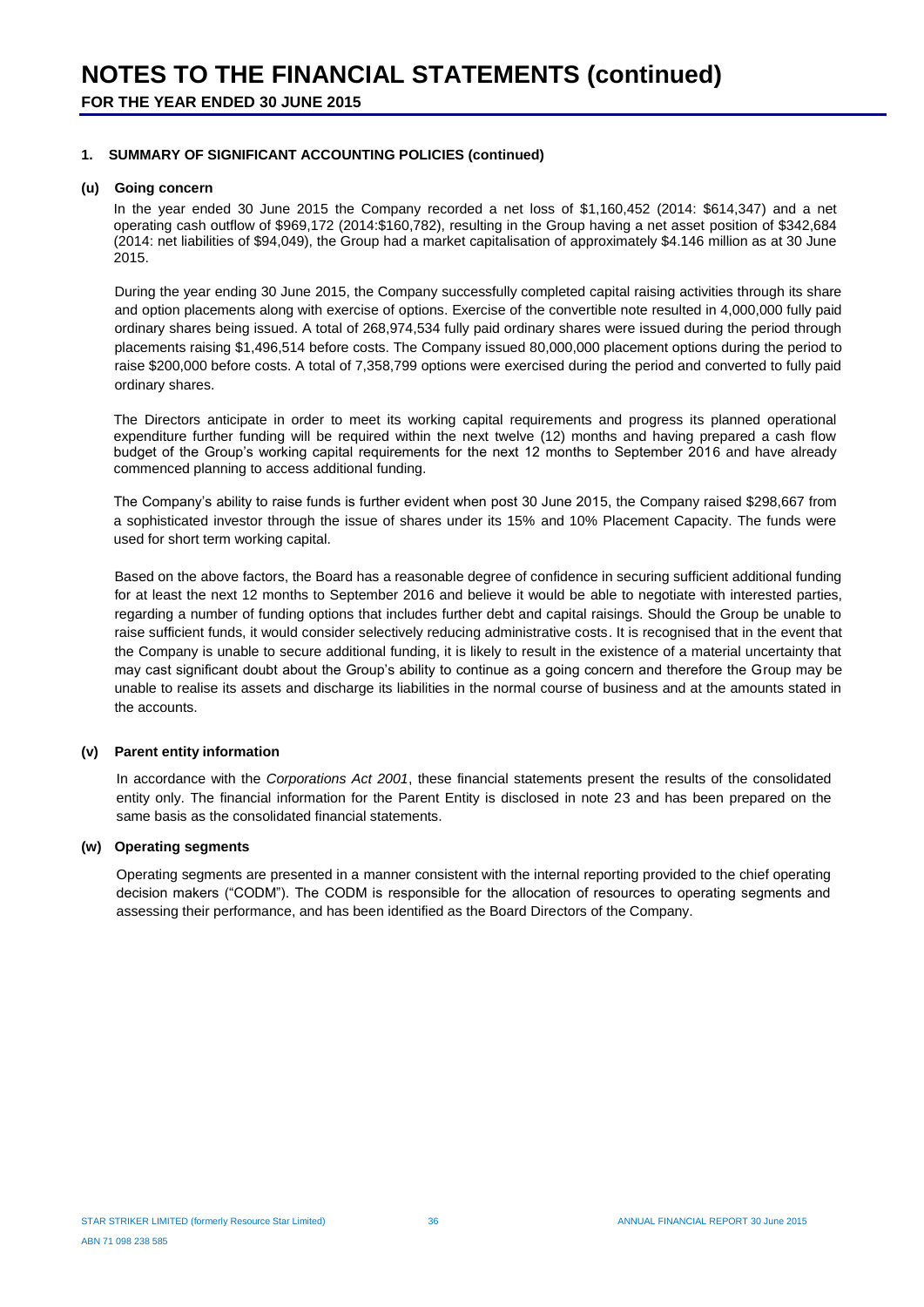**FOR THE YEAR ENDED 30 JUNE 2015**

|     |                                                                                                                                                       | <b>CONSOLIDATED</b> |            |
|-----|-------------------------------------------------------------------------------------------------------------------------------------------------------|---------------------|------------|
|     |                                                                                                                                                       | 2015                | 2014       |
| 2.  | <b>REVENUES AND EXPENSES</b>                                                                                                                          | \$                  | \$         |
|     |                                                                                                                                                       |                     |            |
| (a) | <b>Other revenue</b>                                                                                                                                  |                     |            |
|     | Finance revenue – bank interest                                                                                                                       | 2,019               | 368        |
|     | Gain on Convertible Note                                                                                                                              |                     | 7,665      |
|     | Foreign exchange gain                                                                                                                                 | 2,830               | 13,644     |
|     |                                                                                                                                                       | 4,849               | 21,662     |
| (b) | <b>Other expenses</b>                                                                                                                                 |                     |            |
|     | Administration expenses                                                                                                                               | 231,308             | 129,395    |
|     | Auditor's remuneration                                                                                                                                | 45,141              | 29,385     |
|     | ASX fees                                                                                                                                              | 39,950              | 20,594     |
|     | Directors' fees and salaries                                                                                                                          | 163,068             | 65,502     |
|     | Secretarial fees                                                                                                                                      | 72,571              | 60,635     |
|     | Professional accounting fees                                                                                                                          | 12,550              | 62,746     |
|     | Foreign exchange loss                                                                                                                                 | 7,603               | 391        |
|     | Interest paid                                                                                                                                         | (3,086)             | 3,446      |
|     |                                                                                                                                                       | 569,105             | 372,094    |
| 3.  | <b>INCOME TAX EXPENSE</b>                                                                                                                             |                     |            |
|     | The prima facie tax on profit/(loss) from continuing<br>Operations before income tax is reconciled to the income<br>tax expense/(benefit) as follows: |                     |            |
|     | Prima facie (benefit)/expense on profit/(loss) from continuing<br>operations (30%)                                                                    | (348, 136)          | (184, 304) |
|     | Tax effect of capitalised exploration costs                                                                                                           |                     | (55, 327)  |
|     | Tax effect of permanent differences                                                                                                                   |                     | 791        |
|     |                                                                                                                                                       | (348, 136)          | (238, 840) |
|     | Deferred tax asset not brought to account                                                                                                             | 348,136             | 238,840    |
|     | Income tax expense for the year                                                                                                                       |                     |            |

The amounts of tax losses available have not been recognised at the date of the report. It is expected that a certain amount of tax losses would be deductible against future taxable income on the condition that certain criteria imposed by the tax legislation have been met.

The DTA not brought to account will only be realised if:

(a) future assessable income is derived of a nature and of an amount sufficient to enable the benefit to be realised;

- (b) the conditions for deductibility imposed by tax legislation continue to be complied with; and
- (c) the Company and Group are able to meet the continuity of business and/or continuity of ownership tests.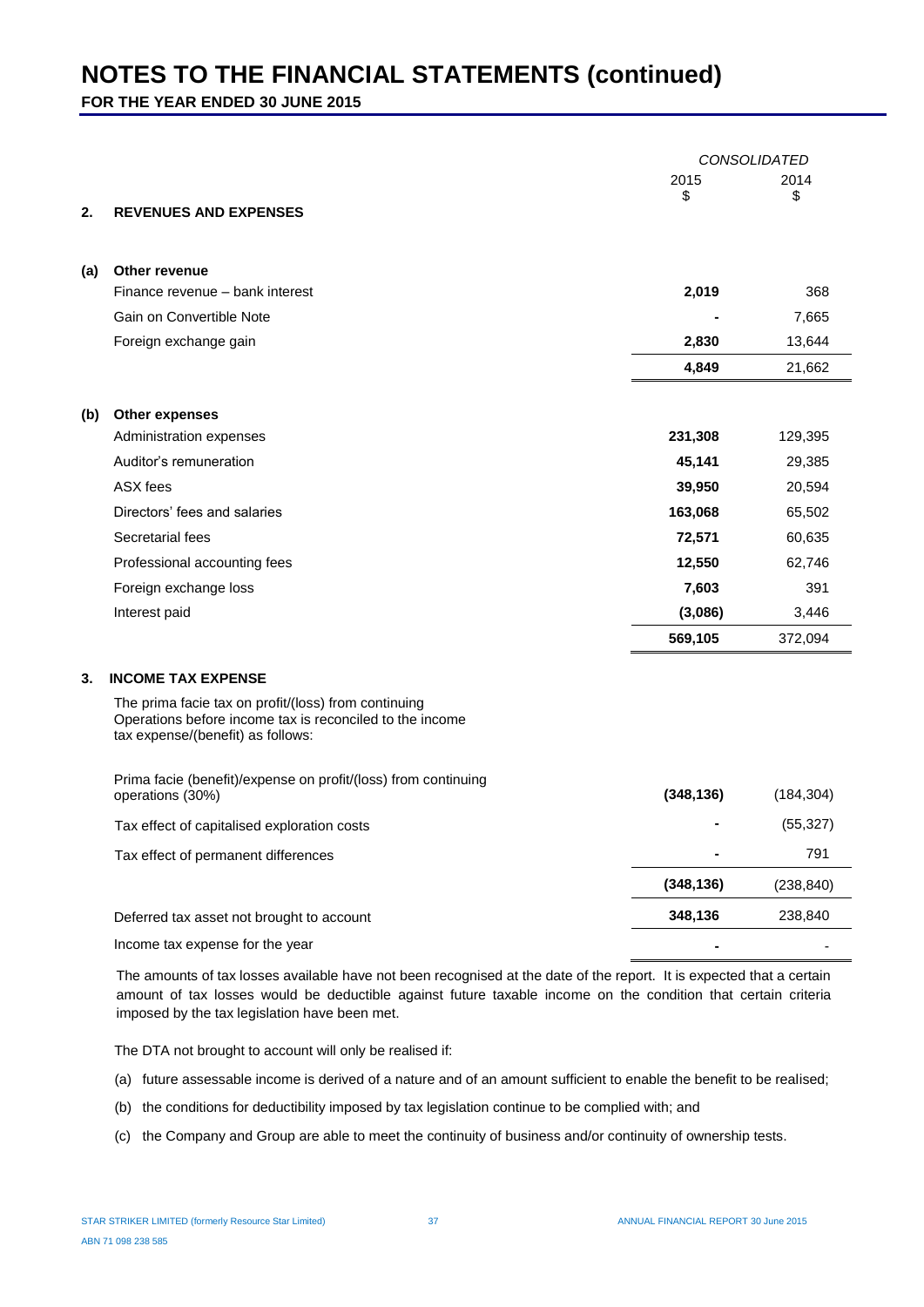**FOR THE YEAR ENDED 30 JUNE 2015**

|    |                                                                                                                          | <b>CONSOLIDATED</b> |                 |
|----|--------------------------------------------------------------------------------------------------------------------------|---------------------|-----------------|
|    |                                                                                                                          | 2015                | 2014            |
|    |                                                                                                                          | Cents per share     | Cents per share |
| 4. | <b>EARNINGS/(LOSS) PER SHARE</b>                                                                                         |                     |                 |
|    | Basic loss per share:                                                                                                    |                     |                 |
|    |                                                                                                                          |                     |                 |
|    | Total basic loss per share                                                                                               | (0.260)             | (0.374)         |
|    | Diluted loss per share                                                                                                   |                     |                 |
|    | Total diluted loss per share                                                                                             | (0.260)             | (0.374)         |
|    | The earnings and weighted average number of ordinary shares used in<br>the calculation of basic per share is as follows: | \$                  | \$              |
|    | Loss                                                                                                                     | (1, 160, 452)       | (614, 347)      |
|    |                                                                                                                          | Number              | Number          |
|    | Weighted average number of ordinary shares for the purposes of basic<br>loss per share                                   | 446,720,124         | 164,044,483     |
|    | Effect of dilution:                                                                                                      |                     |                 |
|    | Share options (a)                                                                                                        |                     |                 |
|    | Weighted average number of ordinary shares for the purposes of basic<br>and diluted loss per share                       | 446,720,124         | 164.044.483     |
|    |                                                                                                                          |                     |                 |

(a) Diluted loss per share arising from the options is not reflected as the result is anti-dilutive in nature.

|                                                                                                                                                                                         |            | <i>CONSOLIDATED</i> |
|-----------------------------------------------------------------------------------------------------------------------------------------------------------------------------------------|------------|---------------------|
| 5.    CASH AND CASH EQUIVALENTS                                                                                                                                                         | 2015<br>\$ | 2014<br>\$          |
| <b>Reconciliation of cash</b>                                                                                                                                                           |            |                     |
| Cash at the end of the financial year as shown in the consolidated<br>statement of cash flows is reconciled to items in the consolidated<br>statement of financial position as follows: |            |                     |
| Cash at bank and cash in hand                                                                                                                                                           | 322,138    | 460,485             |
|                                                                                                                                                                                         | 322,138    | 460.485             |
|                                                                                                                                                                                         |            |                     |

Cash at bank earns interest at floating rates based on daily bank deposit rates.

There were no Deposits at call at the end of the 2014 or 2015 financial years.

The Group has no credit standby arrangements, loan or overdraft facilities.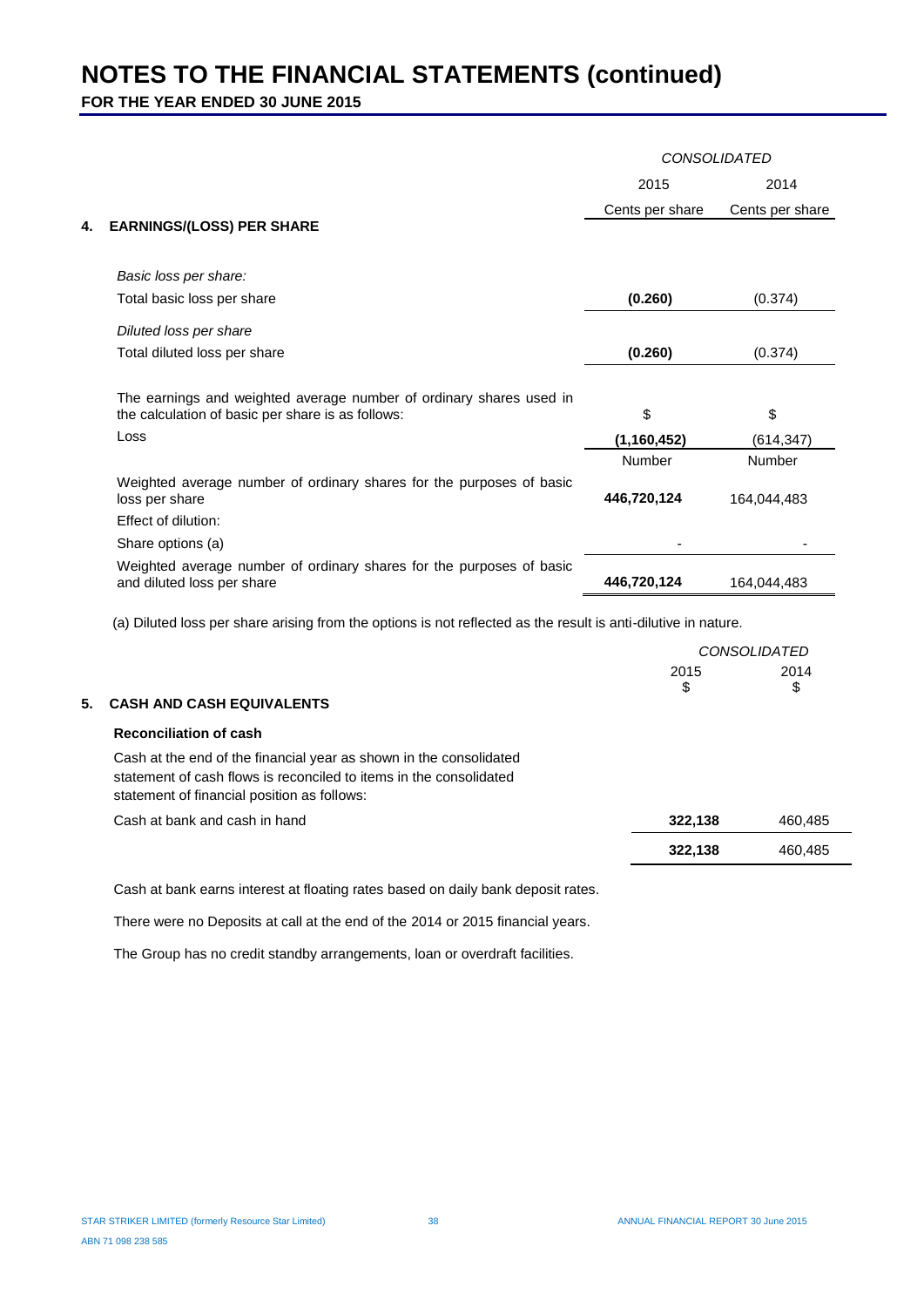**FOR THE YEAR ENDED 30 JUNE 2015**

|     |                                                                           | <b>CONSOLIDATED</b> |            |
|-----|---------------------------------------------------------------------------|---------------------|------------|
|     |                                                                           | 2015                | 2014       |
| 5.  | <b>CASH AND CASH EQUIVALENTS (continued)</b>                              | \$                  | \$         |
|     |                                                                           |                     |            |
| (a) | Reconciliation of net loss after tax to net cash flows from<br>operations |                     |            |
|     | Net loss                                                                  | (1, 160, 452)       | (614, 347) |
|     | Adjustments for:                                                          |                     |            |
|     | Depreciation on property, plant and equipment                             |                     | 469        |
|     | Impairment write down                                                     | 596,196             | 263,446    |
|     | Loss on sale of equipment                                                 |                     | 782        |
|     | Foreign exchange gain/(loss)                                              | 4,773               | 391        |
|     | Convertible Note adjustment                                               |                     | (7,644)    |
|     | Equity settled fees                                                       |                     | 27,169     |
|     | Changes in assets and liabilities:                                        |                     |            |
|     | (Increase)/decrease in trade and other receivables                        | (6, 831)            | 10,660     |
|     | (Increase)/decrease in trade payables and accruals                        | (405, 773)          | 157,262    |
|     | (Decrease)/increase in prepayments                                        | 2,915               | 1,030      |
|     | Net cash provided by/(used in) operating activities                       | (969, 172)          | (160, 782) |
|     |                                                                           |                     |            |
|     |                                                                           |                     |            |
|     | TRADE AND OTHER RECEIVABL                                                 |                     |            |

# **6. TRADE AND OTHER RECEIVABLES**

**Current**

| <b>Current</b>        |        |        |
|-----------------------|--------|--------|
| Other receivables (i) | 20.071 | 13,240 |
|                       | 20,071 | 13,240 |
|                       |        |        |

(i) Other receivables are non-interest bearing and expected to be received in 30 days.

The Group has no concentration of credit risk with respect to any single counter party or group of counter parties. All of the other receivables are based in Australia. No amounts of other receivables are past due nor impaired.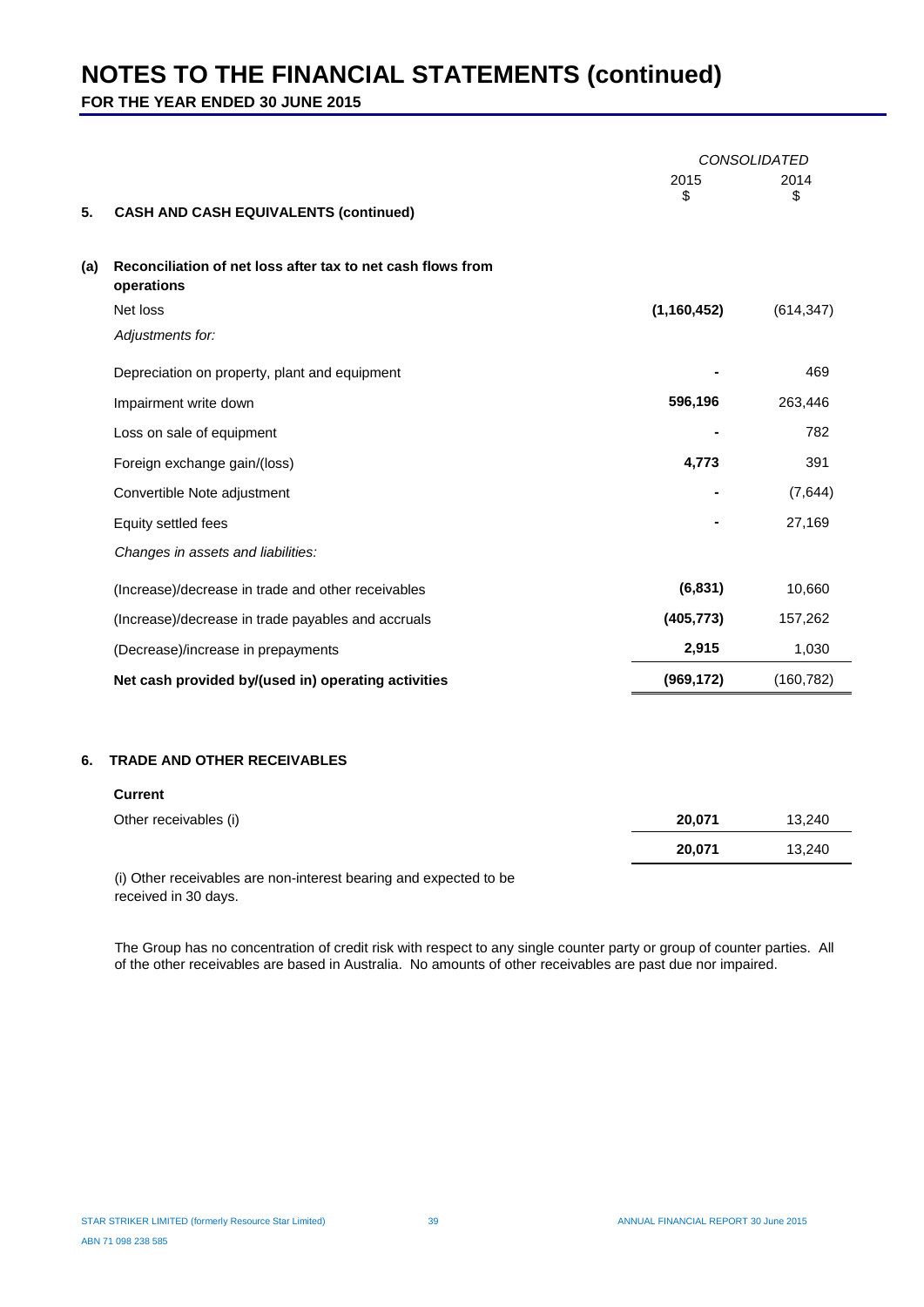**FOR THE YEAR ENDED 30 JUNE 2015**

|    |                                                       |            | <b>CONSOLIDATED</b> |
|----|-------------------------------------------------------|------------|---------------------|
|    |                                                       | 2015       | 2014                |
| 7. | <b>OTHER CURRENT ASSETS</b>                           | \$         | \$                  |
|    | <b>Current</b>                                        |            |                     |
|    | Prepayments                                           | 4,539      | 7,454               |
|    |                                                       | 4,539      | 7,454               |
| 8. | <b>IMPAIRMENT WRITE DOWNS</b>                         |            |                     |
|    | Exploration and evaluation expenditure (i)            | (10, 860)  |                     |
|    | Impairment write down - Cloud Lands (ii)              | (205, 500) |                     |
|    | Impairment write down - Sugar Dragon (iii)            | (379, 836) |                     |
|    |                                                       | (596, 196) |                     |
|    | Exploration and evaluation expenditure<br>(i)         |            |                     |
|    | Cost carried forward in respect of:                   |            |                     |
|    | Exploration and evaluation phase - at cost            |            |                     |
|    | Balance at the beginning of the year                  |            |                     |
|    | Expenditure incurred                                  | 10,860     |                     |
|    | Expenditure written off                               | (10, 860)  |                     |
|    | Total deferred exploration and evaluation expenditure |            |                     |

An assessment of the recoverable amount was completed on all tenements and capitalised expenditure totalling \$Nil (2013 half -year: \$237,881) was written off. Write-downs occurred where capitalised expenditure was considered to be unreasonably high, not in the Group's mandated area of "uranium and associated elements" or the licenses have expired.

#### **(ii) Investment in Cloud Lands**

| Balance at the beginning of the year |                |  |
|--------------------------------------|----------------|--|
| Expenditure incurred                 | 205,500        |  |
| Impairment write down                | (205, 500)     |  |
| Carrying value of investment         | $\blacksquare$ |  |

During the year, the Company announced that it had executed a binding terms sheet pursuant to which it had been granted an exclusive option to conduct due diligence on Western Australian based cloud services provider Cloud Lands Digital Fortress Pty Ltd ("Cloud Lands"). On 9 February 2015, it was announced that it had terminated its agreement to acquire Cloud Lands. This decision was made pursuant to the conditions precedent in the executed binding terms sheet as set out in the Company's ASX announcement of 1 August 2014. The agreement to acquire Cloud Lands required the satisfaction of a number of conditions, and the management of the Company and Cloud Lands mutually agreed that as all conditions precedent had not been satisfied as at 6 February 2015, it was best to terminate the original agreement. This decision was made in mutual agreement by both parties as it was considered in the best interests for each company and its shareholders.

#### **(iii) Investment in Sugar Dragon**

ABN 71 098 238 585

| Balance at the beginning of the year                         |    |                                      | $\overline{\phantom{0}}$ |
|--------------------------------------------------------------|----|--------------------------------------|--------------------------|
| Expenditure incurred                                         |    | 500,000                              | $\overline{\phantom{0}}$ |
| Impairment write down*                                       |    | (379, 836)                           |                          |
| <b>STAR STRIKER LIMITED (formerly Resource Star Limited)</b> | 40 | ANNUAL FINANCIAL REPORT 30 June 2015 |                          |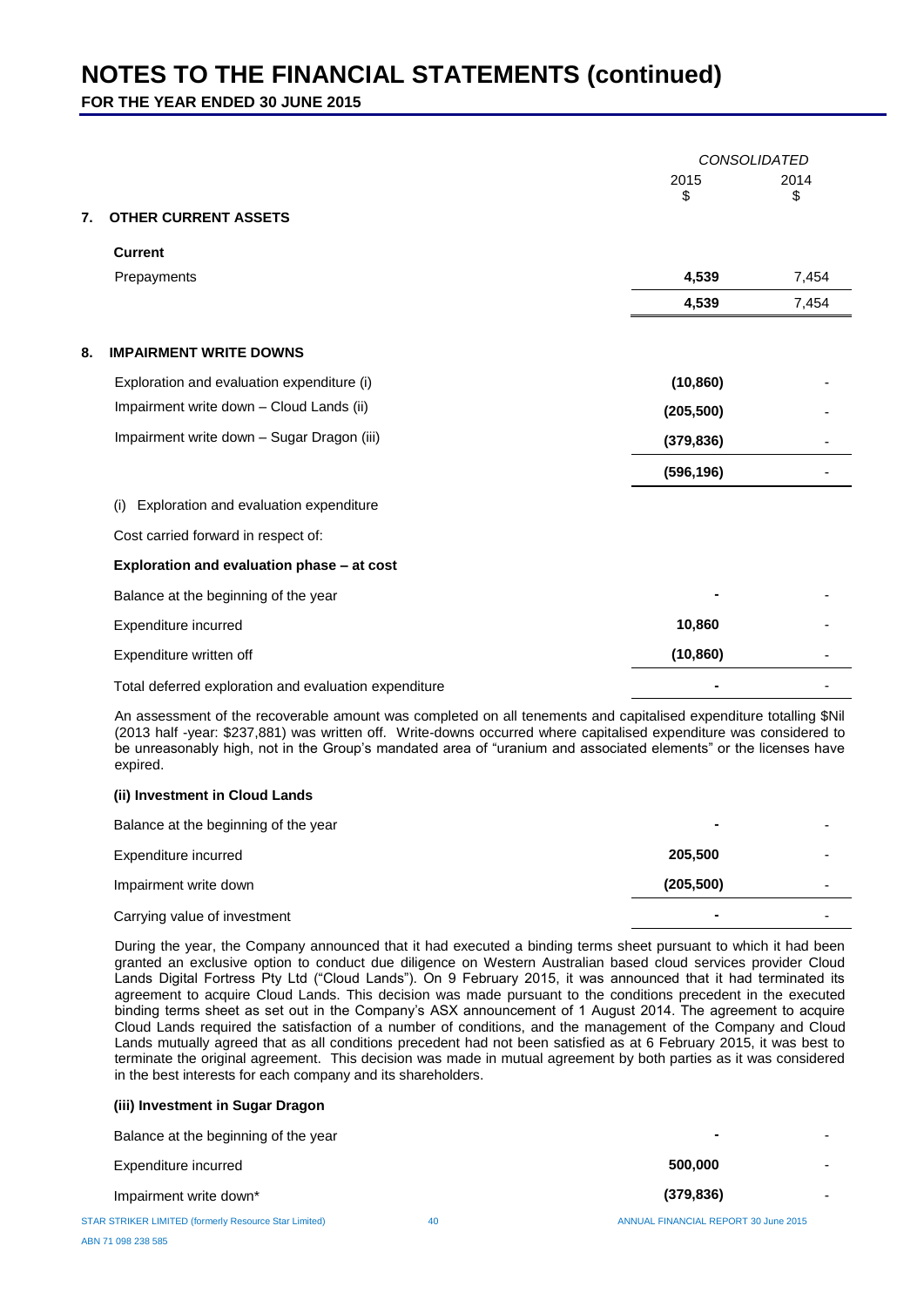**FOR THE YEAR ENDED 30 JUNE 2015**

# **8. IMPAIRMENT WRITE DOWNS (continued)**

Carrying value of investment **120,164** and the set of investment **120,164** and the set of investment **120,164** 

Refer to Note 12 for further details around the carrying value and impairment recognised on the investment in Sugar Dragon.

|    |                                                                    |         | CONSOLIDATED |
|----|--------------------------------------------------------------------|---------|--------------|
|    |                                                                    | 2015    | 2014         |
| 9. | PROPERTY, PLANT AND EQUIPMENT                                      | \$      | \$           |
|    |                                                                    |         |              |
|    | <b>Plant and equipment</b>                                         |         |              |
|    | At 1 July, net of accumulated depreciation and impairment          |         | 1,251        |
|    | Additions                                                          |         |              |
|    | Disposals                                                          |         | (782)        |
|    | Depreciation charge for the year                                   |         | (469)        |
|    | At 30 June, net of accumulated depreciation and impairment         |         |              |
|    |                                                                    |         |              |
|    | Cost                                                               |         | 13,687       |
|    | Accumulated depreciation and impairment                            |         | (13, 687)    |
|    | Net carrying amount                                                |         |              |
|    |                                                                    |         |              |
|    |                                                                    |         | CONSOLIDATED |
|    |                                                                    | 2015    | 2014         |
|    | 10. TRADE AND OTHER PAYABLES                                       | \$      | \$           |
|    |                                                                    |         |              |
|    | <b>Current</b>                                                     |         |              |
|    | <b>Unsecured Liabilities</b>                                       |         |              |
|    | Trade payables                                                     | 101,628 | 419,674      |
|    | Accrued expenses                                                   | 22,600  | 105,554      |
|    |                                                                    | 124,228 | 525,228      |
|    |                                                                    |         |              |
|    | Included in the above balance are the following amounts payable to |         |              |
|    | current and former Directors and their related entities:           |         |              |
|    | Current and former Directors and their related entities            |         | 119,103      |
|    |                                                                    |         | 119,103      |
|    | Refer to remuneration report for further details.                  |         |              |
|    |                                                                    |         |              |
|    | 11. BORROWINGS                                                     |         |              |
|    |                                                                    |         |              |
|    | <b>Current Liabilities</b>                                         |         |              |
|    | Convertible notes (i)                                              |         | 47,098       |
|    | Convertible note derivative                                        |         | 2,902        |
|    |                                                                    |         | 50,000       |

Refer to remuneration report for further details.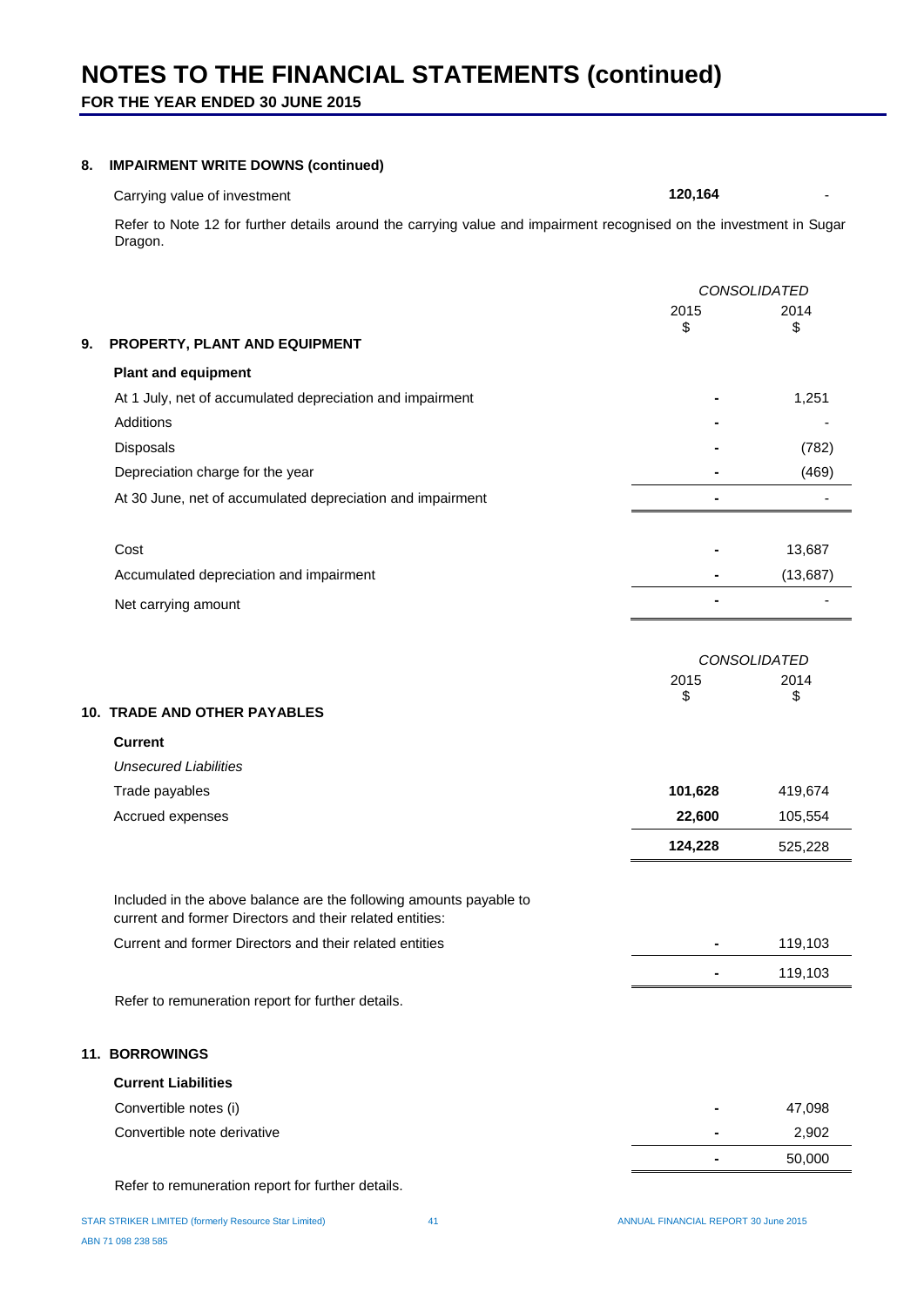#### **11. BORROWINGS (continued)**

(i) The Convertible Notes have a Face value of \$1.00 and a 12 month maturity date from the date of issue and are unsecured. The Notes were issued in October 2013 and are convertible into Fully Paid Ordinary Shares at \$0.0125 per Note. Interest is payable at the rate of 5.5% per annum.

For financial reporting purposes, the Company has had to determine the fair value of the convertible note and the derivative liability at initial recognition and period end. The fair value of the convertible notes and derivative liability as at 30 June 2014 were \$47,098 and \$2,902 respectively and were classified as category 3 instrument for fair value purposes.

Their fair value was estimated by discounting the future contractual cashflows at the current market interest rate that are available to the group for similar instruments without a conversion option. The discount rate used was 12% based on unobservable market input. Had a discount rate of 15% been used, their fair value would have been \$47,012 and \$2,988 respectively. On the 15 September 2014 the Convertible Note was exercised and converted to shares.

|                                   | <b>CONSOLIDATED</b> |      |
|-----------------------------------|---------------------|------|
|                                   | 2015                | 2015 |
| <b>12. OTHER FINANCIAL ASSETS</b> | \$                  | \$   |
| <b>Listed Shares:</b>             |                     |      |
| Cost                              |                     |      |
| Accumulated impairment losses     |                     | ٠    |
| Net carrying amount               |                     | ۰    |
| <b>Unlisted Shares:</b>           |                     |      |
| Cost(i)                           | 500,000             |      |
| Accumulated impairment losses     | (379, 836)          | ٠    |
| Net carrying amount               | 120,164             |      |

# **(i)** A total of 7,692,308 fully paid ordinary shares acquired at a conversion price of \$0.065 per share, providing RSL with a 15% equity position in Sugar Dragon Limited. Pursuant to the net asset position of Sugar Dragon Limited as at 30 June 2015 of \$801,093, after review and consultation the senior management of Star Striker recognised an impairment expense of \$379,836 for the period ended 30 June 2015.

# **13. CONTRIBUTED EQUITY** *CONSOLIDATED*

|                                       |            | <b>UUINOULIDATED</b> |
|---------------------------------------|------------|----------------------|
|                                       | 2015       | 2014                 |
|                                       | \$         | \$                   |
| Ordinary shares issued and fully paid | 34,654,754 | 33,569,173           |
|                                       | 34,654,754 | 33,569,173           |

Fully paid ordinary shares carry one vote per share and carry the right to dividends. Changes to the then Corporations Law abolished the authorised capital and par value concept in relation to share capital from 1 July 1998. Therefore, the company does not have a limited amount of share capital and issued shares do not have a par value.

| (i) Movement in ordinary shares on issue                     | Number      | \$         |
|--------------------------------------------------------------|-------------|------------|
| At 1 July 2013                                               | 121,439,754 | 32,930,782 |
| Fully paid shares issued for cash                            |             |            |
| Equity settled tenement acquisition                          | 5,000,000   | 75,000     |
| Shares issued to director for services rendered<br>$\bullet$ | 733.334     | 9.167      |
| Conversion of 110,000 Convertible Notes                      | 8,800,000   | 104.000    |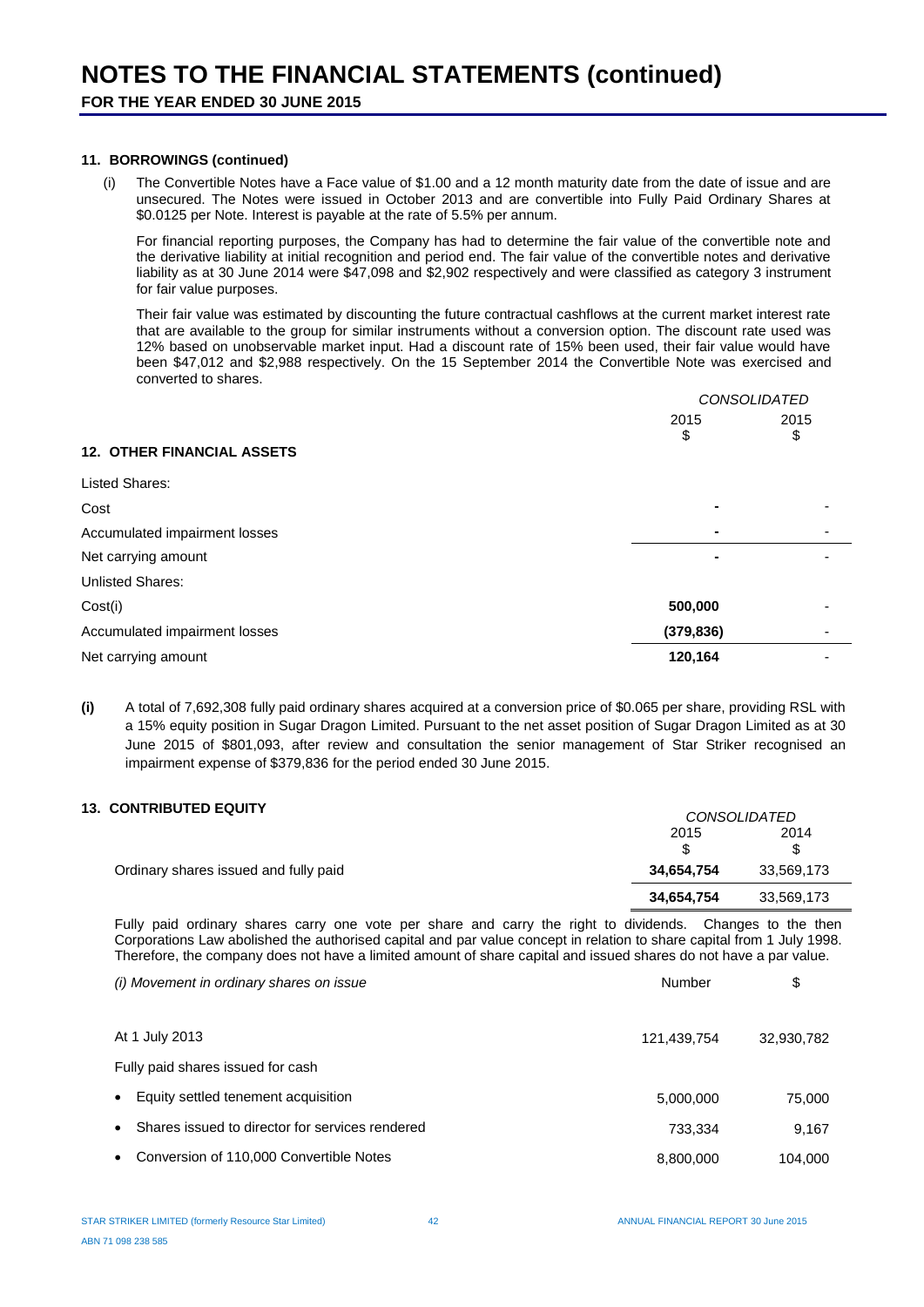# **13. CONTRIBUTED EQUITY (continued)**

| <b>Share Placement</b>                    | 20,026,912  | 100,134    |
|-------------------------------------------|-------------|------------|
| Non-renounceable entitlements issue       | 156,000,000 | 468,000    |
| Share issue costs                         |             | (117, 910) |
| At 30 June 2014                           | 312,000,000 | 33,569,173 |
|                                           |             |            |
| At 1 July 2014                            | 312,000,000 | 33,569,173 |
| Fully paid shares issued for cash         |             |            |
| <b>Option Conversion</b>                  | 7,358,799   | 58,768     |
| Conversion of 4,000,000 Convertible Notes | 4,000,000   | 50,000     |
| <b>Share Placement</b>                    | 268,974,534 | 1,387,847  |
| Share issue costs                         |             | (99, 430)  |
| Option reserve                            |             | (311, 604) |
| At 30 June 2015                           | 592,333,333 | 34,654,754 |

# **(a) Capital management**

Management controls the capital of the Group in order to provide the shareholders with adequate returns and ensure that the Group can fund its operations and continue as a going concern. The Group's debt and capital includes ordinary share capital and financial liabilities, supported by financial assets. There are no externally imposed capital requirements. Management effectively manages the Group's capital by assessing the Group's financial risks and adjusting its capital structure in response to changes in these risks and in the market. These responses include the management of debt levels, distributions to shareholders and share issues. There have been no changes in the strategy adopted by management to control the capital of the Group since the prior year. Refer to note 17 for how the Group manages its liquidity risk.

|                                                              |               | <b>CONSOLIDATED</b> |
|--------------------------------------------------------------|---------------|---------------------|
|                                                              | Number        | \$                  |
| <b>14. RESERVES</b>                                          |               |                     |
| <b>Options Reserve</b>                                       |               |                     |
| At 1 July 2013                                               | 78,000,000    | 156,000             |
| Options issued as per the non-renounceable entitlement issue | 78,000,000    | 156,000             |
| Options exercised                                            |               |                     |
| Options expired/forfeited                                    | (3,000,000)   | (24, 450)           |
| At 1 July 2014                                               | 78,000,000    | 156,000             |
| Options issued as per share placements                       | 233,320,600   | 511,604             |
| Options exercised                                            | (7, 358, 799) |                     |
| Options expired/forfeited                                    |               |                     |
| At 30 June 2015                                              | 303,961,801   | 667,604             |
|                                                              |               |                     |

The reserve is used to record the value of equity benefits provided to employees and directors as part of their remuneration.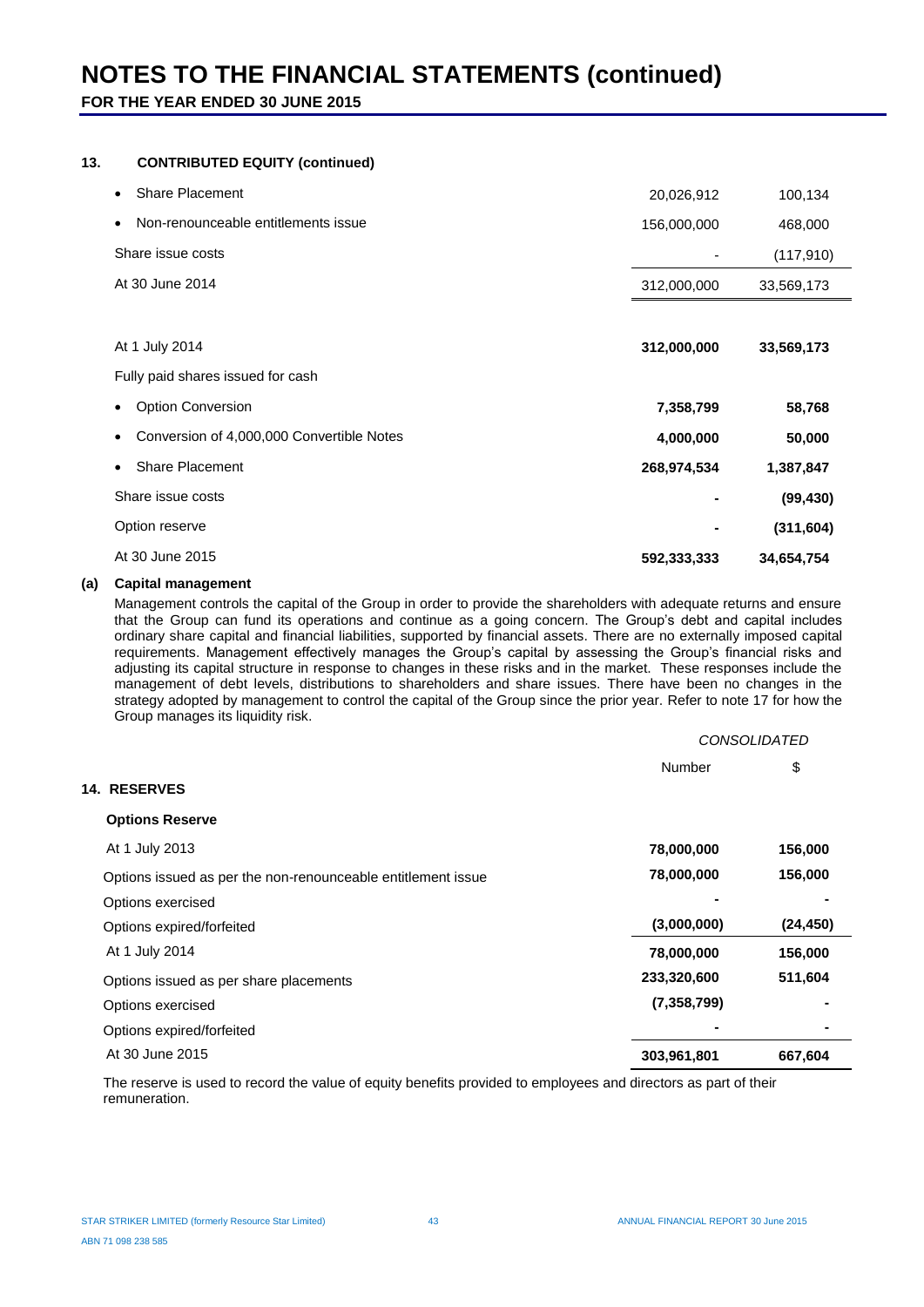**FOR THE YEAR ENDED 30 JUNE 2015**

|     |                                                       |                | <b>CONSOLIDATED</b> |
|-----|-------------------------------------------------------|----------------|---------------------|
| 15. | <b>ACCUMULATED LOSSES</b>                             | 2015<br>\$     | 2014<br>\$          |
|     | Movements in accumulated losses                       |                |                     |
|     | At 1 July                                             | (33,819,222)   | (33, 229, 325)      |
|     | Loss attributable to the members of the parent entity | (1, 160, 452)  | (614, 347)          |
|     | Options expired/forfeited                             |                | 24,450              |
|     | At 30 June                                            | (34, 979, 674) | (33,819,222)        |
|     |                                                       |                |                     |
|     |                                                       |                |                     |
|     |                                                       |                |                     |

# **16. SHARE BASED PAYMENTS**

#### **Recognised share-based payment expenses**

The expense recognised for share-based payment expenses during the year is shown in the table below:

Expense arising from equity-settled share-based payment transactions - Directors **- -**

Expense arising from equity-settled share-based payment transactions

- Exploration Manager **- -**

Total expense arising from share-based payment transactions **- -**

The table below illustrates the number of options, the weighted average exercise price (WAEP) of and movements in share options issued by the Company during the year to key management personnel current and prior:

|                                            | 30 June<br>2015<br>No. | 30 June 2015<br>Weighted<br>average<br>exercise price | 30 June<br>2014<br>No. | 30 June 2014<br>Weighted<br>average<br>exercise price |
|--------------------------------------------|------------------------|-------------------------------------------------------|------------------------|-------------------------------------------------------|
| Outstanding at the beginning of the period |                        |                                                       | 3,000,000              | \$0.1875                                              |
| Granted during the period                  |                        |                                                       |                        |                                                       |
| Forfeited during the period                | ۰                      |                                                       | (3,000,000)            | \$0.1875                                              |
| Outstanding at the end of the period       | $\blacksquare$         |                                                       |                        |                                                       |
| Exercisable at the end of the period       | -                      |                                                       |                        |                                                       |

The outstanding balance as at 30 June 2015 for options issued under share based payments is nil.

The weighted average remaining contractual life for the share options as at 30 June 2015 was Nil (2014: Nil).

The weighted average exercise price for options outstanding at year end was \$Nil (2014: \$Nil).

The fair value of options granted during the year was \$Nil (2014: \$Nil).

The fair value of options expired during the year was \$Nil (2014: \$24,451).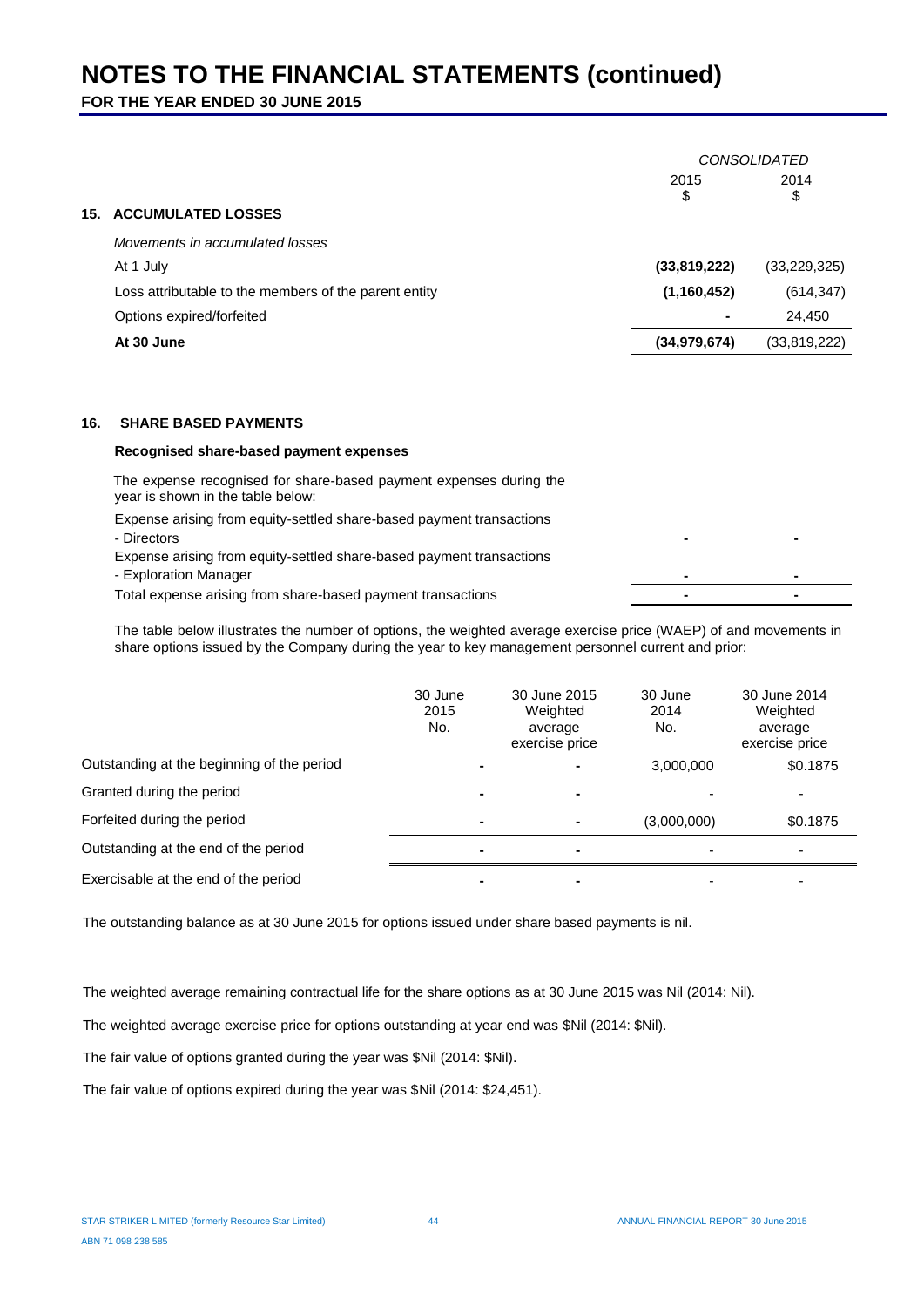#### **17. FINANCIAL RISK MANAGEMENT OBJECTIVES AND POLICIES**

The Board is responsible for monitoring and managing the Group's financial risk exposures by monitoring the Group's financial risk management policies and exposures and approves financial transactions within the scope of its authority. It also reviews the internal controls relating to currency risk, financing risk and interest rate risk. The overall risk management strategy seeks to assist the Group to meet its targets, while minimising potential adverse effects on financial performance.

The Group's principal financial instruments comprise receivables, payables, cash, convertible notes and financial liabilities from related parties.

The main purpose of these financial instruments is to finance the Group's operations. The Group has other financial assets and liabilities such as trade receivables and trade payables, which arise directly from its operations. The main risks arising from the Group's financial instruments are cash flow interest rate risk, liquidity risk, foreign exchange risk and credit risk. The Board reviews and agrees policies for managing each of these risks and they are summarised below.

Details of the significant accounting policies and methods adopted, including the criteria for recognition, the basis of measurement and the basis on which income and expenses are recognised, in respect of each class of financial asset, financial liability and equity instrument are disclosed in note 1 to the financial statements.

#### *Interest rate risk*

The Group's exposure to the risk of changes in market interest rates relates primarily to the Group's cash, short-term deposits and short-term borrowings. The short-term debt is a fixed rate debt. Since the Group does not have any long-term debt obligations, the Group's exposure to this risk is minimal.

#### *Market risk*

The Group's exposure to the financial risks of changes in foreign currency exchange rates, interest rates and equity prices relates primarily to accounts payables. The objective of market risk management is to manage and control market risk exposures within acceptable parameters, while optimising return.

|                              | <b>CONSOLIDATED</b> |            |  |
|------------------------------|---------------------|------------|--|
|                              | 2015<br>\$          | 2014<br>\$ |  |
| <b>Financial Assets</b>      |                     |            |  |
| Cash and cash equivalents    | 322,138             | 460,485    |  |
| <b>Financial Liabilities</b> | $\blacksquare$      |            |  |
| Net exposure                 | 322,138             | 460,485    |  |

#### *Credit risk*

Exposure to credit risk relating to financial assets arises from the potential non-performance by counter parties that could lead to financial loss to the Group. The Group's policy is to trade only with recognised, creditworthy third parties.

It is the Group's policy that all customers who wish to trade on credit terms will be subject to credit verification procedures. Cash and cash equivalents are held with Authorised Deposit Institutions (ADI) or an institution which has a Standard and Poor's (Australia) Pty Ltd rating of 'A-1+' for terms of a year or less.

In addition, receivable balances are monitored on an ongoing basis with the result that the Group's exposure to bad debts is not significant. There are no significant concentrations of credit risk within the Group. Details with respect to credit risk of trade and other receivables are disclosed in note 6.

#### *Liquidity risk*

Liquidity risk arises from the possibility that the Group might encounter difficulty in settling its debts or otherwise meeting its obligations related to financial liabilities. The Group's objective is to maintain a balance between continuity of funding and flexibility through the use of available funding facilities and capital raising. The liquidity risk is currently managed by the Board by monitoring the Group's cash flow and commitments on a monthly basis.

Refer to Note 1(u) for additional details.

The tables on page 48 reflects all contractually fixed pay-offs and receivables for settlement, repayments and interest resulting from recognised financial assets and liabilities. Cash flows for financial assets and liabilities without fixed amount or timing are based on the conditions existing at 30 June 2015 and 2014.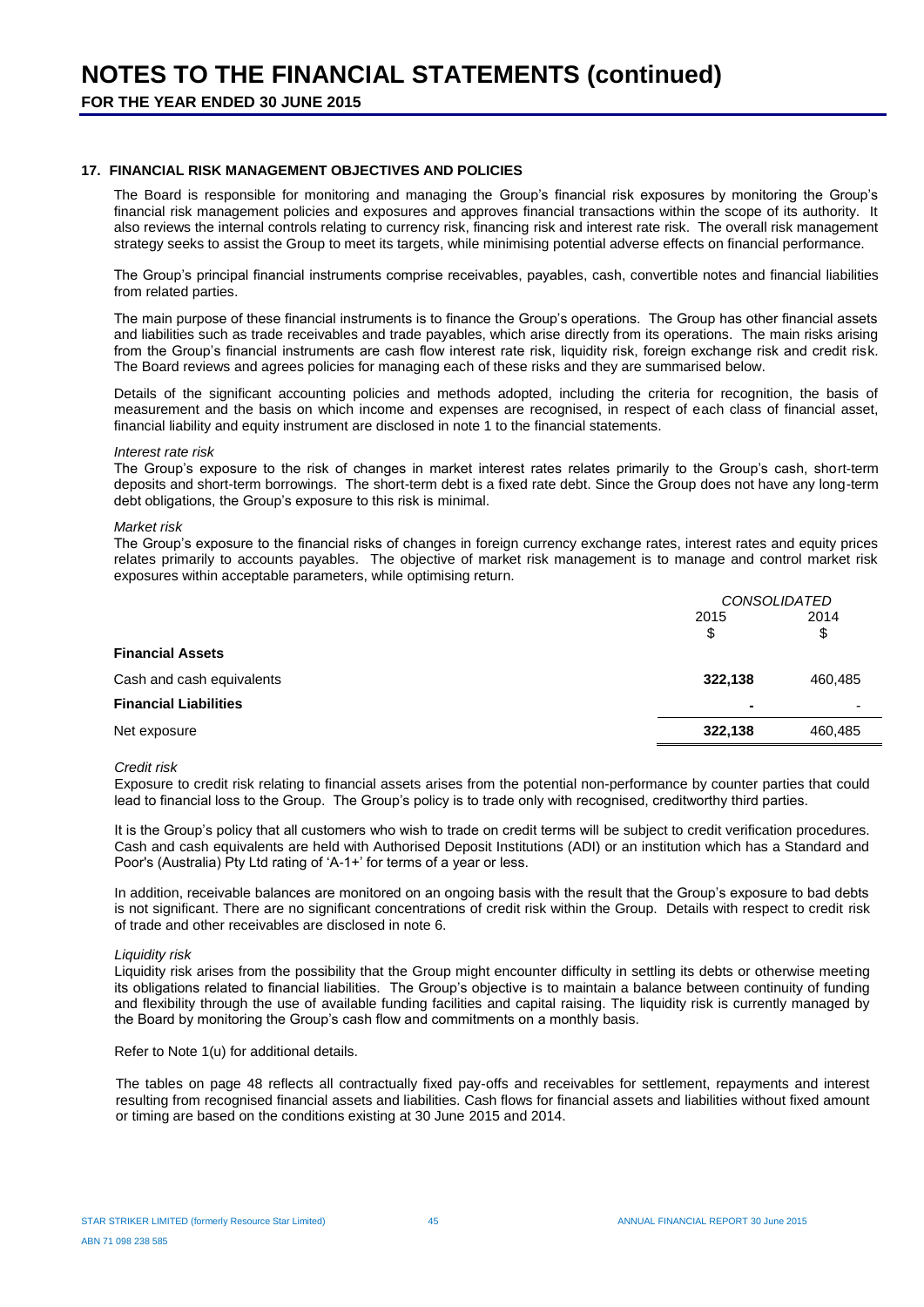#### **17. FINANCIAL RISK MANAGEMENT OBJECTIVES AND POLICIES (continued)**

#### *Foreign currency risk management*

Exposure to foreign exchange risk may result in the fair value of cash flows of a financial instrument fluctuating due to movement in foreign exchange rates of currencies in which the Group holds financial investments and/or financial liabilities which are other than the AUD currency of the Group.

The Group undertakes certain transactions denominated in foreign currencies, hence exposures to exchange rate fluctuations arise.

The carrying amount of the Group's foreign currency denominated monetary assets and monetary liabilities at the reporting date is as follows:

|            | Liabilities |       |                | Assets                   |  |
|------------|-------------|-------|----------------|--------------------------|--|
|            | 2015        | 2014  | 2015           | 2014                     |  |
|            |             | \$    | \$             | \$                       |  |
| <b>MWK</b> | 7,104       | 7,030 | $\blacksquare$ | $\overline{\phantom{a}}$ |  |

#### *Foreign currency sensitivity analysis*

The Group is exposed to Malawian (MWK) currency fluctuations.

The following table details the Group's sensitivity to a 10% increase and decrease in the Australian dollar against the relevant foreign currencies. 10% is the sensitivity rate used when reporting foreign currency risk internally to key management personnel and represents management's assessment of the possible change in foreign exchange rates. The sensitivity analysis includes only outstanding foreign currency denominated monetary items and adjusts their translation at the period end for a 10% change in foreign currency rates. The sensitivity analysis includes external loans where the denomination of the loan is in a currency other than the currency of the lender or the borrower. A positive number indicates an increase in profit or loss and other equity where the Australian Dollar (AUD) strengthens against the respective currency. For a weakening of the Australian Dollar against the respective currency there would be an equal and opposite impact on the profit and other equity and the balances below would be negative.

|                |              | AUD impact |  |  |
|----------------|--------------|------------|--|--|
|                | Consolidated |            |  |  |
|                | 2015         | 2014       |  |  |
|                | \$           | \$         |  |  |
| Profit or loss | 1,160        | 614        |  |  |

#### *Fair values*

ABN 71 098 238 585

Set out below is a comparison by category of carrying amounts and fair values of all of the Group's financial instruments recognised in the financial statements. The fair values of financial assets have been calculated using market interest rates.

|                                                                    | Consolidated |         |                                      |        |
|--------------------------------------------------------------------|--------------|---------|--------------------------------------|--------|
|                                                                    | Level 1      | Level 2 | Level 3                              | Total  |
| 30 June 2014                                                       | \$'000       | \$'000  | \$'000                               | \$'000 |
| Assets<br>Financial assets at fair value through profit or<br>loss |              | ٠       | ۰                                    |        |
| Derivatives used for hedging                                       |              |         |                                      |        |
| Available-for-sale financial assets                                |              |         |                                      |        |
|                                                                    |              |         | ۰                                    |        |
| Liabilities                                                        |              |         |                                      |        |
| <b>Convertible Note</b>                                            |              |         | 50,000                               | 50,000 |
|                                                                    |              |         | 50,000                               | 50,000 |
| <b>STAR STRIKER LIMITED (formerly Resource Star Limited)</b>       | 46           |         | ANNUAL FINANCIAL REPORT 30 June 2015 |        |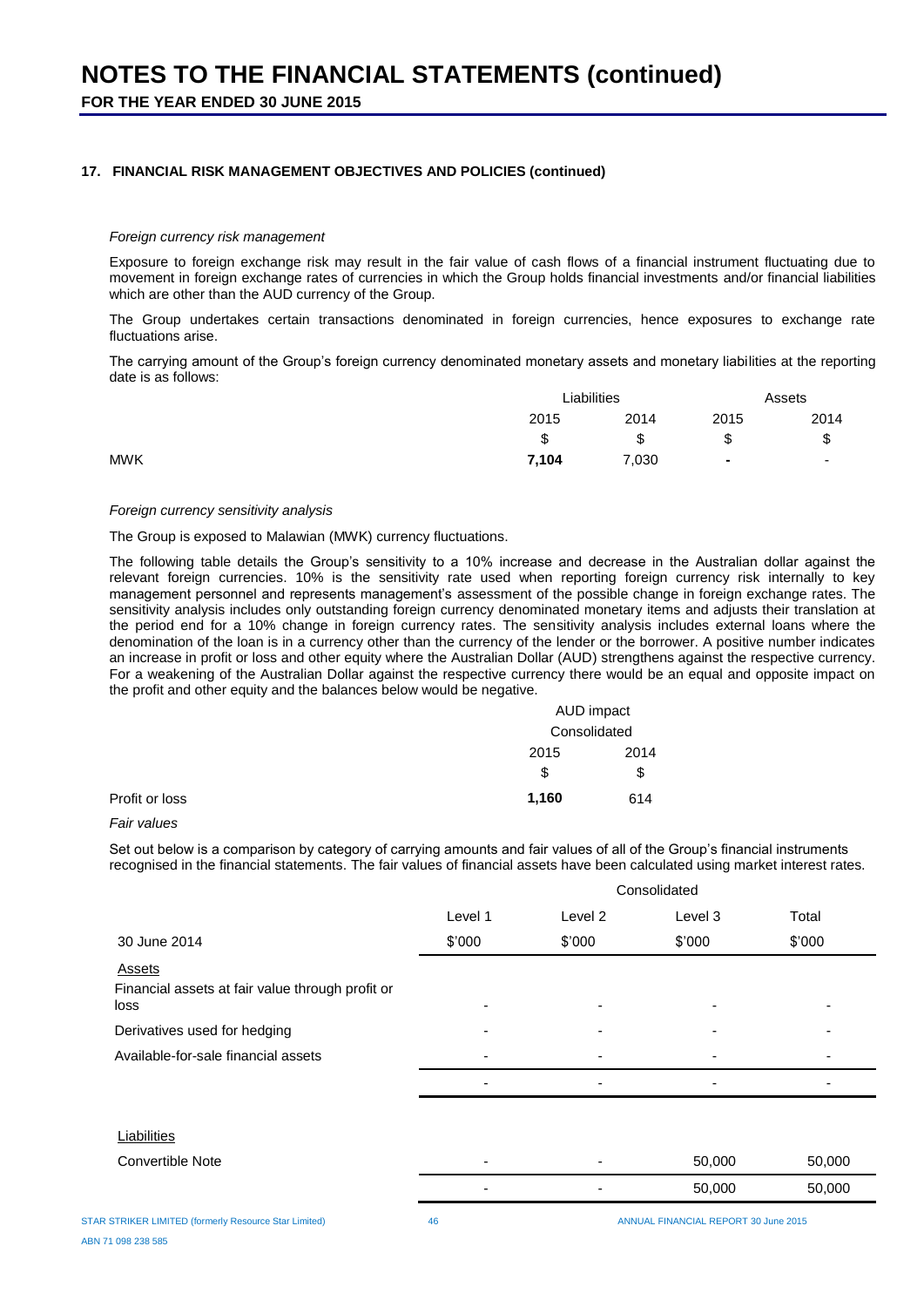# **17. FINANCIAL RISK MANAGEMENT OBJECTIVES AND POLICIES (continued)**

|                                                                           | Consolidated |         |         |        |  |
|---------------------------------------------------------------------------|--------------|---------|---------|--------|--|
|                                                                           | Level 1      | Level 2 | Level 3 | Total  |  |
| 30 June 2015                                                              | \$'000       | \$'000  | \$'000  | \$'000 |  |
| <b>Assets</b><br>Financial assets at fair value through profit or<br>loss |              |         |         |        |  |
| Derivatives used for hedging                                              |              |         |         |        |  |
| Available-for-sale financial assets                                       | -            |         | 120,164 |        |  |
|                                                                           |              |         | 120,164 |        |  |
| Liabilities                                                               |              |         |         |        |  |
| <b>Convertible Note</b>                                                   | ٠            |         |         |        |  |
|                                                                           |              |         |         |        |  |

The fair value of financial instruments traded in active markets (such as publicly traded derivatives, and trading and available-for-sale securities) is based on quoted market prices at the end of the reporting period. The quoted market price used for financial assets held by the Group is the current bid price. These instruments are included in level 1.

The fair value of financial instruments that are not traded in an active market (for example, over-the-counter derivatives) is determined using valuation techniques. The Group uses a variety of methods and makes assumptions that are based on market conditions existing at the end of each reporting period. Quoted market prices or dealer quotes for similar instruments are used to estimate fair value for long-term debt for disclosure purposes. Other techniques, such as estimated discounted cash flows, are used to determine fair value for the remaining financial instruments. In the circumstances where a valuation technique for these instruments is based on significant unobservable inputs, such instruments are included in level 3. There were no significant transfers between levels 1 and 2 during the year.

The following table presents the changes in level 3 instruments for the years ended 30 June 2015 and 30 June 2014.

|                                                           | Consolidated               |        |  |  |
|-----------------------------------------------------------|----------------------------|--------|--|--|
|                                                           | Convertible<br><b>Note</b> | Total  |  |  |
| 30 June 2014                                              | \$'000                     | \$'000 |  |  |
| Balance at beginning of year                              |                            |        |  |  |
| Initial recognition                                       | 48,047                     | 48,047 |  |  |
| <b>Disposals</b>                                          |                            |        |  |  |
| Gain/(Losses) recognised in other<br>comprehensive income | 1,953                      | 1,953  |  |  |
| Balance at end of year                                    | 50,000                     | 50,000 |  |  |
|                                                           |                            |        |  |  |

Total gains or losses for the period included in other income (other expenses) that relate to assets held at end of reporting period 7,665 7,665

As at the end of the 30 June 2015 financial year, the Group did not have any financial instruments held at fair value and accordingly, the fair value hierarchy was not required to be applied.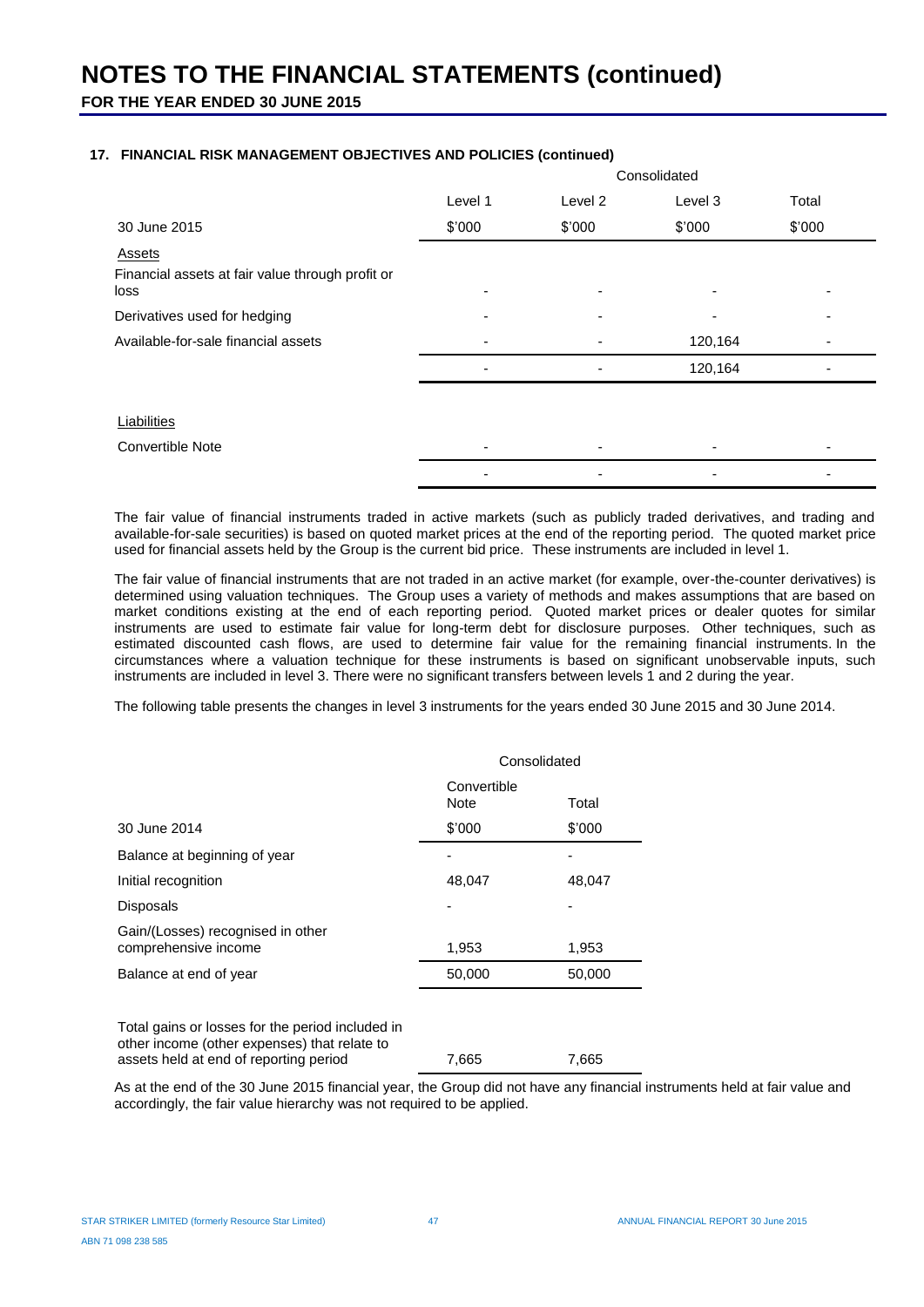# **117. FINANCIAL RISK MANAGEMENT OBJECTIVES AND POLICIES (continued)**

|                              | Carrying amount |         | Fair value |         |  |
|------------------------------|-----------------|---------|------------|---------|--|
|                              | 2015<br>2014    |         | 2015       | 2014    |  |
|                              | \$              | \$      | \$         | \$      |  |
| <b>CONSOLIDATED</b>          |                 |         |            |         |  |
| <b>Financial assets</b>      |                 |         |            |         |  |
| Cash                         | 322,138         | 460,485 | 322,138    | 460,485 |  |
| Other financial assets       | 120,164         |         | 120,164    |         |  |
| Trade and other receivables  | 20,071          | 13.240  | 20,071     | 13,240  |  |
| <b>Financial liabilities</b> |                 |         |            |         |  |
| Trade and other payables     | 124,228         | 419,674 | 124,228    | 419,674 |  |
| <b>Borrowings</b>            |                 | 50,000  |            | 50,000  |  |

# **Interest rate risk**

The following table sets out the carrying amount, by maturity, of the financial instruments:

| <b>Year ended 30/6/2015</b><br><b>CONSOLIDATED</b><br><b>FINANCIAL ASSETS</b><br><b>Floating rate</b> | <1 year<br>\$ | 1-2 years<br>\$ | 2-3 years<br>\$          | 3-4 years<br>\$          | 4-5 years<br>\$ | >5 years<br>\$           | Total<br>\$ | Weighted<br>average<br>effective<br>interest<br>rate<br>$\%$ |
|-------------------------------------------------------------------------------------------------------|---------------|-----------------|--------------------------|--------------------------|-----------------|--------------------------|-------------|--------------------------------------------------------------|
| <b>Cash assets</b>                                                                                    | 322,128       |                 |                          |                          |                 | $\overline{\phantom{a}}$ | 322,128     | 0.99%                                                        |
| Non-interest bearing                                                                                  |               |                 |                          |                          |                 |                          |             |                                                              |
| Trade & other receivables                                                                             | 20,071        | $\blacksquare$  | $\overline{\phantom{0}}$ | $\overline{\phantom{0}}$ |                 | $\sim$                   | 20,071      | 0.00%                                                        |
| <b>FINANCIAL LIABILITIES</b><br>Non-interest bearing<br>Trade & other payables                        | 124,228       |                 |                          | ۰                        |                 | ٠                        | 124,228     | 0.00%                                                        |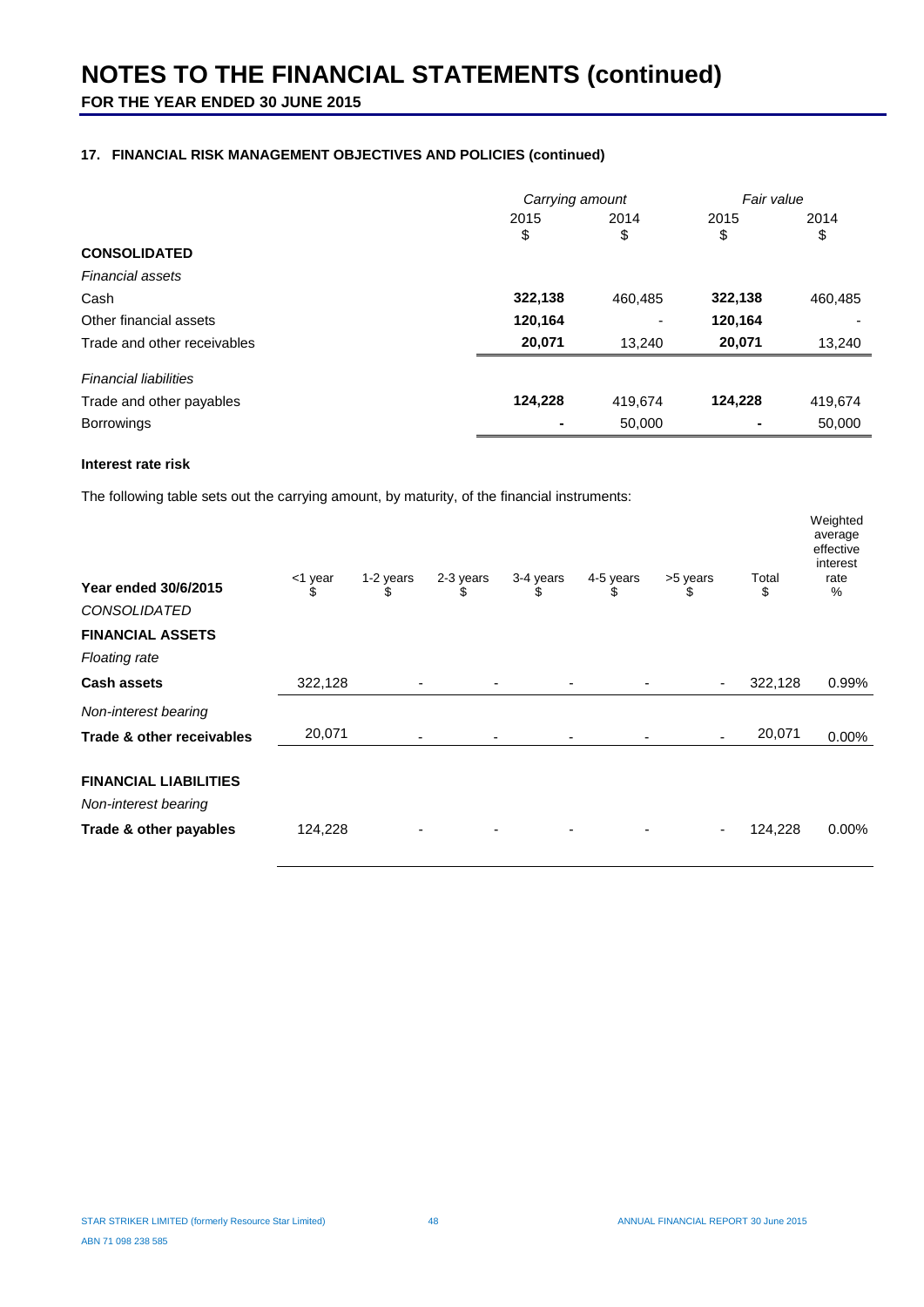**FOR THE YEAR ENDED 30 JUNE 2015**

# **17. FINANCIAL RISK MANAGEMENT OBJECTIVES AND POLICIES (continued)**

| Period ended 30/6/2014       | <1 year<br>\$ | 1-2 years<br>Ъ | 2-3 years | 3-4 years | 4-5 years<br>Ъ | >5 years<br>Ъ            | Total<br>\$ | Weighted<br>average<br>effective<br>interest<br>rate<br>% |
|------------------------------|---------------|----------------|-----------|-----------|----------------|--------------------------|-------------|-----------------------------------------------------------|
| <b>CONSOLIDATED</b>          |               |                |           |           |                |                          |             |                                                           |
| <b>FINANCIAL ASSETS</b>      |               |                |           |           |                |                          |             |                                                           |
| <b>Floating rate</b>         |               |                |           |           |                |                          |             |                                                           |
| <b>Cash assets</b>           | 460,485       |                |           |           |                | $\overline{\phantom{a}}$ | 460,485     | 0.99%                                                     |
| Non-interest bearing         |               |                |           |           |                |                          |             |                                                           |
| Trade & other receivables    | 13,240        |                |           |           |                | $\overline{\phantom{a}}$ | 13,240      | $0.00\%$                                                  |
| <b>FINANCIAL LIABILITIES</b> |               |                |           |           |                |                          |             |                                                           |
| Non-interest bearing         |               |                |           |           |                |                          |             |                                                           |
| Trade & other payables       | 419,674       |                |           |           |                | $\overline{\phantom{a}}$ | 419,674     | $0.00\%$                                                  |
| <b>Borrowings</b>            | 50,000        |                |           |           |                | ٠                        | 50,000      | 5.5%                                                      |

# **18. CONTROLLED ENTITIES**

The consolidated financial statements include the financial statements of Star Striker Limited and the controlled subsidiaries listed in the following table:

|                                                             | Country of<br><i><b>Incorporation</b></i> | % Equity interest<br>2015 | 2014         | <b>Owing to Parent Company</b><br>2015 | 2014                              |
|-------------------------------------------------------------|-------------------------------------------|---------------------------|--------------|----------------------------------------|-----------------------------------|
| Orion Exploration Pty Ltd<br>Eastbourne Exploration Pty Ltd | Australia<br>Australia                    | 100%<br>100%              | 100%<br>100% | $\blacksquare$<br>$\blacksquare$       | 3,780<br>$\overline{\phantom{0}}$ |
|                                                             |                                           |                           |              | ۰                                      | 3,780                             |

The transactions with the subsidiaries were limited to the advance of funds during the year.

### **19. EVENTS AFTER THE END OF THE REPORTING PERIOD**

Star Striker announced on 24 July 2015 the completion of the Non-underwritten Placement ("Placement") of up to 42,666,667 fully paid ordinary shares at a price of \$0.007 per share to raise up to approximately \$298,667.

On 31 July 2015, Mr R Parker resigned as Non-executive director to the Company.

On 9 September 2015, the Company conducted a General Meeting of Shareholders to ratify share and option placements along with a change of company name to Star Striker Limited.

|                                                                                                            |    | <i>CONSOLIDATED</i>                  |                   |
|------------------------------------------------------------------------------------------------------------|----|--------------------------------------|-------------------|
| <b>20. AUDITOR'S REMUNERATION</b>                                                                          |    | 30 June 2015<br>\$                   | 30 June 2014<br>S |
| The auditor of Star Striker Limited is HLB Mann Judd.                                                      |    |                                      |                   |
| Amounts received or due and receivable by HLB Mann Judd for:                                               |    |                                      |                   |
| An audit or review of the financial report of the entity and any other<br>entity in the consolidated group |    | 45.151                               | 29,385            |
|                                                                                                            |    | 45.151                               | 29,385            |
| <b>STAR STRIKER LIMITED (formerly Resource Star Limited)</b>                                               | 49 | ANNUAL FINANCIAL REPORT 30 June 2015 |                   |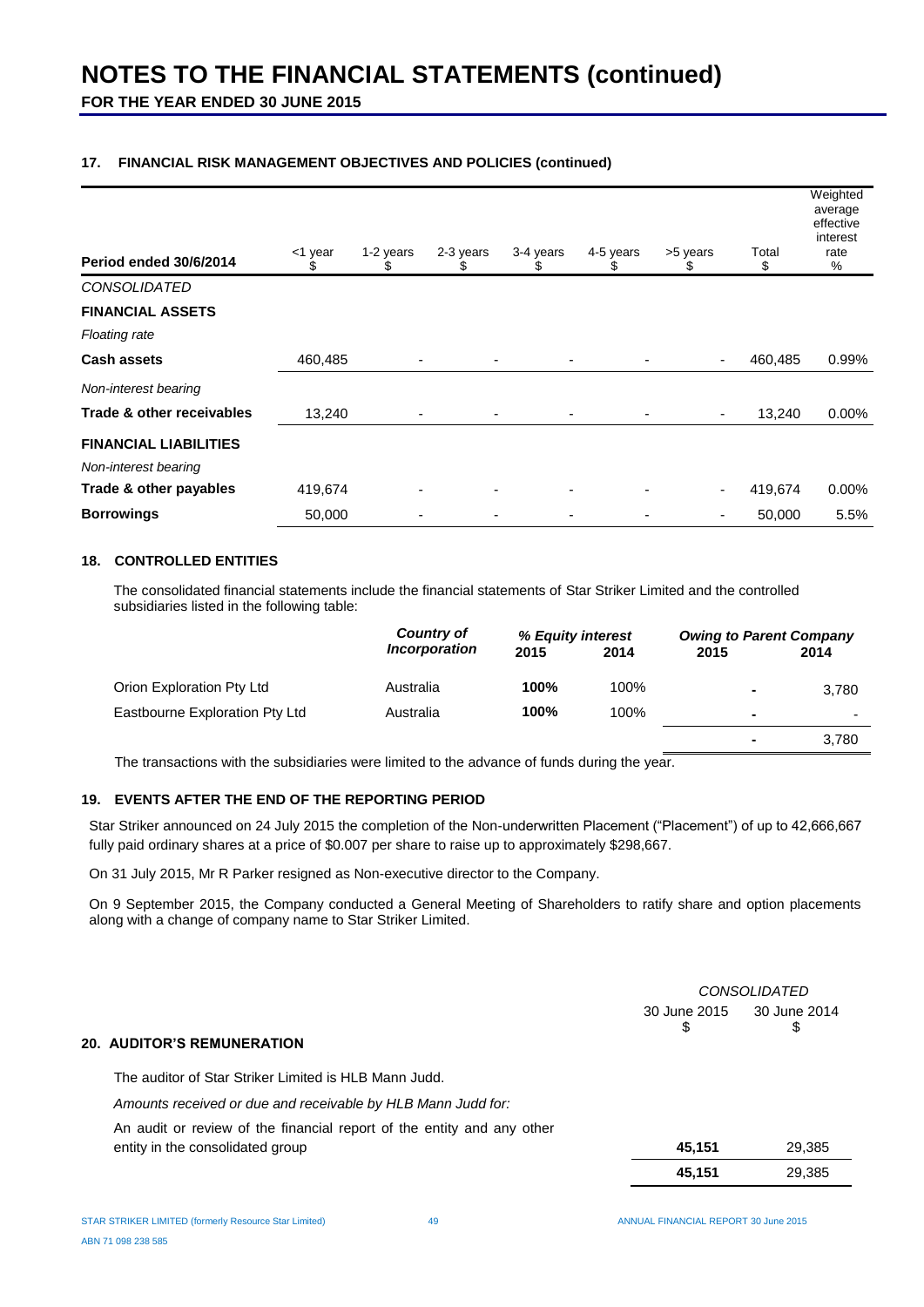## **21. SEGMENT INFORMATION**

The Group has identified its operating segment based on the internal reports that are reviewed and used by the Board of Directors (Chief operating decision makers) in assessing performance and determining the allocation of resources. The Group is managed primarily on the basis of its geographical segment.

During the year, the Group considers that it has operated in two segments, being mineral exploration in Australia and Malawi (Africa) and has endeavoured to seek investment opportunities outside the mining sector.

#### **Segment information**

The following table presents revenue and profit/(loss) information and certain asset and liability information regarding the reporting segments for the years ended 30 June 2015 and 30 June 2014. The accounting policies used to determine the segment information are consistent with those used to prepare the Group's financial statements.

|                                                           | Australia     | Malawi (Africa) | Total         |  |
|-----------------------------------------------------------|---------------|-----------------|---------------|--|
|                                                           | \$            | \$              | \$            |  |
| 2015                                                      |               |                 |               |  |
| Segment revenue                                           | 4,849         |                 | 4,849         |  |
| Segment net operating loss after tax                      | (1, 160, 452) |                 | (1, 160, 452) |  |
| Segment assets                                            | 466,912       |                 | 466,912       |  |
| Segment liabilities                                       | (109, 216)    | (15,012)        | (124, 228)    |  |
| Cash flow information                                     |               |                 |               |  |
| Net cash flows provided by/(used in) investing activities | (716, 360)    |                 | (716, 360)    |  |
| 2014                                                      |               |                 |               |  |
| Segment revenue                                           | 21,662        |                 | 21,662        |  |
| Segment net operating loss after tax                      | (614, 347)    |                 | (614, 347)    |  |
| Segment assets                                            | 481,179       |                 | 481,179       |  |
| Segment liabilities                                       | (561, 490)    | (13, 738)       | (575, 228)    |  |
| Cash flow information                                     |               |                 |               |  |
| Net cash flow provided by/(used in) investing activities  | (111,008)     |                 | (111,008)     |  |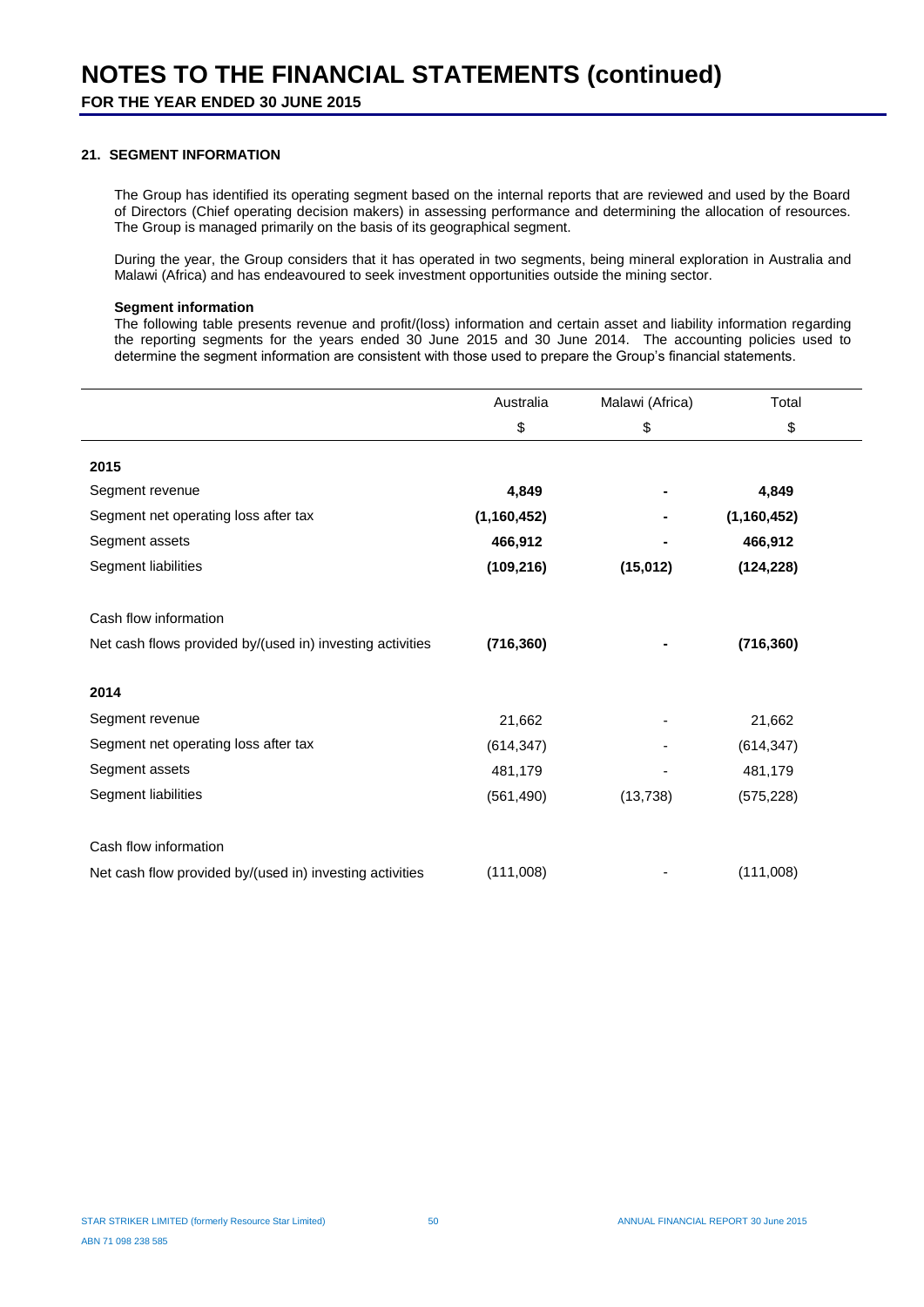# **22. RELATED PARTY DISCLOSURES**

## **(a) Details of key management personnel (KMP)**

| <b>Directors</b><br>(i) |                                                                         |
|-------------------------|-------------------------------------------------------------------------|
| Mr A Bell               | Director (non-executive) – appointed 6 August 2007                      |
| Mr M Walker             | Director (non-executive) - appointed 1 August 2014                      |
| Mr S Cheema             | Director (non-executive) - appointed 31 July 2015                       |
| Mr R Parker             | Director (non-executive) – appointed 2 July 2014, resigned 31 July 2015 |
| Mr G Karantzias         | Director (non-executive) – appointed 18 December 2013                   |
| Mr C Guy                | Director (non-executive) - appointed 9 April 2013, resigned 2 July 2014 |
| Executives              |                                                                         |

Mr C Burrell Director (executive) – appointed 9 April 2013, resigned 18 December 2013

Key management personnel remuneration has been included in the Remuneration Report section of the Directors' Report.

# **(b) Remuneration paid or payable**

Refer to the Remuneration Report contained in the Directors' Report for details of the remuneration paid or payable to each member of the Group's key management personnel for the years ended 30 June 2015 and 30 June 2014.

The total remuneration paid to KMP of the Company and the Group is as follows:

|                              | <b>CONSOLIDATED</b> |                    |
|------------------------------|---------------------|--------------------|
|                              | 30 June 2015<br>\$  | 30 June 2014<br>\$ |
| Short-term employee benefits | 163,000             | 104,921            |
| Post-employment benefits     |                     |                    |
| Share-based payments         | $\blacksquare$      |                    |
|                              | 163,000             | 104,921            |

# **23. CAPITAL AND OTHER COMMITMENTS**

# *Exploration and other commitments*

In order to maintain current rights of tenure to exploration of exploration licences, the Group is required to perform a minimum exploration work to meet the minimum expenditure requirements specified by various governments. These obligations are subject to renegotiation when application for a mining lease is made and at other times. For the exploration licences held at year end, the aggregate minimum expenditure requirement per annum is \$Nil (2014: \$Nil).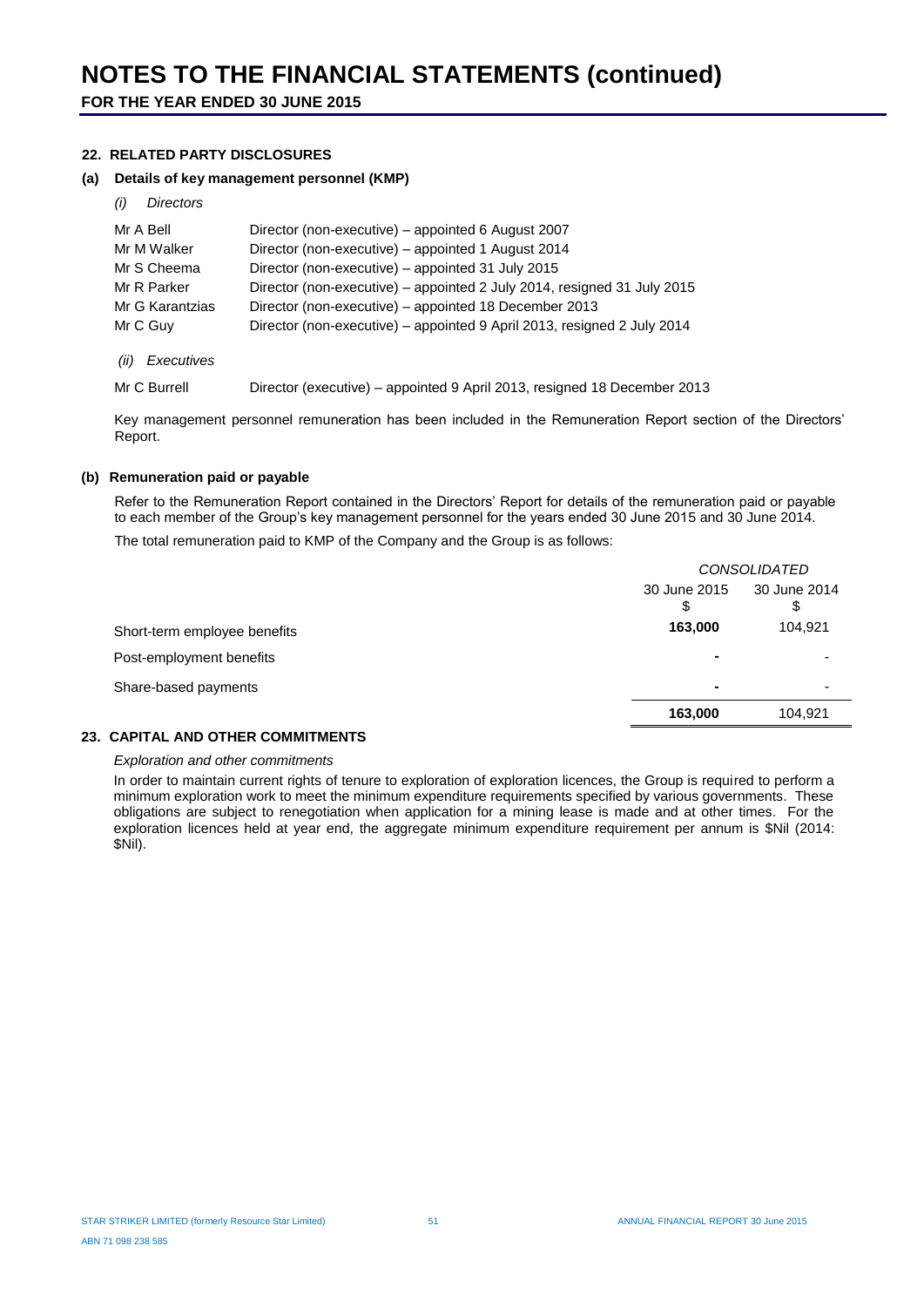**FOR THE YEAR ENDED 30 JUNE 2015**

| <b>24. PARENT ENTITY DISCLOSURES</b><br>(a) Summary of Financial Information | 2015<br>\$         | 2014<br>\$         |
|------------------------------------------------------------------------------|--------------------|--------------------|
| <b>Financial position</b>                                                    |                    |                    |
| <b>Assets</b>                                                                |                    |                    |
| <b>Current assets</b>                                                        | 346,566            | 474,283            |
| Non-current assets                                                           | 120,164            | 3,780              |
| <b>Total assets</b>                                                          | 466,730            | 478,063            |
| <b>Liabilities</b>                                                           |                    |                    |
| <b>Current liabilities</b>                                                   | 109,215            | 561,490            |
| <b>Total liabilities</b>                                                     | 109,215            | 561,490            |
| <b>Net Assets</b>                                                            | 357,515            | (83, 427)          |
| <b>Equity</b>                                                                |                    |                    |
| Contributed capital                                                          | 34,654,754         | 33,569,173         |
| (Accumulated losses)                                                         | (34, 964, 844)     | (33,808,600)       |
| Reserves                                                                     |                    |                    |
| Options reserve                                                              | 667,604            | 156,000            |
| Share based payments reserve                                                 |                    |                    |
| <b>Total equity</b>                                                          | 357,514            | (83, 427)          |
|                                                                              | 30 June 2015<br>\$ | 30 June 2014<br>\$ |
| <b>Financial performance</b>                                                 |                    |                    |
| Loss for the year                                                            | (1, 156, 244)      | (603, 725)         |
| Other comprehensive income (loss)                                            |                    |                    |
| Total comprehensive income (loss)                                            | (1, 156, 244)      | (603, 725)         |
|                                                                              |                    |                    |

### **(b) Contractual commitments for the acquisition of property, plant and equipment**

As at 30 June 2015, the Company had no contractual commitments for the acquisition of property, plant and equipment (2014: Nil), other than those disclosed in note 22.

# **(c) Guarantees and contingent liabilities**

As at 30 June 2015, the Company had no guarantees or contingent liabilities (2014: Nil), other than those already disclosed in note 24.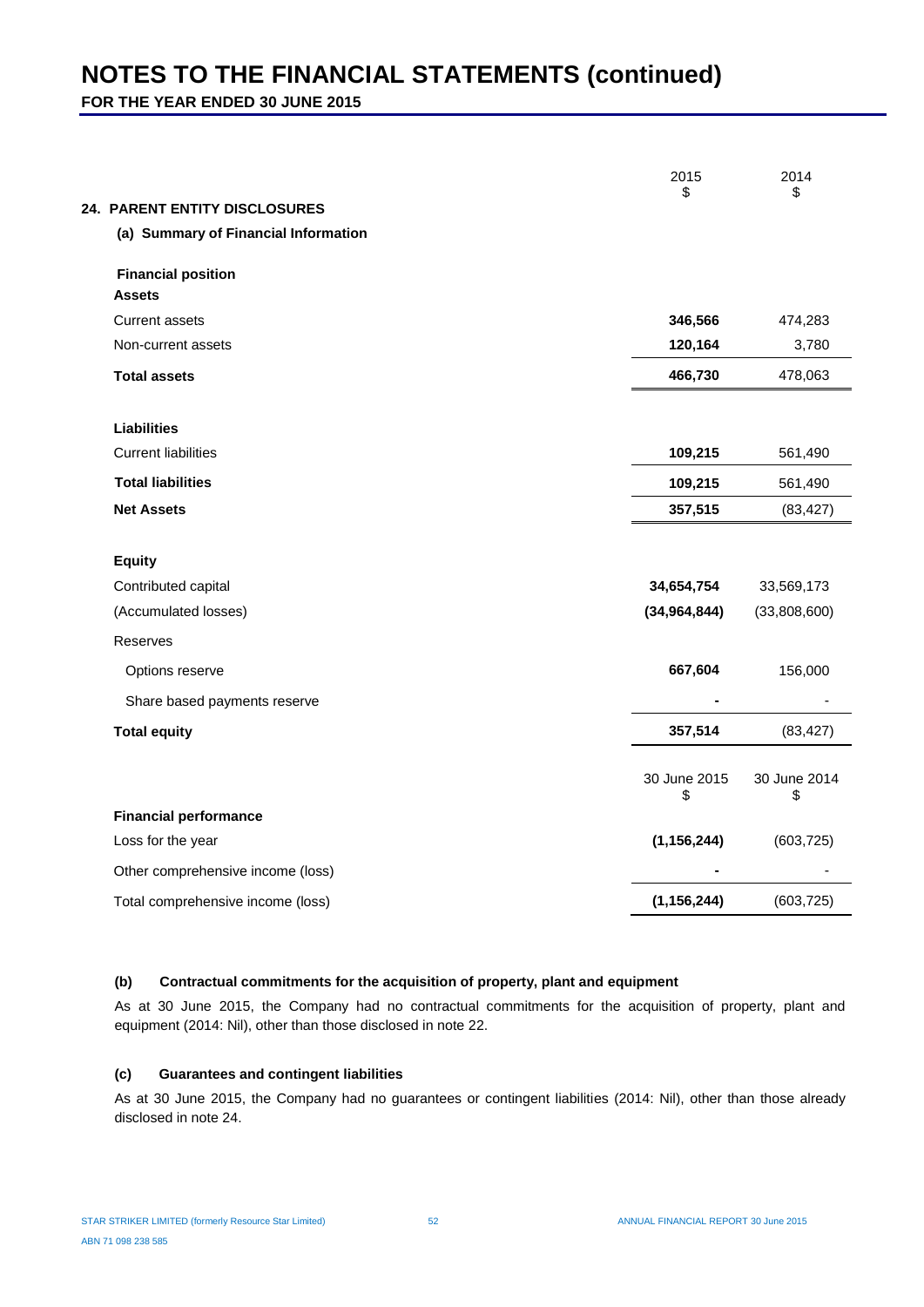# **25. CONTINGENCIES**

There were no contingencies as at 30 June 2015 and 2014.

# **26. COMPANY DETAILS**

 The registered office of the company is: Level 2, 330 Churchill Avenue Subiaco WA 6008

 The principal place of business is: Level 2, 330 Churchill Avenue Subiaco WA 6008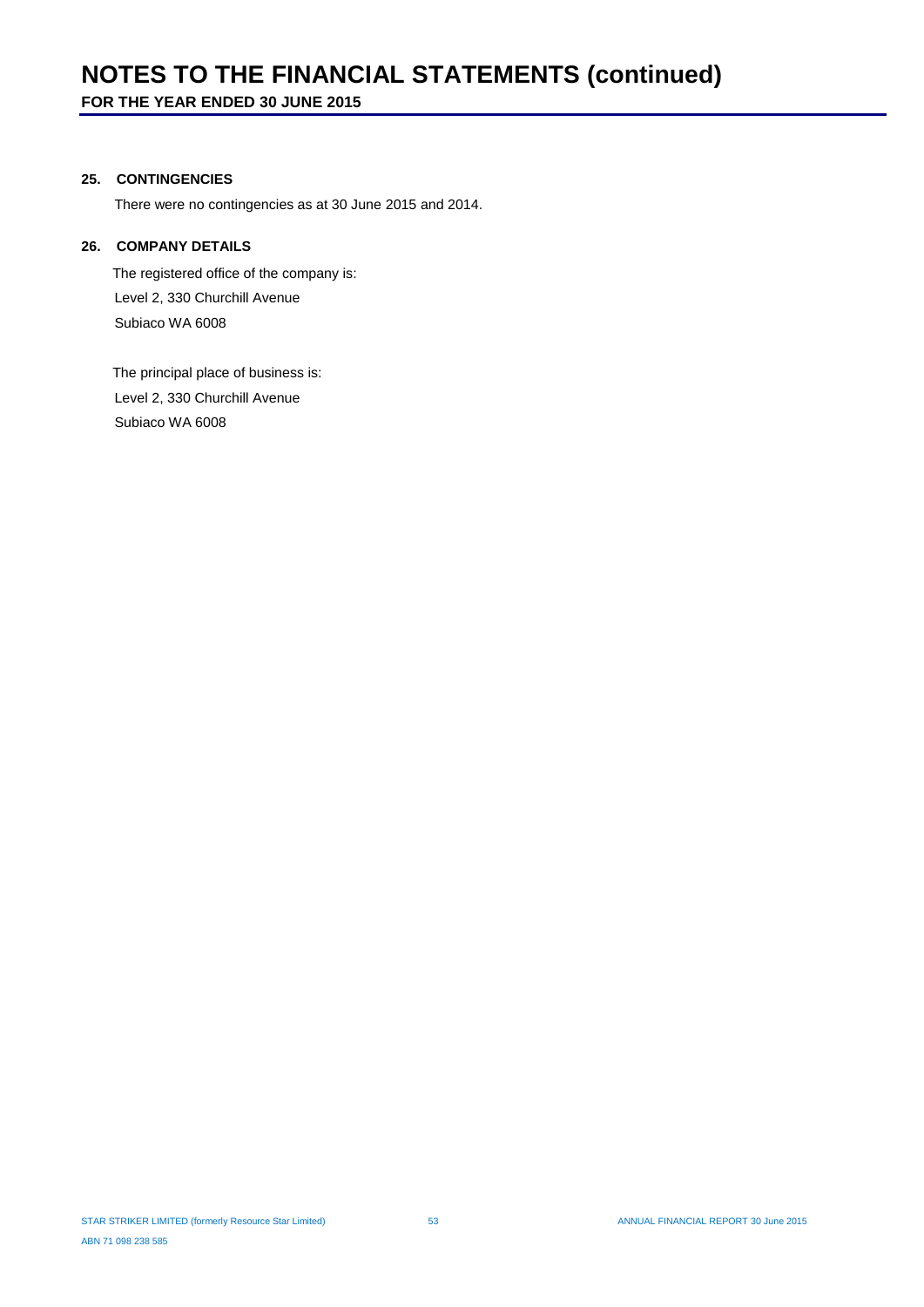# **DIRECTORS' DECLARATION**

# **FOR THE YEAR ENDED 30 JUNE 2015**

- 1. In the opinion of the directors of Star Striker Limited (formerly Resource Star Limited) (the "Company"):
	- (a) the financial statements, notes and additional disclosures included in the director's report designated as audited are in accordance with the *Corporations Act 2001*, including:
		- (i) giving a true and fair view of the Group's financial position as at 30 June 2015 and of its performance for the year then ended; and
		- (ii) complying with Australian Accounting Standards (including the Australian Interpretations) and the *Corporations Regulations 2001*;
	- (b) there are reasonable grounds to believe that the Company will be able to pay its debts as and when they become due and payable, based on the factors outlined in note 1(u); and
	- (c) the financial statements and notes thereto are in accordance with International Financial Reporting Standards issued by the International Accounting Standards Board, as outlined in note 1(c).
- 2. This declaration has been made after receiving the declarations required to be made to the directors in accordance with sections 295A of the *Corporations Act 2001* for the year ended 30 June 2015.

This declaration is signed in accordance with a resolution of the Board of Directors.

I sunten

**Andrew Bell Chairman**

21 September 2015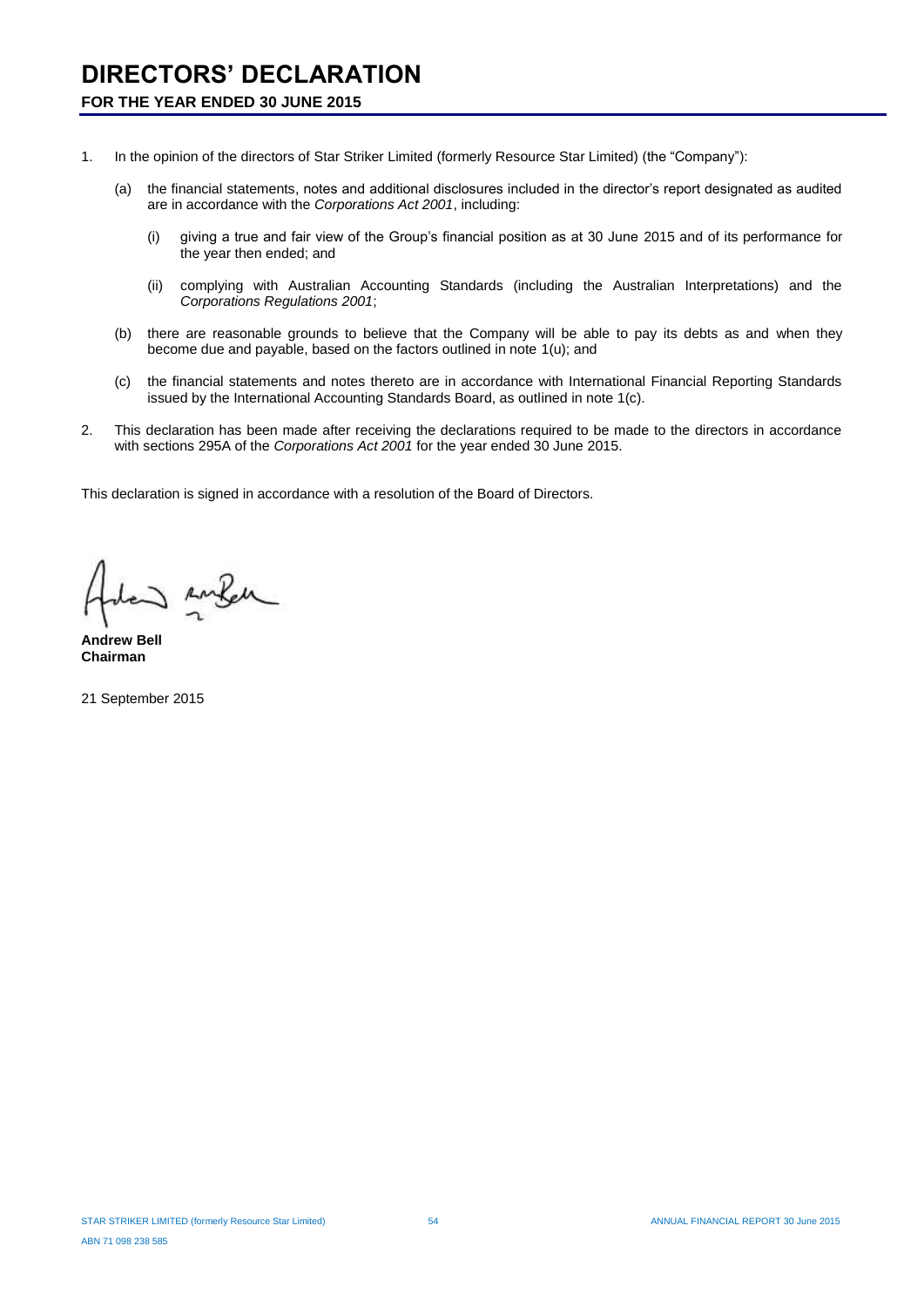# **INDEPENDENT AUDITOR'S REPORT TO THE MEMBERS OF STAR STRIKER LIMITED**



Accountants | Business and Financial Advisers

#### Independent Auditor's Report to the Members of Star Striker Limited (formerly Resource Star Limited)

#### **Report on the Financial Report**

We have audited the accompanying financial report of Star Striker Limited (formerly Resource Star Limited) ("the Company") and its controlled entities ("the Group"), which comprises the consolidated statement of financial position as at 30 June 2015, the consolidated statement of profit or loss and other comprehensive income, the consolidated statement of changes in equity and the consolidated statement of cash flows for the year then ended, notes comprising a summary of significant accounting policies and other explanatory information, and the Directors' declaration, for the Group. The Group comprises the Company and the entities it controlled at the year's end or from time to time during the financial year.

#### Directors' Responsibility for the Financial Report

The directors of the Company are responsible for the preparation of the financial report that gives a true and fair view in accordance with Australian Accounting Standards and the Corporations Act 2001, and for such internal control as the directors determine is necessary to enable the preparation of the financial report that gives a true and fair view and is free from material misstatement, whether due to fraud or error.

In Note 1(c), the directors also state, in accordance with Accounting Standard AASB 101: Presentation of Financial Statements, that the consolidated financial report complies with International Financial Reporting Standards.

#### **Auditor's Responsibility**

Our responsibility is to express an opinion on the financial report based on our audit. We conducted our audit in accordance with Australian Auditing Standards. Those standards require that we comply with relevant ethical requirements relating to audit engagements and plan and perform the audit to obtain reasonable assurance about whether the financial report is free from material misstatement.

An audit involves performing procedures to obtain audit evidence about the amounts and disclosures in the financial report. The procedures selected depend on the auditor's judgement, including the assessment of the risks of material misstatement of the financial report, whether due to fraud or error. In making those risk assessments, the auditor considers internal control relevant to the Company's preparation of the financial report that gives a true and fair view in order to design audit procedures that are appropriate in the circumstances, but not for the purpose of expressing an opinion on the effectiveness of the Company's and its controlled entities' internal control. An audit also includes evaluating the appropriateness of accounting policies used and the reasonableness of accounting estimates made by the directors, as well as evaluating the overall presentation of the financial report.

Our audit did not involve an analysis of the prudence of business decisions made by directors or management.

We believe that the audit evidence we have obtained is sufficient and appropriate to provide a basis for our audit opinion.

#### **HLB Mann Judd (VIC Partnership)**

Level 9, 575 Bourke Street, Melbourne VIC 3000 | GPO Box 2850, Melbourne VIC 3001 | DX 154 Melbourne | Tel: +61 (02 9606 3889 | Fax: +61 (0) 9066 3880 Email: mailbox@hlbyic.com.bu | Website: www.hlbyic.com.au Liability limited by a scheme approved under Professional Standards Legislation

HD Mann Audit (SVC Fastranckup) as reasoner of HLD International. A period wide retwork of independent accounting films and business whiten a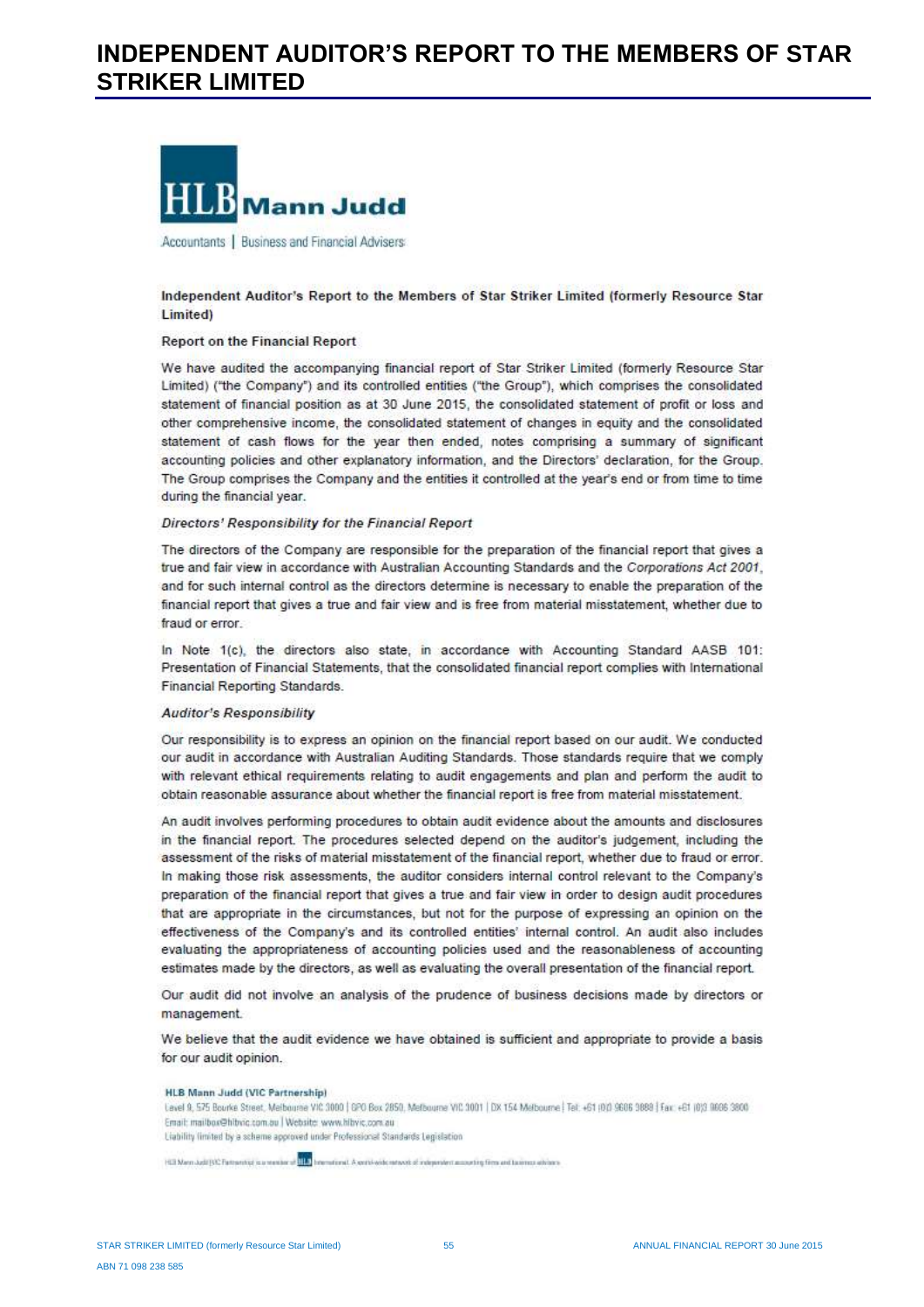# **INDEPENDENT AUDITOR'S REPORT TO THE MEMBERS OF STAR STRIKER LIMITED**



Accountants | Business and Financial Advisers

#### Independence

In conducting our audit, we have complied with the independence requirements of the Corporations Act 2001.

#### Opinion

In our opinion:

- (a) the financial report of Star Striker Limited (formerly Resource Star Limited) is in accordance with the Corporations Act 2001, including:
	- (i) giving a true and fair view of the Group's financial position as at 30 June 2015 and of its performance for the year ended on that date; and
	- (ii) complying with Australian Accounting Standards and the Corporations Regulations 2001: and
- (b) the financial report also complies with International Financial Reporting Standards as disclosed in Note 1(c).

#### **Emphasis of Matter**

Without modifying our opinion, we draw attention to Note 1 (u) in the financial report, which indicates that the Group incurred a loss of \$1,160,452 (2014: loss of \$614,347) and experienced a net operating cash outflow of \$969,172 during the year (2014: outflow of \$160,782). Those conditions, along with other matters set forth in Note 1 (u), indicate the existence of a material uncertainty that may cast significant doubt about the Group's ability to continue as a going concern and therefore, the Group may be unable to realise its assets and discharge its liabilities in the normal course of business.

#### Report on the Remuneration Report

We have audited the Remuneration Report included in the directors' report for the year ended 30 June 2015. The directors of the Company are responsible for the preparation and presentation of the Remuneration Report in accordance with section 300A of the Corporations Act 2001. Our responsibility is to express an opinion on the Remuneration Report, based on our audit conducted in accordance with Australian Auditing Standards.

#### **Auditor's Opinion**

In our opinion, the Remuneration Report of Star Striker Limited (formerly Resource Star Limited) for the year ended 30 June 2015 complies with section 300A of the Corporations Act 2001.

KIB Mann Judd

**HLB Mann Judd Chartered Accountants**  the Facility

**Tim Fairclough** Partner

**Melbourne** 21 September 2015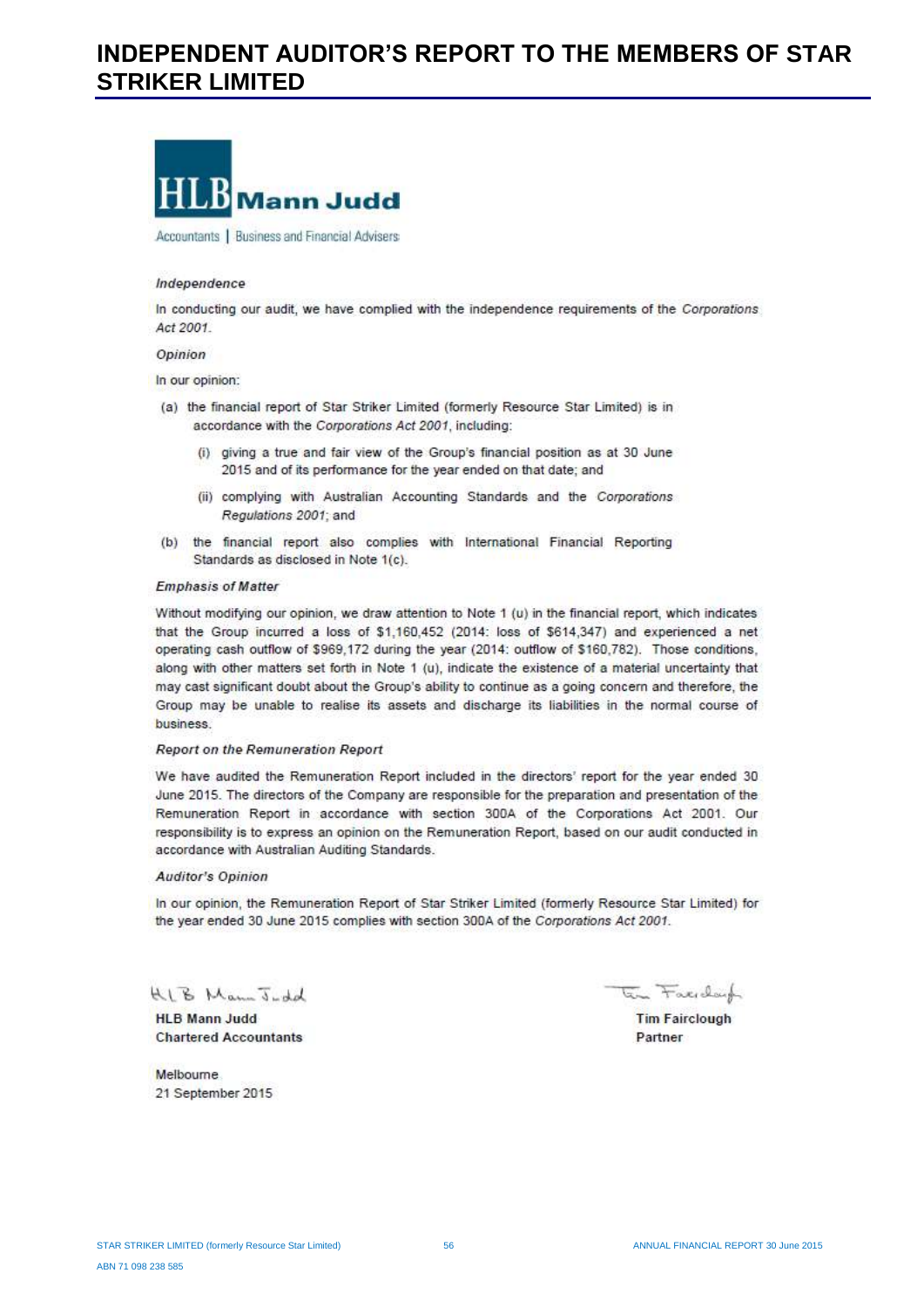# **ASX ADDITIONAL INFORMATION**

Additional information required by the Australian Securities Exchange Ltd, and not shown elsewhere in this report is as follows. The information is current as at 15 September 2015.

### **(a) Distribution of equity securities**

#### *(i) Ordinary share capital*

 650,005,083 fully paid shares held by 1,791 shareholders. All issued ordinary shares carry one vote per share and carry the rights to dividends.

Analysis of numbers of equity security holders by size of holding are:

|                      | <b>Class of Equity Security</b>    |                                                        |  |
|----------------------|------------------------------------|--------------------------------------------------------|--|
| $1 - 1,000$          | Number of<br><b>Holders</b><br>541 | <b>Fully Paid Ordinary</b><br><b>Shares</b><br>141,087 |  |
| $1,001 - 5,000$      | 270                                | 648,783                                                |  |
| $5,001 - 10,000$     | 161                                | 1,032,207                                              |  |
| $10,001 - 100,000$   | 384                                | 16,752,969                                             |  |
| 100,000 and over     | 435                                | 631,430,037                                            |  |
| <b>Total Holders</b> | 1,791                              | 650,005,083                                            |  |

There are 811 shareholders holding less than a marketable parcel of shares.

# **(b) Twenty largest holders of quoted equity securities (fully paid ordinary shares)**

|                                             | <b>Number held</b> | Percentage<br>% |
|---------------------------------------------|--------------------|-----------------|
| <b>WALKER MATHEW DONALD</b>                 | 100,000,000        | 15.38%          |
| RED ROCK RES PLC                            | 57,335,134         | 8.82%           |
| <b>CITICORP NOM PL</b>                      | 32,980,448         | 5.07%           |
| <b>ECOMETRIX PL</b>                         | 19,167,330         | 2.95%           |
| <b>SHIELDS MICHAEL</b>                      | 18,500,000         | 2.85%           |
| <b>BAGIARTAKIS KONSTANTINOS</b>             | 15,200,000         | 2.34%           |
| <b>MALCORA PL</b>                           | 10,500,000         | 1.62%           |
| <b>ECOMETRIX PL</b>                         | 10,253,352         | 1.58%           |
| <b>TSOUTSOULIS NADIA TSOUTSOULIS FAM A/</b> | 9,018,533          | 1.39%           |
| MITCHELL W M + D J MITCHELL S/F A/C         | 8,503,801          | 1.31%           |
| RED ROCK RES PLC YA GLOBAL 2 A/C            | 8,000,000          | 1.23%           |
| <b>RED DRAGON COAL ENTPS LTD</b>            | 8,000,000          | 1.23%           |
| <b>M S SUPER PL</b>                         | 6,832,695          | 1.05%           |
| <b>AHMAD SUFIAN</b>                         | 6,500,000          | 1.00%           |
| <b>COMSEC NOM PL</b>                        | 6,461,477          | 0.99%           |
| <b>HALL LUKE ANDREW</b>                     | 6,000,000          | 0.92%           |
| <b>GAPES DANIEL WILLIAM</b>                 | 6,000,000          | 0.92%           |
| PERSHING AUST NOM PL ACCUM A/C              | 5,159,474          | 0.79%           |
| <b>THUNDELARRA LTD</b>                      | 5,000,000          | 0.77%           |
| WILD JONATHAN MARK + J WILD FAM A/C         | 5,000,000          | 0.77%           |
|                                             | 344.412.244        | 5298%           |